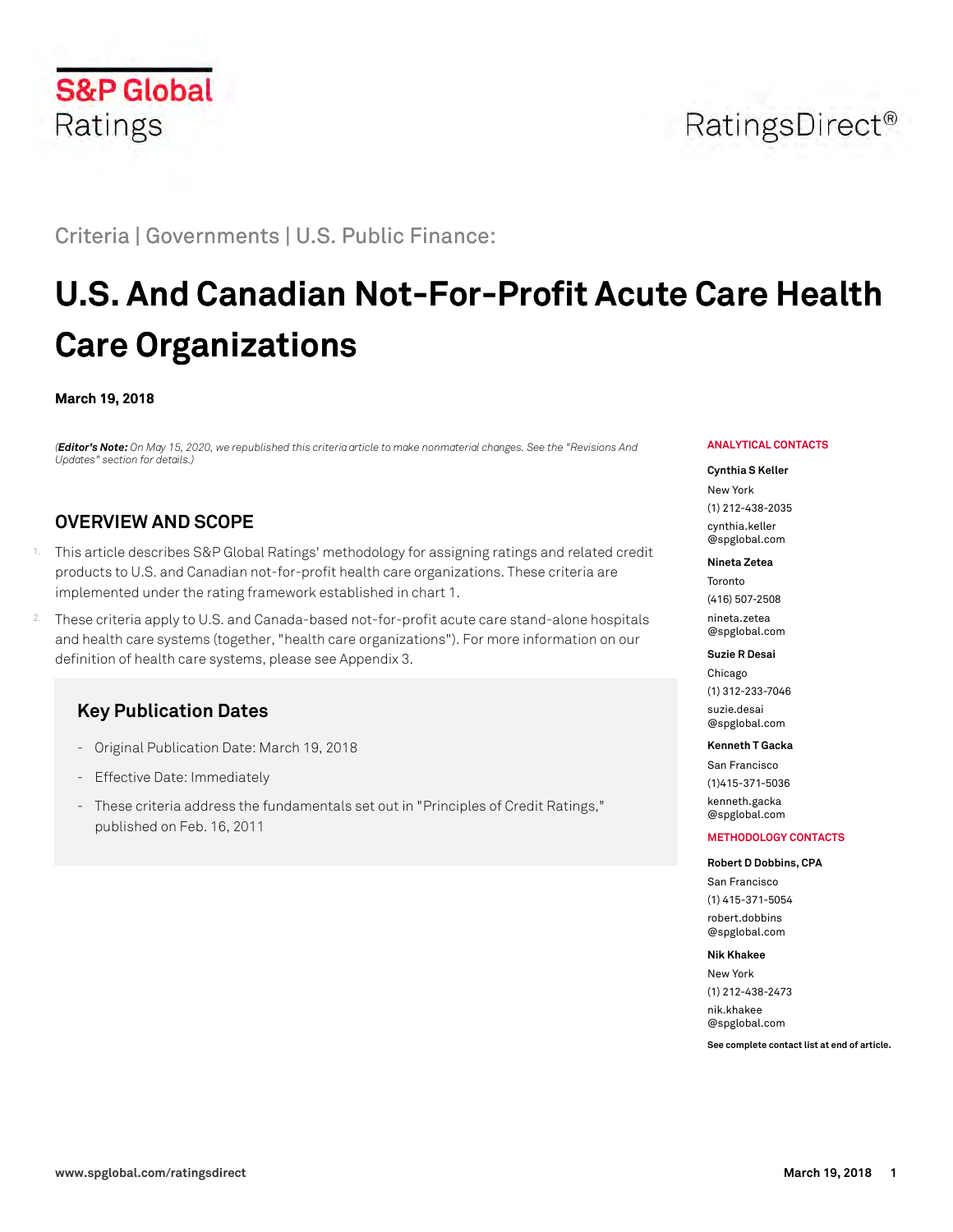# **METHODOLOGY**

- These criteria use the same major elements as our criteria for other municipal enterprise sectors. These criteria are guided by a framework that evaluates the enterprise risk (enterprise profile) and financial risk (financial profile) of a health care organization as the starting point for determining its rating. Chart 1 depicts how the enterprise and financial profile characteristics combine to reach the anchor. The stand-alone credit profile (SACP) is established after applying any applicable positive or negative overriding factors, caps, and holistic analysis to the anchor. The final outcome is reached after incorporating any other external factors.
- We start our analysis with the assessment of a health care organization's enterprise and financial profiles. Within the enterprise and financial profiles, we consider a number of factors, and we assign an assessment to each factor. The classifications are: 'extremely strong' (the strongest), 'very strong', 'strong', 'adequate', 'vulnerable', or 'highly vulnerable' (the weakest), which equate to numeric assessments of '1' to '6', respectively. Since we believe that some factors are more likely to affect credit quality than others, we assign a weight to each of the enterprise and financial profile factors, as described in chart 1.

# **A. Framework**

5. Our methodology for evaluating health care organizations classifies the primary credit factors that we review as part of either the enterprise profile or the financial profile. While many of an organization's activities affect both profiles, we believe our approach clearly identifies the various ways that strategic and operational activities affect an organization. For example, a capital building plan could improve the enterprise profile through enhanced facilities, while also resulting in higher operating or capital expenses. These impacts would be captured in both the enterprise and the financial profile, and if one of the effects is more dominant, we can identify that dynamic, and ultimately its impact on the rating, through the relative impact on the enterprise and financial profile assessments.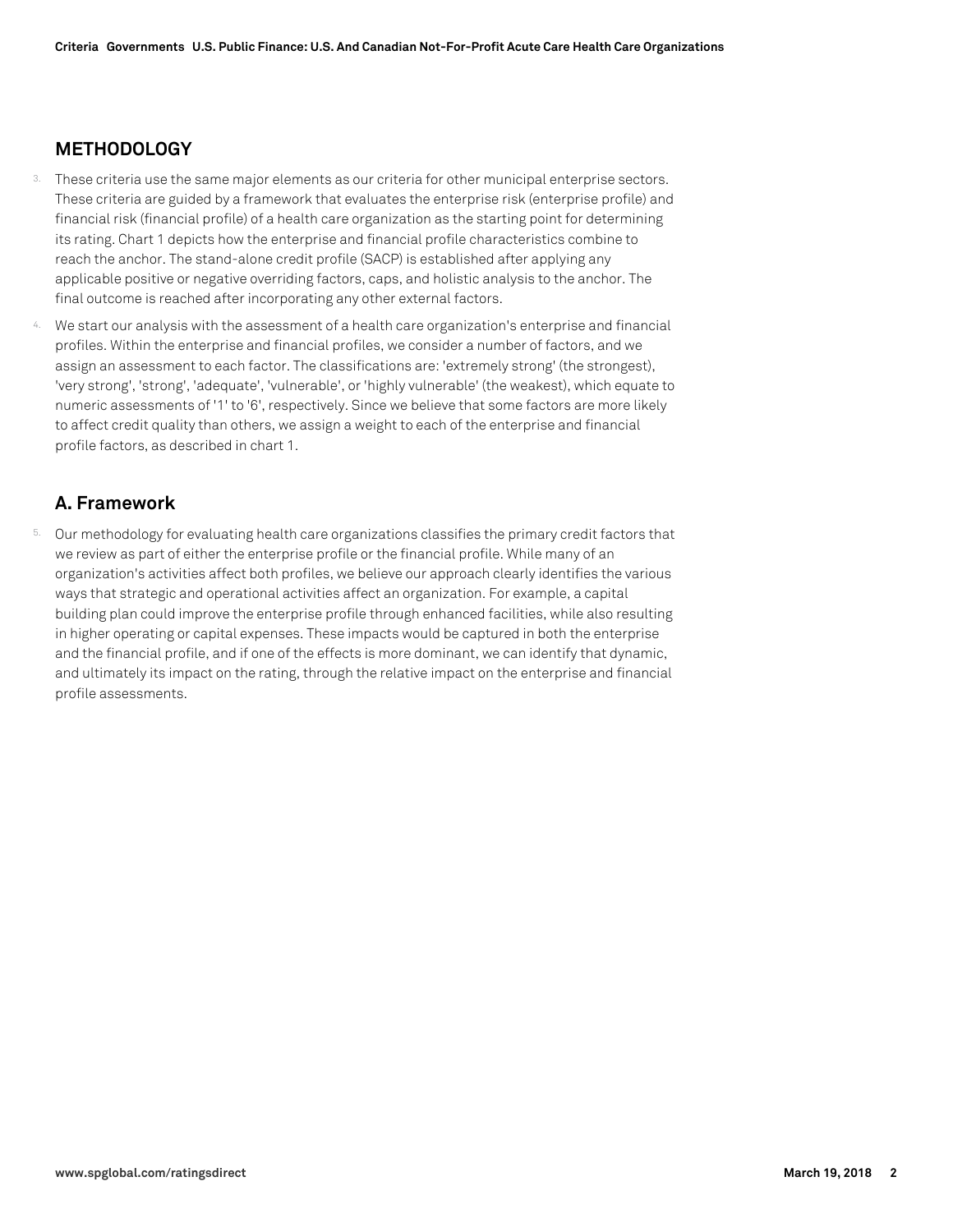Chart 1

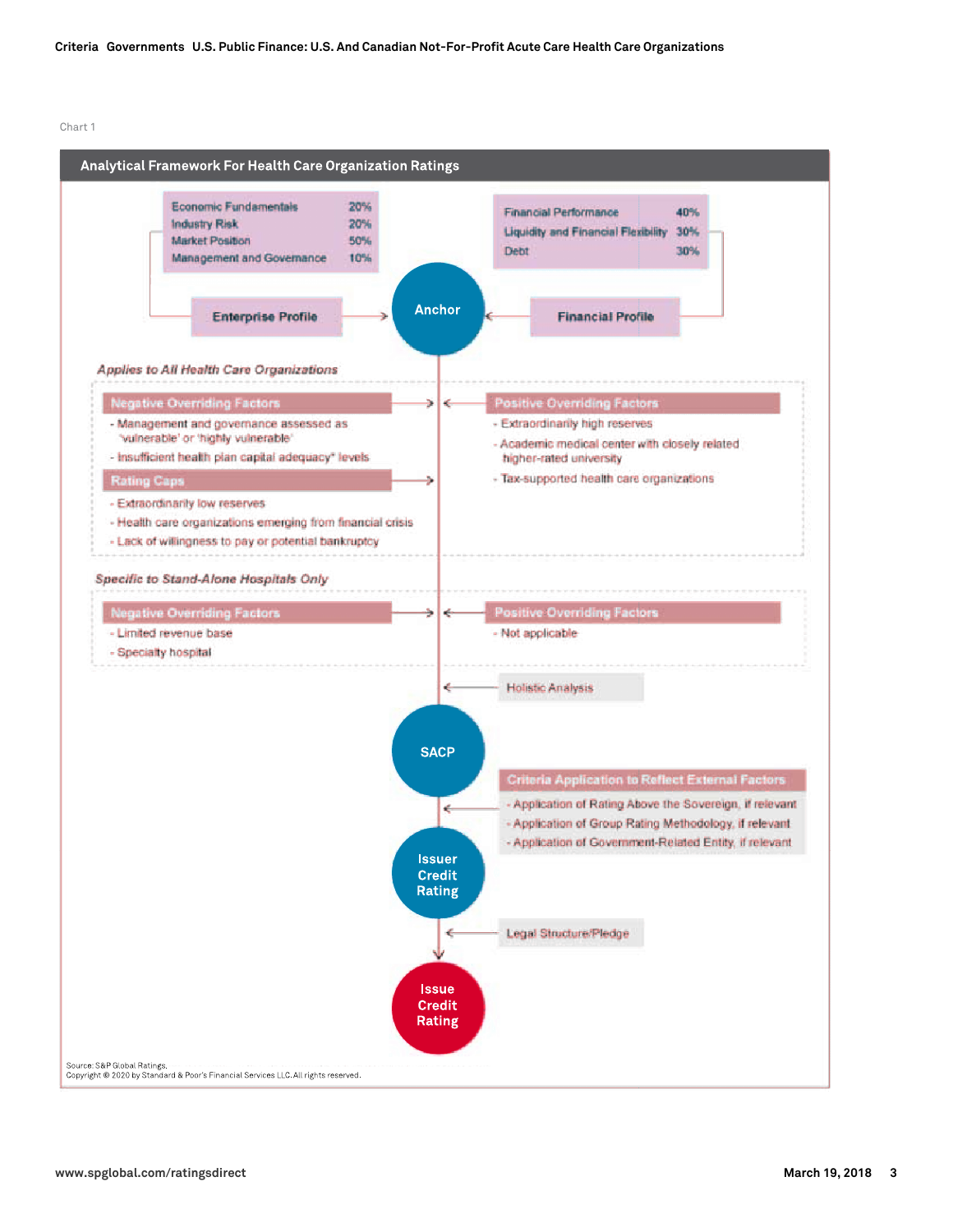- 6. There are seven primary factors that we review: four enterprise profile factors and three financial profile factors. For a summary of the seven factors, see the section, "Primary Credit Factors".
- 7. We assign a designation to each factor, ranging from 'extremely strong' to 'highly vulnerable', equating to numeric assessments of '1' to '6', respectively. Since we believe some factors are more likely to affect credit quality than others, we assign a weighting to each, as shown in charts 2 and 3. After making any necessary adjustments to these assessments for unusual factors such as those outlined in tables 11 and 18, the final enterprise and financial profile assessments will be applied in table 1 to arrive at the suggested anchor. There may be circumstances in which we will assign an enterprise or financial profile assessment that is different from the assessment we calculate based on the individual factor assessments.
- 8. The analytical framework for the enterprise profile is shown in chart 2 with more detailed information available in the section, "Primary Credit Factors". The enterprise profile assesses the operating environment and incorporates broad industry factors as well as organization-specific factors. Market position receives the highest weight. While industry risk is assessed the same for all health care organizations, we believe a health care organization's economic fundamentals, market position, and management and governance structure also establish conditions for operating and financial success. Once we determine the initial enterprise profile assessment, we may adjust it for unusual factors we believe will affect the enterprise profile in the future.

#### Chart 2



 $9.$  The analytical framework for the financial profile is shown in chart 3 with more detailed information available in the section, "Primary Credit Factors". The financial profile assesses the financial strength of the health care organization. We view both the statement of operations and balance sheet as important since operations and annual cash flow dictate debt service coverage levels and generate funding for capital and strategic initiatives. The balance sheet analysis sheds light on the organization's potential level of longer-term stability through analysis of unrestricted reserves, debt structure, and contingent liabilities. Once we determine the initial financial profile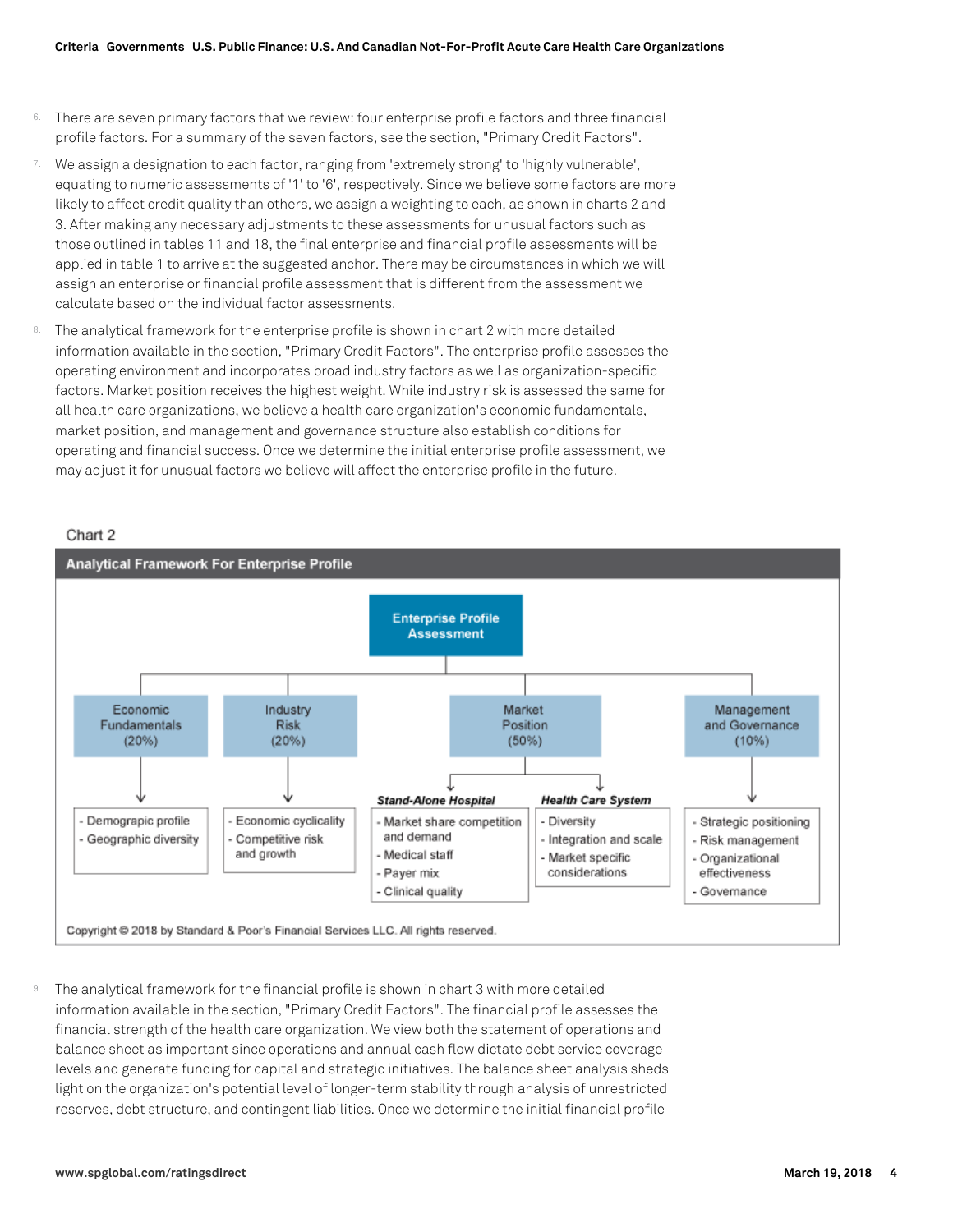#### **Criteria Governments U.S. Public Finance: U.S. And Canadian Not-For-Profit Acute Care Health Care Organizations**

assessment, we may adjust it for unusual factors we believe will affect the financial profile in the future.

#### Chart 3



#### Table 1

# **Combining The Enterprise And Financial Profiles To Determine The Anchor**

|                           | <b>Financial Profile</b> |                |                  |                |                  |                   |
|---------------------------|--------------------------|----------------|------------------|----------------|------------------|-------------------|
| <b>Enterprise Profile</b> | 1                        | $\overline{2}$ | 3                | 4              | 5                | 6                 |
|                           | <b>Extremely Strong</b>  | Very strong    | Strong           | Adequate       | Vulnerable       | Highly Vulnerable |
| 1 Extremely strong        | aaa                      | $aa+$          | aa-              | a              | $bbh + / b$ hh   | $bh+/bh$          |
| 2 Very strong             | $aa+$                    | aa/aa-         | $a+$             | $a-$           | bbb/bbb-         | $bh/bb$ -         |
| 3 Strong                  | aa-                      | $a+$           | a                | $bbh + / b$ hh | $bbb-b$ -/ $bb+$ | $bb-$             |
| 4 Adequate                | a                        | $a/a-$         | $a$ -/bbb+       | bb/b           | bb               | $b+$              |
| 5 Vulnerable              | $bbb +$                  | bbb/bbb-       | $bbh-b$ -/ $bh+$ | bb             | $bb-$            | b                 |
| 6 Highly Vulnerable       | bbb-                     | bb             | $bb-$            | $b+$           | b                | $b -$             |

10. The enterprise and financial profile assessments are combined to reach an anchor. This is done using table 1 above. There may be overriding factors or rating caps, which we may use to adjust what is suggested by table 1. Such overriding factors can positively or negatively affect the outcome suggested by table 1. For example, if a health care organization's unrestricted reserves are extraordinarily high relative to operating expenses or debt, we may feel the resulting balance sheet cushion warrants a one-notch favorable adjustment to the anchor. Other conditions place a specific rating cap on the SACP. Rating caps are absolute, meaning that positive adjustments do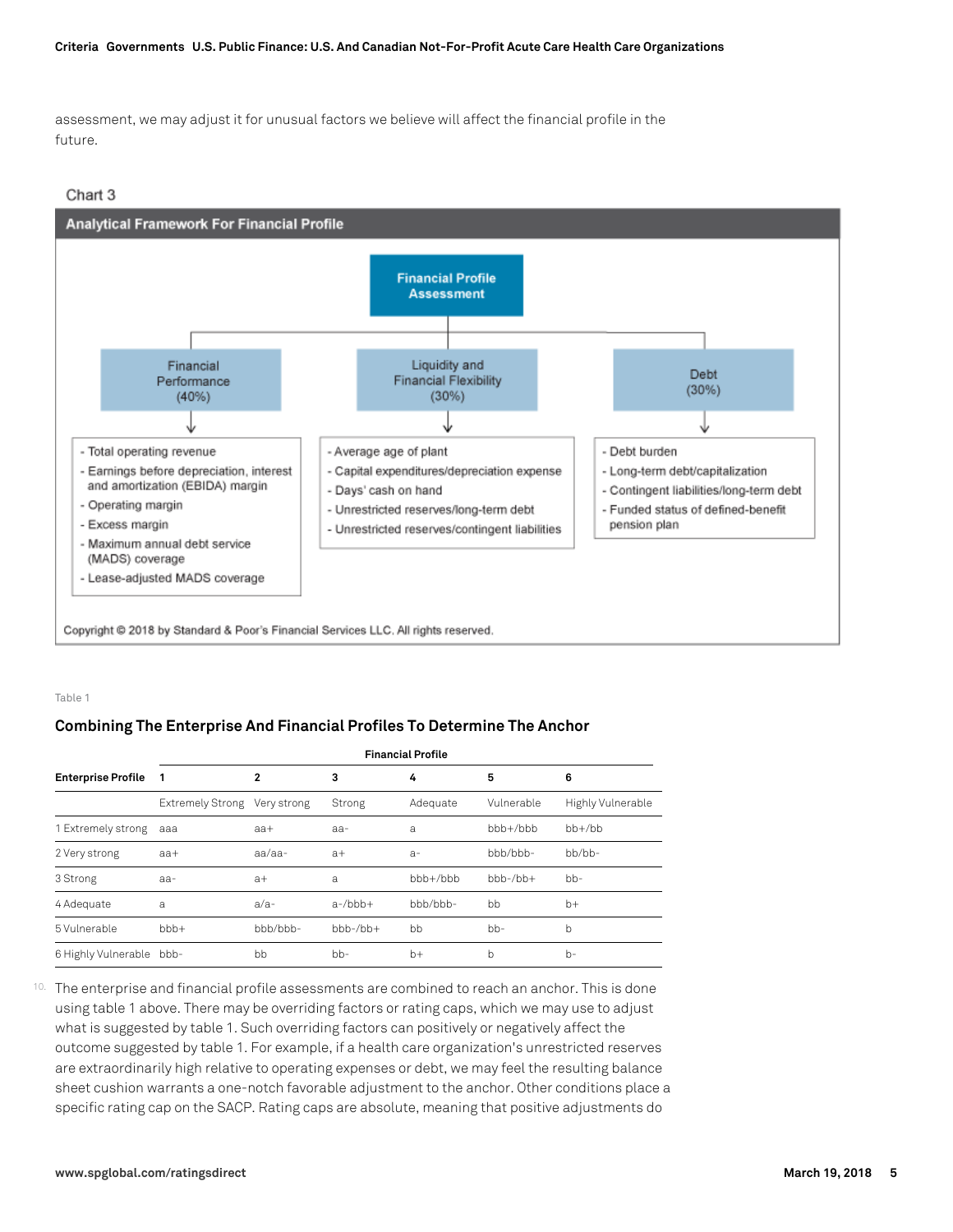not allow ratings to exceed the cap. For additional details, see the section, "Overriding Factors And Rating Caps."

- 11. We use lower case letters in table 1 to highlight that the outcomes in table 1 are not ratings themselves, but rather indicative credit levels suggested by the enterprise and financial profile assessments. In cases where table 1 presents two potential outcomes, the choice between the two outcomes is based on our forward-looking view of the factors composing the enterprise and financial profiles.
- 12. After we apply any relevant overriding factors and caps, we perform our holistic analysis. This helps us capture a more comprehensive analysis of creditworthiness and recognizes our forward-looking view of sustained, predictable operating and financial underperformance or overperformance, which may be informed by competitive analysis and sectorwide data, including ratio analysis. The holistic analysis includes rare, positive, or negative characteristics that the criteria do not separately identify. The holistic analysis can result in a one-notch improvement or worsening or no change at all. However, if a rating cap applies, for example, if the health care organization is emerging out of bankruptcy, resulting in a 'bb' category cap (see table 2), the holistic analysis cannot raise the SACP above the level of the cap.
- 13. The SACP reflects guidance from table 1 plus any relevant overriding factors and rating caps described in the section "Overriding Factors And Rating Caps" and the holistic analysis described above. For more information about SACPs, please see our criteria "Stand-Alone Credit Profiles: One Component Of A Rating", published Oct. 1, 2010.
- 14. Next we analyze the influence of external factors such as:
	- Sovereign risk;
	- For those that are part of a group, the potential for support to or from other group members; and
	- The potential for extraordinary support or intervention from a related government.
- 15. We use related criteria to make those assessments. Most commonly, these criteria are: "Ratings Above The Sovereign: Corporate And Government Ratings—Methodology And Assumptions," published Nov. 19, 2013, "Group Rating Methodology," published July 1, 2019, and "General Criteria: Rating Government-Related Entities: Methodology And Assumptions," published March 25, 2015. If a health care organization meets the guidelines outlined in "Criteria For Assigning 'CCC+', 'CCC', 'CCC-', And 'CC' Ratings", it will be rated under those criteria, published Oct. 1, 2012.
- 16. Once the effect, if any, of external factors is incorporated, we arrive at the issuer credit rating (ICR). The ICR reflects the general creditworthiness of the entity and does not incorporate the pledge or covenants provided to bondholders for any particular debt instrument.
- 17. In the final step of the analysis, if we are rating a specific debt instrument, we review the legal structure of the instrument, including the pledge and covenants, to determine the issue credit rating. This analysis most often results in an issue credit rating that is the same as the ICR. However, the two may differ in some circumstances. For more information about how we determine issue credit ratings, see: "Assigning Issue Credit Ratings Of Operating Entities", published May 20, 2015.

# **B. Overriding Factors And Rating Caps**

18. Certain conditions result in the SACP moving a specified number of notches above or below the anchor. Other conditions place a specific cap on the SACP. If multiple overriding conditions exist, which we expect to be rare, we would generally adjust the anchor by the net effect of those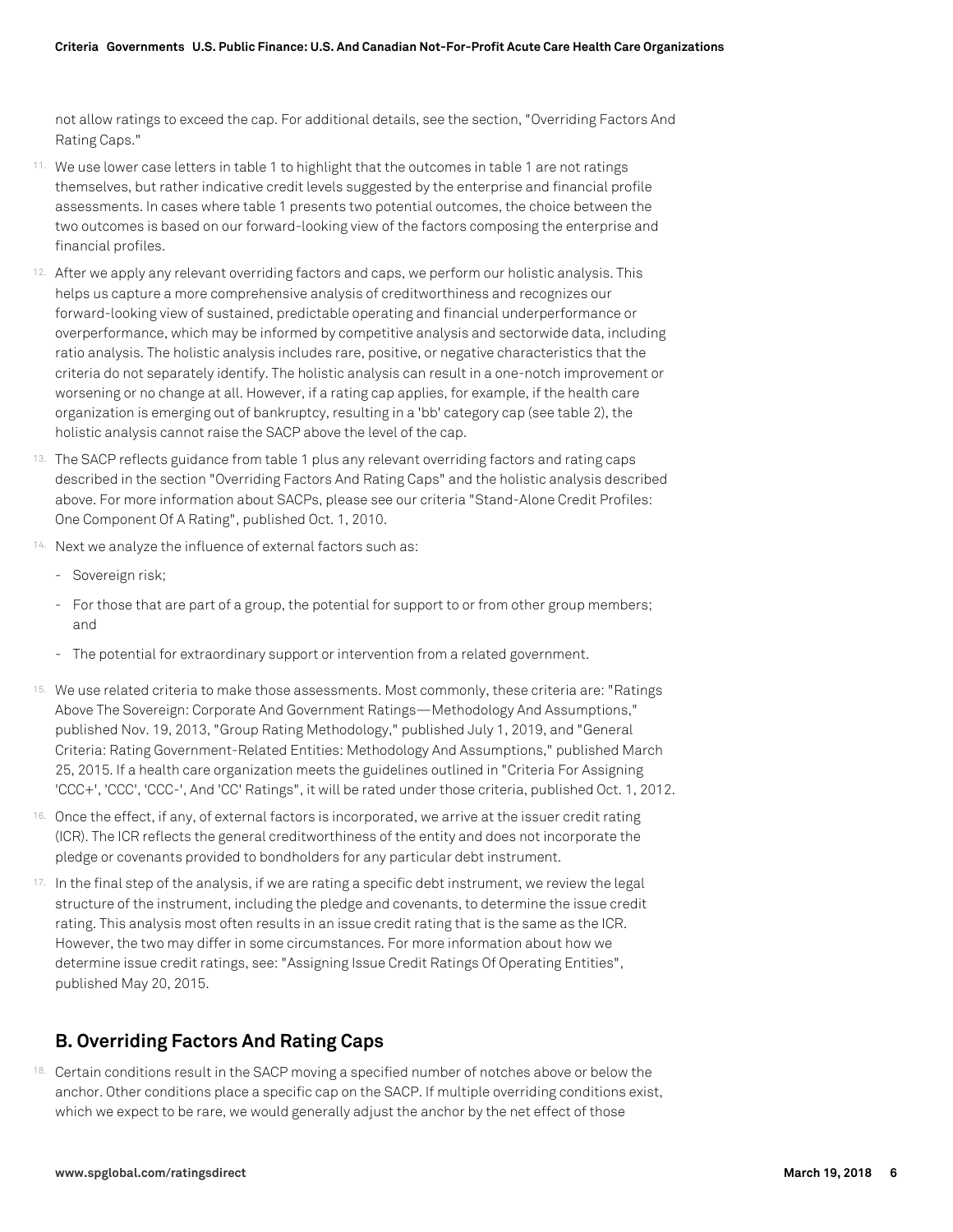conditions. However, rating caps are absolute, meaning that the positive relative adjustments described below do not allow SACPs to exceed the cap, and may not be raised above the cap through the use of holistic analysis. Depending on the severity of the condition, we could assign an SACP below the cap. Examples of these factors are outlined in table 2. On an exceptional basis, there may be additional situations that are not listed but could also result in rating overrides and rating caps.

Table 2

# **Examples Of Overriding Factors And Rating Caps To The Anchor**

| Overriding condition that would<br>generally:                                                                                                                                                                                                                                                   | <b>Additional Comments</b>                                                                                                                                                                                                                                                                                                                                                                                                                                        |
|-------------------------------------------------------------------------------------------------------------------------------------------------------------------------------------------------------------------------------------------------------------------------------------------------|-------------------------------------------------------------------------------------------------------------------------------------------------------------------------------------------------------------------------------------------------------------------------------------------------------------------------------------------------------------------------------------------------------------------------------------------------------------------|
| Cap the SACP in the 'a' category                                                                                                                                                                                                                                                                |                                                                                                                                                                                                                                                                                                                                                                                                                                                                   |
| Health care systems with less than 75<br>days' cash on hand.                                                                                                                                                                                                                                    | SACP generally would be capped in the 'a' category.                                                                                                                                                                                                                                                                                                                                                                                                               |
| Cap the SACP in the 'bbb' or 'bb' category                                                                                                                                                                                                                                                      |                                                                                                                                                                                                                                                                                                                                                                                                                                                                   |
| Stand-alone hospitals with less than 75<br>days' cash on hand.                                                                                                                                                                                                                                  | SACP generally would be capped in the 'bbb' category except where unrestricted<br>reserves exceed outstanding long-term debt. We may not apply these caps to a<br>hospital with taxing authority if we believe the tax revenues sufficiently improve<br>the stability of reserves.                                                                                                                                                                                |
| Stand-alone hospitals with less than 50<br>days' cash on hand or unrestricted<br>reserves less than 25% of existing or pro<br>forma long-term debt.                                                                                                                                             | SACP generally would be capped in the 'bb' category for organizations with less<br>than 50 days' cash except where unrestricted reserves exceed outstanding<br>long-term debt. The 'bb' category cap also generally would apply in cases where<br>unrestricted reserves are less than 25% of long-term debt. We may not apply<br>these caps to a hospital with taxing authority if we believe the tax revenues<br>sufficiently improve the stability of reserves. |
| Health care organizations recovering from<br>a financial crisis, emerging out of<br>bankruptcy, receivership, or with<br>significant consultant oversight following<br>an event of default including a covenant<br>violation. This also applies to<br>organizations with a going concern audit. | SACP generally would be capped in the 'bb' category until the organization<br>achieves resolution of the relevant oversight issues such as its covenant<br>defaults and establishes a one-to-three-year record of sustainable financial<br>performance.                                                                                                                                                                                                           |
| Cap the SACP in the 'b' category                                                                                                                                                                                                                                                                |                                                                                                                                                                                                                                                                                                                                                                                                                                                                   |
| Health care organization's management<br>demonstrates a lack of willingness to<br>support debt or contingent liabilites or we<br>believe the organization may be<br>considering a bankruptcy or receivership<br>filing.                                                                         | SACP generally would be capped in the 'b' category.                                                                                                                                                                                                                                                                                                                                                                                                               |
| Notch the SACP up                                                                                                                                                                                                                                                                               |                                                                                                                                                                                                                                                                                                                                                                                                                                                                   |
| Health care organizations with greater<br>than 365 days' cash or unrestricted<br>reserves are greater than 3x existing or<br>pro forma long-term debt.                                                                                                                                          | SACP may be one notch higher than suggested by table 1.                                                                                                                                                                                                                                                                                                                                                                                                           |
| Health care organization's academic<br>medical center has a close relationship<br>with a university.                                                                                                                                                                                            | SACP may be one notch higher than suggested by table 1 if the university is<br>rated higher than the health care organization's initial indicative rating. If the<br>university is not rated or rated lower than or equal to the health care<br>organization's anchor, no positive adjustment is made.                                                                                                                                                            |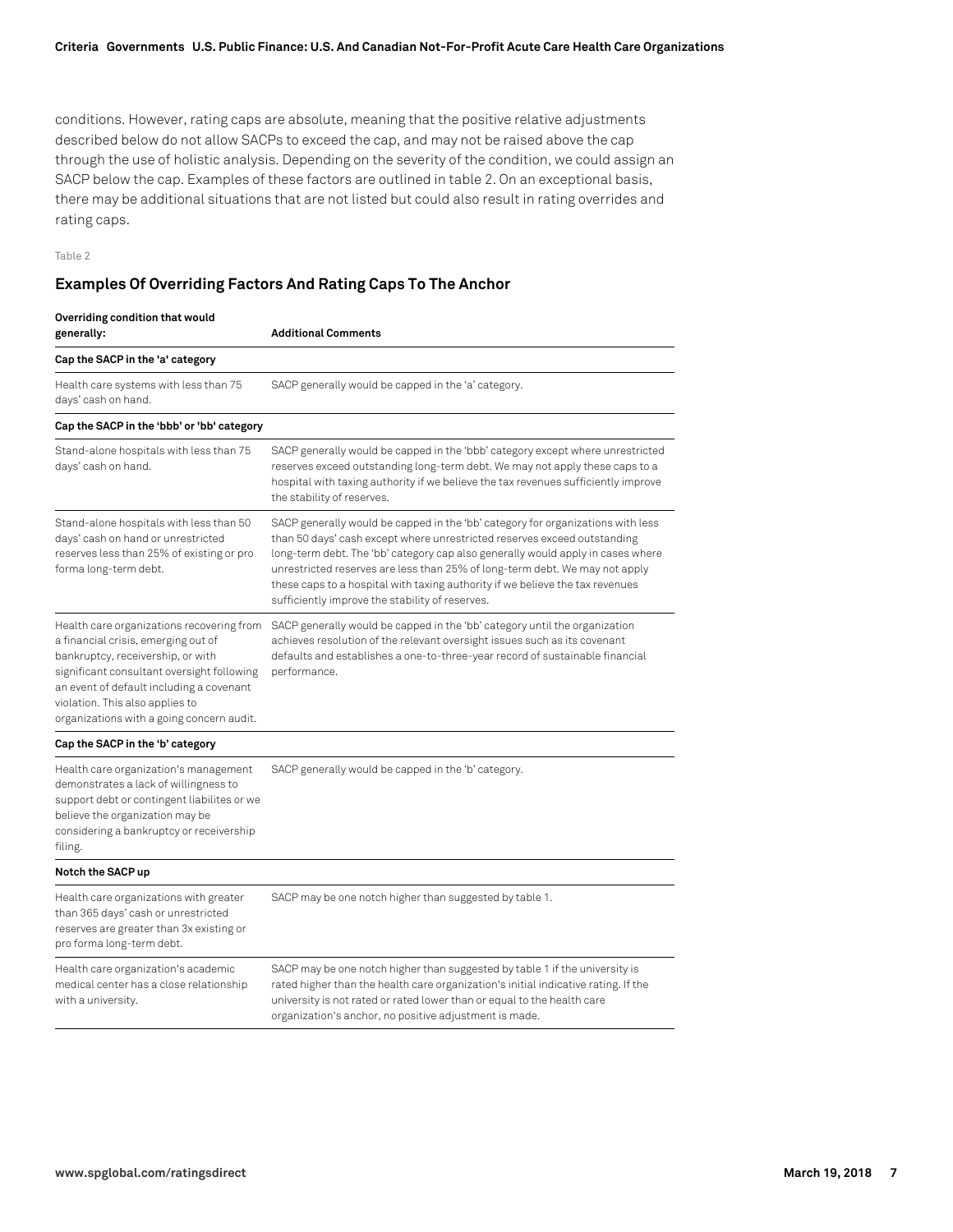#### Table 2

### **Examples Of Overriding Factors And Rating Caps To The Anchor (cont.)**

#### **Overriding condition that would**

| generally:                                                                                                                                                                                                                                                                                               | <b>Additional Comments</b>                                                                                                                                                                                                                                                                                                                                                                                                                                                                                                                                                                                                                                                                                                |
|----------------------------------------------------------------------------------------------------------------------------------------------------------------------------------------------------------------------------------------------------------------------------------------------------------|---------------------------------------------------------------------------------------------------------------------------------------------------------------------------------------------------------------------------------------------------------------------------------------------------------------------------------------------------------------------------------------------------------------------------------------------------------------------------------------------------------------------------------------------------------------------------------------------------------------------------------------------------------------------------------------------------------------------------|
| Health care organization has an ability to<br>levy taxes.                                                                                                                                                                                                                                                | SACP may be up to four notches higher than suggested by table 1. The number<br>of notches is generally determined by a combination of size and wealth of the<br>district population to the extent that it differs from the economic fundamentals<br>assessment, diversity of the tax base, growth rate of assessment values,<br>significance of tax revenues to total operating revenues, capacity for increased<br>tax levies (both legally and politically), and durability of the taxing authority. In<br>general, higher notching benefits are applied to those hospitals with a strong<br>and growing tax base and where management demonstrates a willingness and<br>ability to increase tax levies for operations. |
| Notch the SACP down                                                                                                                                                                                                                                                                                      |                                                                                                                                                                                                                                                                                                                                                                                                                                                                                                                                                                                                                                                                                                                           |
| Health care organization's management<br>and governance assessment is<br>"vulnerable" or "highly vulnerable".                                                                                                                                                                                            | SACP is generally one notch lower than suggested by table 1 if management and<br>governance is viewed as "vulnerable", may be notched even lower if we believe<br>this risk presents significant financial vulnerability, and is generally lowered<br>multiple notches if management and governance is viewed as "highly<br>vulnerable".                                                                                                                                                                                                                                                                                                                                                                                  |
| Health care organization's health plan<br>capital adequacy levels are insufficient,<br>leading to an actual or high likelihood of<br>violating federal or state/province<br>regulatory intervention levels.                                                                                              | SACP may be up to three notches lower than suggested by table 1. The number<br>of notches is determined by a combination of health plan size, severity of capital<br>inadequacy, and the likelihood and ability of financial support from related<br>entities. To the extent expected losses are material to the health care<br>organization, we will size those expected losses and include them in our<br>financial profile assessment.                                                                                                                                                                                                                                                                                 |
| Stand-alone hospital with total operating<br>revenue generally below \$150 million,<br>although this figure may be adjusted<br>periodically for currency conversion or<br>changing economic conditions.                                                                                                  | SACP is generally one notch lower than suggested by table 1.                                                                                                                                                                                                                                                                                                                                                                                                                                                                                                                                                                                                                                                              |
| Stand-alone specialty hospitals with<br>narrow revenue streams such as<br>rehabilitation, orthopedic, oncology,<br>long-term care, or psychiatric hospital.<br>Children's hospitals that have an<br>atypically narrow service range or clinical<br>focus will also be considered specialty<br>hospitals. | SACP is generally one notch lower than suggested by table 1.                                                                                                                                                                                                                                                                                                                                                                                                                                                                                                                                                                                                                                                              |

# **C. Primary Credit Factors**

# **1. Guidelines For Assigning Analytical Assessments**

- 19. If the assessment falls at or near a midpoint when scoring the enterprise or financial profile assessments (table 1), or at or near a cut-off for any component thereof, we generally assign the stronger assessment if trends are improving or we believe performance will improve. The weaker assessment generally is assigned if trends are weakening or we believe performance will weaken.
- 20. Our assessment of all factors in these criteria is based on our forward-looking view of the entity's performance. Commonly, we begin our assessment by examining historical and current performance metrics, including the volatility and trend of historical results. Our view of future performance may differ from historical or current results. Our forward-looking view of a factor is informed by our opinion of macroeconomic, legislative, and regulatory conditions, as well as our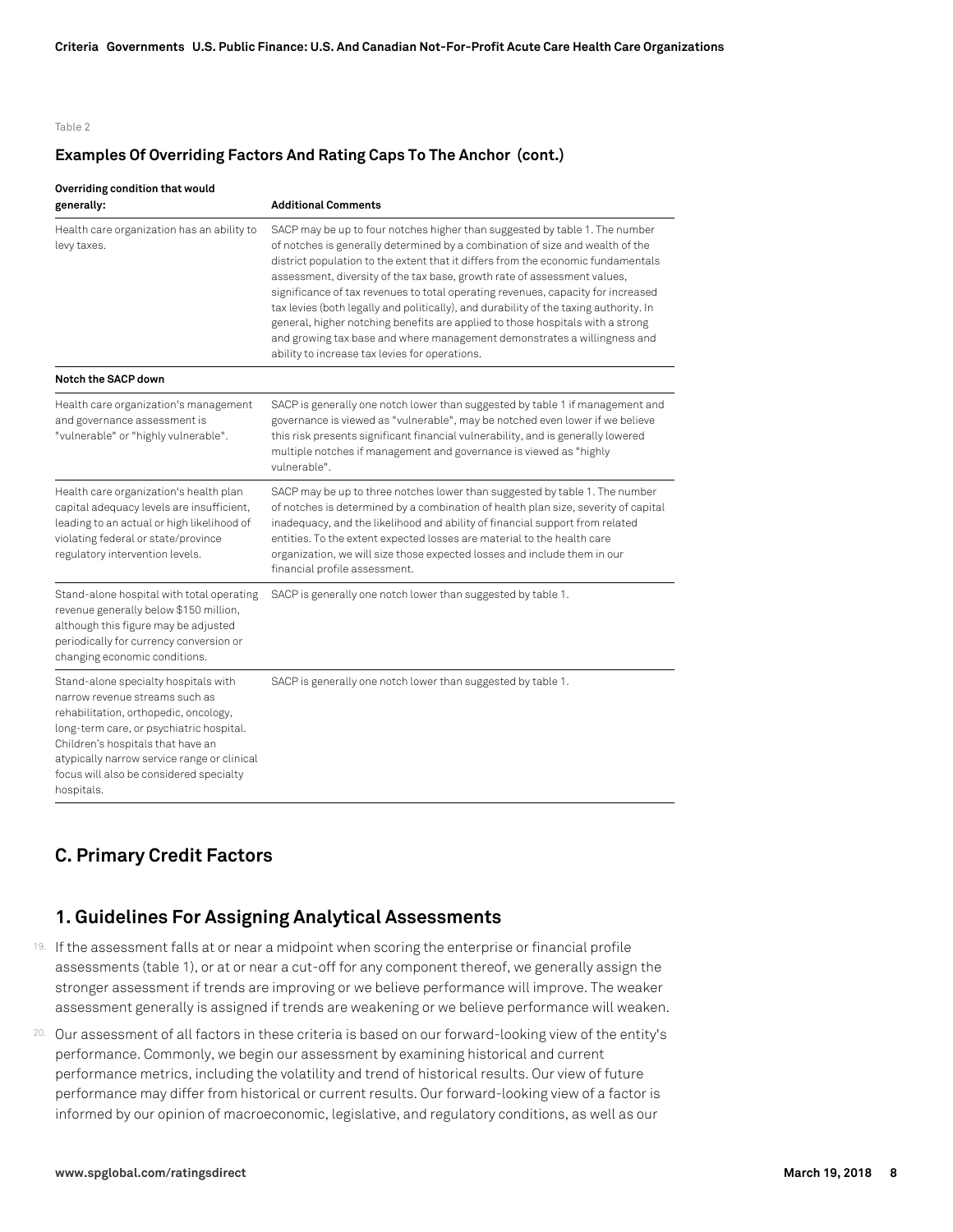view of entity-specific factors such as capital plans, revenue stream trends, management actions, and the entity's own financial or long-range forecast.

- 21. Examples of situations where our forward-looking view will likely differ from what historical performance would suggest are:
	- A potentially large debt issuance;
	- Pending liability;
	- Likely acquisition, merger, or divestiture;
	- Plans to draw down internal reserves;
	- Significant legislative or regulatory changes;
	- Changes in accounting principles; or
	- A sizable and active turnaround plan underway.
- 22. Pro forma or projected data will be used based on our analytical assessment of the local and national environment for health care organizations, and may, but do not have to be, informed by a review of the organization's internal projections or pro forma expectations. In cases where these criteria require an assessment using absolute numbers in U.S. dollars, we may adjust these figures for currency conversion or changing economic conditions.
- 23. Our assessment of a health care organization's financial metrics is based on ratios and numbers derived from interim, audited, budgeted, and forecasted financial statements. These statements should reflect the operations of the health care organization and all other related companies under common control (the group), in accordance with "Group Rating Methodology". The rating will be based on our view of the group credit profile, which reflects the credit strength of the consolidated organization, and the obligated group's status within the group, which reflects its strategic importance to the group as a whole. In cases where an organization has multiple obligated groups seeking ratings, we would generally assign a rating to each obligated group based on the group credit profile and each obligated group's status within the larger consolidated organization. Absent structural enhancements like additional collateral or an insulated subsidiary, our assessment of the group credit profile will be the highest rating an obligated group could achieve.
- 24. In most cases, the historical ratio calculations are based on the three most recent periods of financial information as defined by three audits or two audits and interim data as long as at least one quarter of interim data (in a format that is generally comparable to the audit) is available. We may make reconciling adjustments to financial information to account for differences in reporting under U.S. generally accepted accounting principles (U.S. GAAP) and Canadian generally accepted accounting principles (Canadian GAAP) to ensure consistent treatment across our rating universe. In jurisdictions where audited financial statements are not the norm for this sector, we may accept certified or other forms of financial data if we deem the information quality of such statements meet our requirements for analysis, meaning we believe we have a sufficient quantity of information received on a timely basis from a source we consider reliable.
- 25. As an example of the financial statement weightings, when three audited periods are used, commonly the most recent audit would be weighted at 45%, the previous year's audit at 35%, and the audit period before that at 20%. Similarly, when interim-period data is included, commonly the interim data would be weighted at 20%, the previous year's audit at 45%, and the audited period before that at 35%. However, we may adjust these weightings to better reflect our assessment of the financial profile.
- 26. The benefit from increased economic, business, and geographic dispersion among members can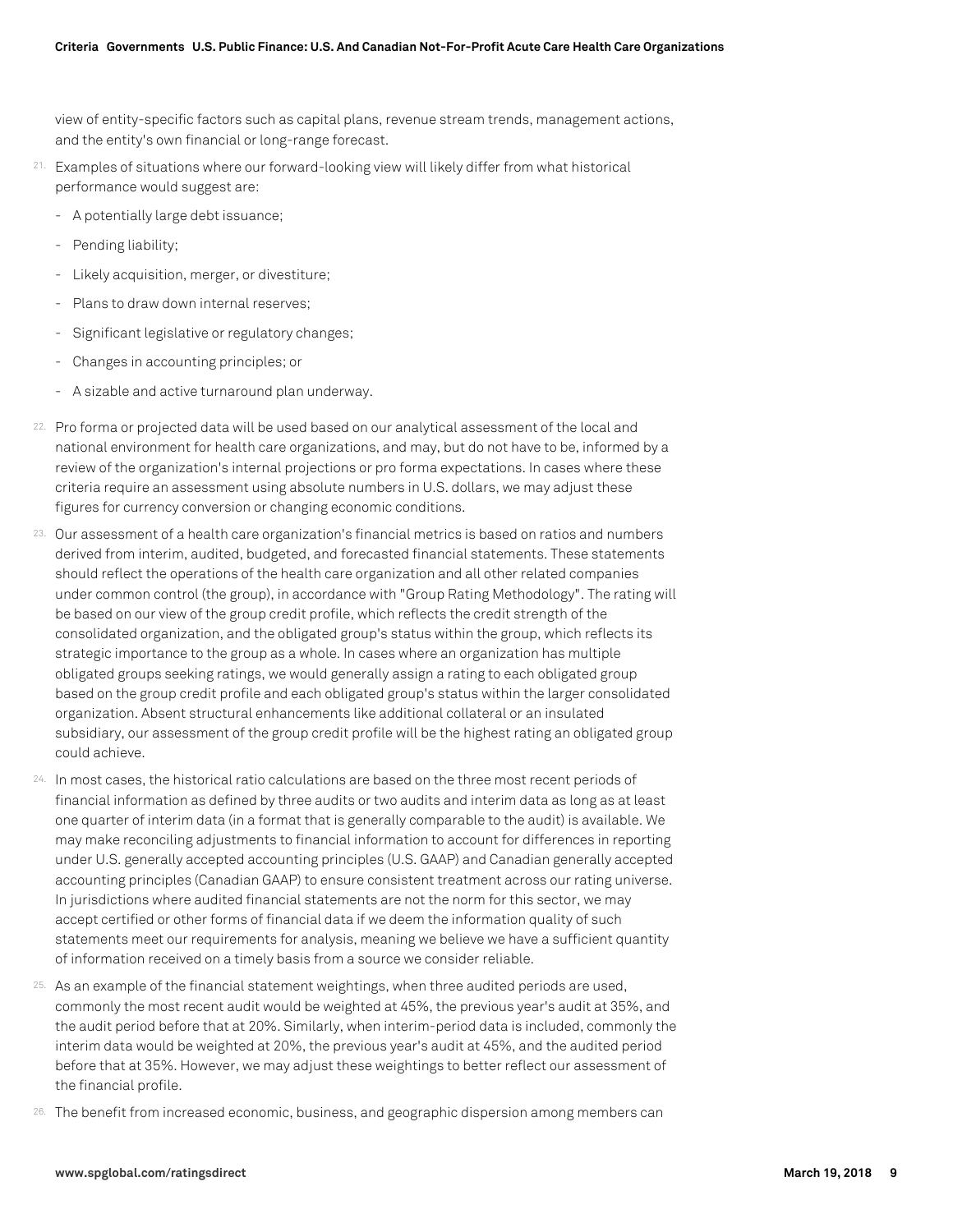lower volatility of earnings for health care systems. As a result, we assess stand-alone hospitals using financial metric thresholds that are generally more robust than the thresholds we use to assess health care systems.

# **2. Enterprise Profile**

# **a) Economic Fundamentals (20% weighting)**

- 27. The economic fundamentals assessment measures the viability of the health care organization's demographic and economic stability across its overall service area which could include one or a few distinct markets. Overall, we believe that economic fundamentals influence a health care organization's payer mix, amount and type of capital spending, available pool of patients, and philanthropic support, all of which in turn directly affect the level of revenue available for debt service payments currently and in the future. In our opinion, the economic fundamentals of a service area also influence management's overall strategy.
- 28. Because of the inherent differences between a health care system and a stand-alone hospital, which is typically located in a single market, we use different assessment approaches to evaluate economic fundamentals.

# **Economic Fundamentals -- Stand-Alone Hospitals**

29. For stand-alone hospitals operating largely within a single region, we use table 3 to assess the population of the primary service area.

#### Table 3

#### **Economic Fundamentals Assessment For Stand-Alone Hospitals**

|                                                 | Extremely<br>Strong | <b>Very Strong</b>     | Strong          | Adequate        | Vulnerable      | Highly<br>Vulnerable |
|-------------------------------------------------|---------------------|------------------------|-----------------|-----------------|-----------------|----------------------|
| Primary Service >1.5 million<br>Area Population |                     | 500.000-1.5<br>million | 350.000-500.000 | 150.000-350.000 | 100.000-150.000 | <100.000             |

- 30. In making our economic fundamentals assessment, we may also take additional considerations into account, based on the preponderance of available information and our view of the relevance of these factors to the overall assessment, with smaller adjustments of one or two assessment levels generally being the case versus greater adjustments of three or more assessment levels. These additional considerations could result in an economic fundamentals assessment that is stronger or weaker than that indicated in table 3.
- 31. We will generally not make positive adjustments for those hospitals with small primary service area population, which we generally consider 100,000 or less.
- 32. Examples of positive economic considerations include:
	- Population growth in the primary service area at a rate meaningfully higher than regional or national levels, which we typically consider 2x or greater than the projected national growth rate over the next five years;
	- Employment growth in the primary service area is projected to be meaningfully higher than regional or national levels, which we typically consider 150% or higher than the projected national growth rate over the next five years;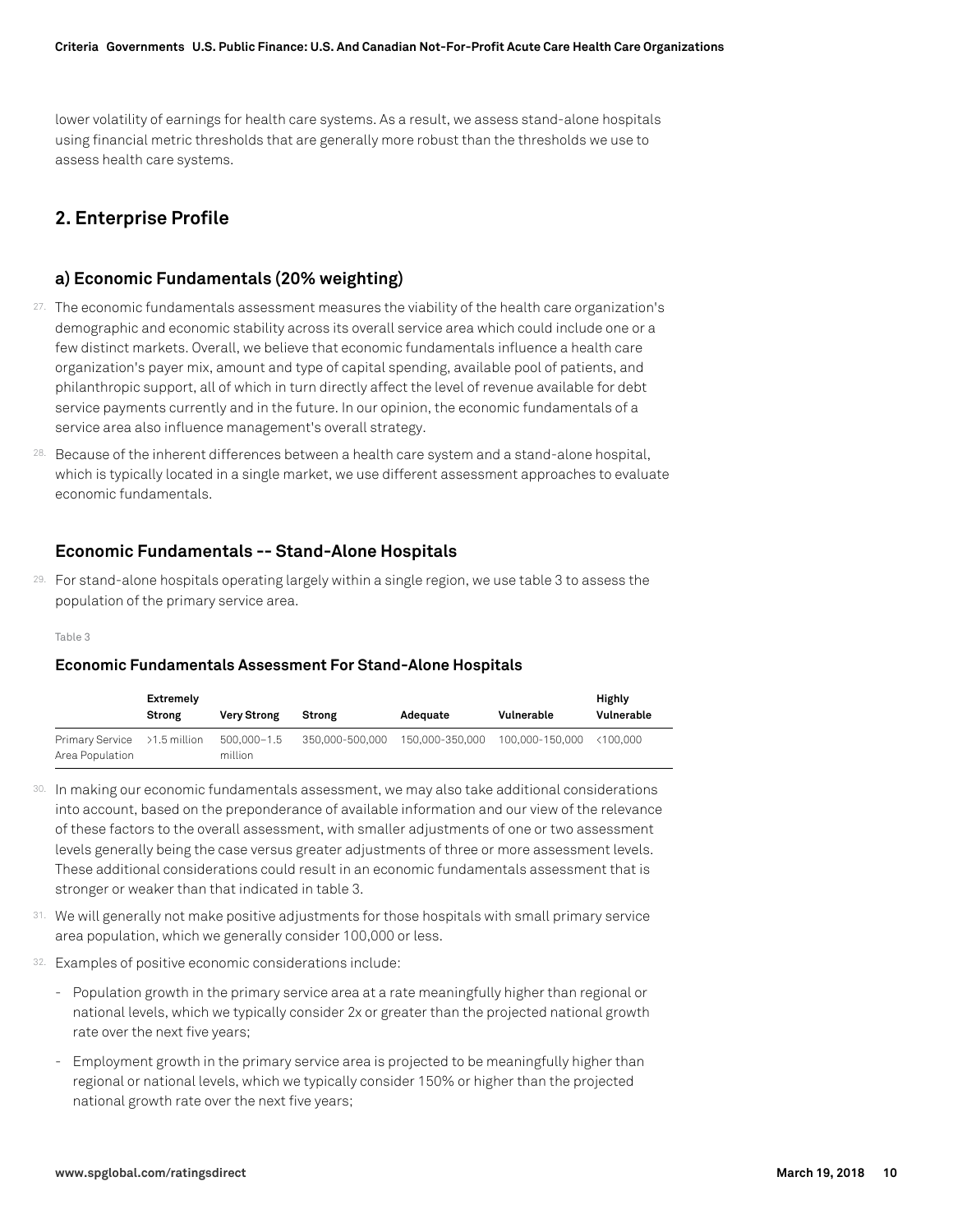- Per capita personal income in the primary service area is projected to be meaningfully higher than regional or national levels, which we typically consider greater than 125% of the projected national per capita personal income in five years; and
- An ongoing, stabilizing institutional influence such as the presence of a major state or flagship university, state or provincial capital, military base, or large employer.
- 33. Examples of negative economic considerations include:
	- Population in the primary service area is projected to decline over the next five years;
	- Employment growth in the primary service area is projected at a rate meaningfully lower than regional or national levels, which we typically consider to be half or less than the regional or national growth rate over the next five years;
	- Per capita personal income in the primary service area is projected to be meaningfully lower than regional or national levels, which we typically consider 75% of the projected regional or national per capita personal income in five years; and
	- Primary service area employment concentration where an individual sector or one employer represents a significant part of the employment base, but is not considered a stabilizing institution.

# **Economic Fundamentals -- Health Care Systems**

- 34. Health care systems are typically spread across many regions and are inherently less reliant on the specific demographics of a single region. Therefore, we will assess the economic profile on a macro basis, focusing on a system's economic characteristics compared to national trends and its ability to offset the weaknesses of one or multiple markets with the strengths of others (see table 4).
- 35. We generally assess economic fundamentals for health care systems more favorably than stand-alone hospitals because of certain characteristics that systems match to meet the definition of a health care system under these criteria. Specifically, a system must operate in at least three distinct markets, which mitigates reliance on an individual market's demographic profile. Also, the system must have limited reliance on a single market, which typically results in strong geographic and economic diversity that is less reliant on the general economic characteristics of one market.
- 36. Table 4 details typical characteristics of health care systems at each of the six assessment levels for economic fundamentals. In general, we assess each factor in table 4 by looking at the variety of factors cited and use a preponderance of factors to determine the initial assessment. Where the range of assessments is combined, such as 'extremely strong' and 'very strong', we evaluate the overall preponderance of factors and our view of the organization's relative strengths within the range using both historical and projected evidence.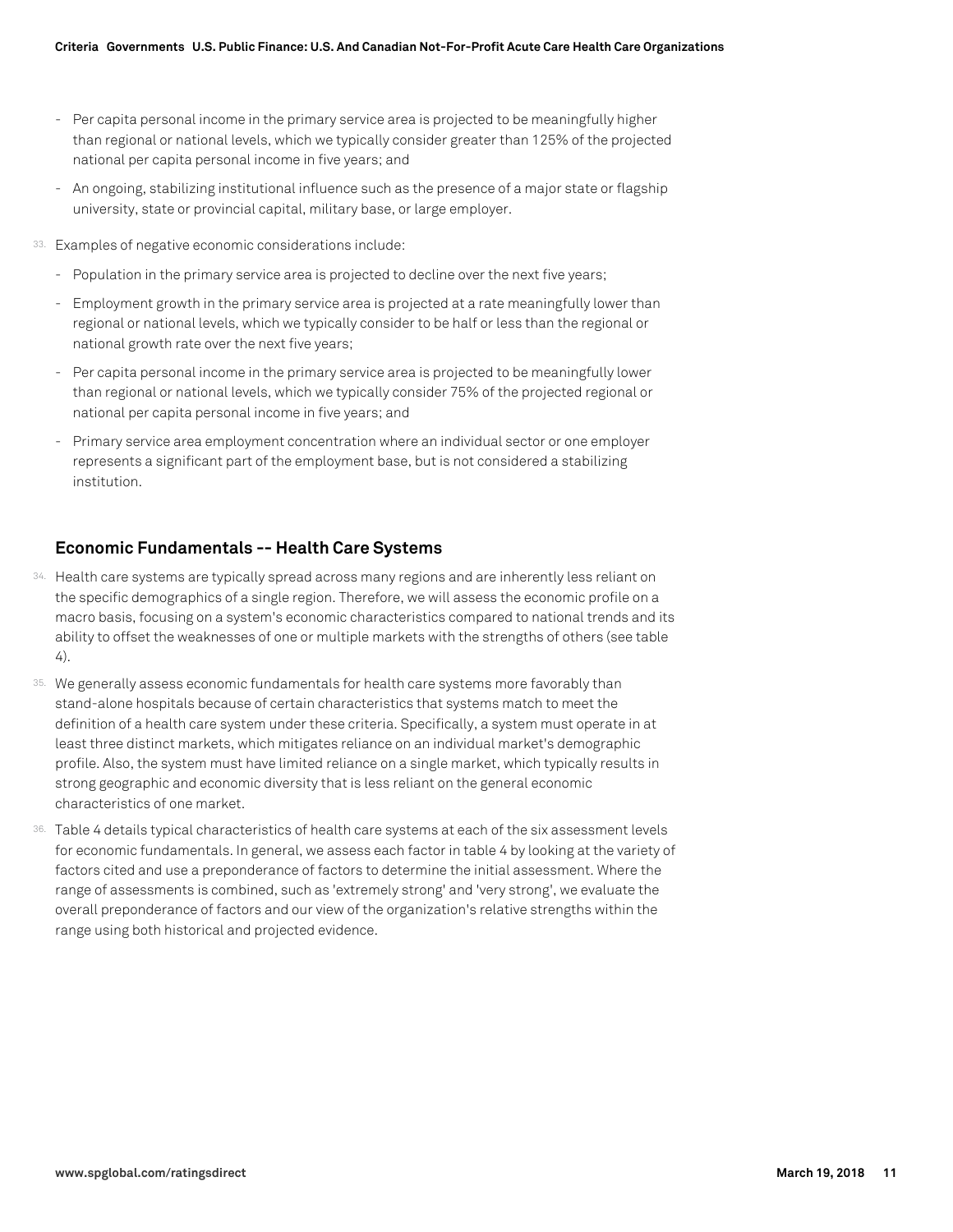#### Table 4

#### **Economic Fundamentals Assessment For Health Care Systems**

| <b>Extremely Strong or Very Strong</b>                                                                                                                                                                                                                                                                                                                                                                                                                                                                                                                | <b>Strong or Adequate</b>                                                                                                                                                                                                                                                                                                                                                                                                                                                                                                                                                    | Vulnerable or Highly<br>Vulnerable                                                                                                                                                                                            |
|-------------------------------------------------------------------------------------------------------------------------------------------------------------------------------------------------------------------------------------------------------------------------------------------------------------------------------------------------------------------------------------------------------------------------------------------------------------------------------------------------------------------------------------------------------|------------------------------------------------------------------------------------------------------------------------------------------------------------------------------------------------------------------------------------------------------------------------------------------------------------------------------------------------------------------------------------------------------------------------------------------------------------------------------------------------------------------------------------------------------------------------------|-------------------------------------------------------------------------------------------------------------------------------------------------------------------------------------------------------------------------------|
| A health care system operating in one or a few<br>distinct markets that have healthy<br>demographic characteristics, such as<br>population growth, employment diversity, or<br>high income levels that result in overall<br>economic characteristics generally mirroring<br>or exceeding national conditions. A system's<br>economic fundamentals could be considered<br>'extremely strong' or 'very strong' despite<br>weak economic conditions in one or a few<br>material markets as long as they are offset by<br>strengths in other key markets. | A health care system operating in one or a few<br>distinct markets that have demographic<br>characteristics characterized by generally<br>stable population, some employment<br>concentration, or average income levels that<br>result in overall economic characteristics<br>generally mirroring or slightly below national<br>conditions. A system's economic fundamentals<br>could be considered 'strong' or 'adequate'<br>despite weak economic conditions in one or a<br>few material markets as long as these are<br>somewhat offset by strengths in other<br>markets. | A health care system<br>reliant on one or multiple<br>service areas where<br>overall economic<br>characteristics are well<br>below national trends or<br>have exhibited declining<br>trends that are expected<br>to continue. |

37. The health care sector in general tends to be only moderately sensitive to economic cycles. However, hospitals are not businesses that are easily portable, and changes in local demographics, or changes in medical care delivery patterns, like the decades-long shift to more outpatient procedures and shorter hospital stays, can affect demand for hospital services over time. Some local markets that once had sufficient demand to support several hospitals now only have demand to support one or two, while other markets have experienced increased demand for medical services with aging, growing, or disease-prevalent populations.

# **b) Industry Risk (20% weighting)**

- 38. Industry risk measures risk in each sector and allows comparisons across sectors. We assign the same standard industry risk assessment to all health care organizations and do not make a distinction between industry risk for health care systems and stand-alone hospitals.
- 39. Industry risk reflects factors that are common to the health care industry such as cyclicality, competition, regulation, and barriers to entry. While we believe health care organizations exhibit certain characteristics related to size, dispersion, diversity, and structure that can potentially mitigate portions of industry risk, these benefits are reflected in the other three enterprise profile factors.
- 40. The hospital industry is highly regulated. Hospitals are required to comply with numerous regulatory standards at federal, state/provincial, and local levels. The high level of regulation is, in our view, an indication of the public perception that hospitals have an essential purpose. On the other hand, regulation and public policies generally do not guarantee the survival of any particular hospital, although there have at times been government interventions to prevent hospital closures. The regulatory framework can reduce risk in certain states or provinces by limiting competition. However, failure to meet regulatory and governmental accreditation guidelines can also have catastrophic consequences and substantially impair credit quality. Our ratings and industry risk assessments are calibrated to seek a balance between our view that the sector is essential and the fact that each individual hospital is not guaranteed survival.
- 41. We believe the health care industry in the U.S. and Canada, including for-profit and not-for-profit health care organizations, represents 'intermediate' credit risk when compared to other industries and sectors, which equates to 'strong' or '3' on the '1' to '6' scale used for these criteria. The industry risk assessment of intermediate risk applies to all health care organizations rated by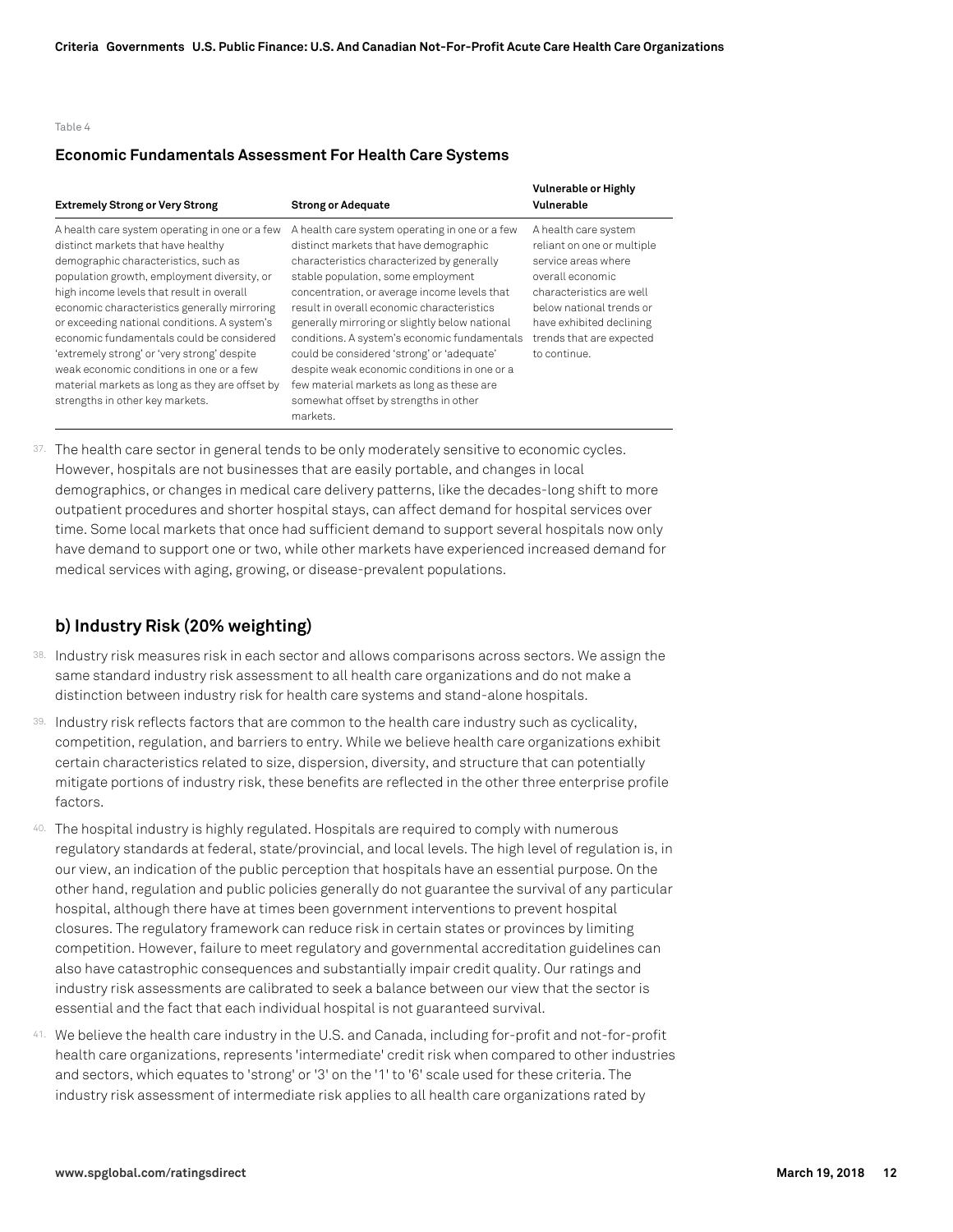these criteria regardless of where they operate.

42. The industry risk assessment is consistent with principles outlined in "Methodology: Industry Risk", published Nov. 19, 2013.

# **c) Market Position (50% weighting)**

- 43. Market position measures a health care organization's demand relative to its competitors. Market position has the highest weight (50%) in the enterprise profile assessment because a robust market position allows health care organizations, in our opinion, to successfully operate through economic cycles over long periods of time, assuming other factors such as cost and quality are in line with its competitors. Conversely, a weak market position or a concentration of revenue sources can result in poor performance due to the presence of stronger competitors or reliance on one or a few locations or service lines that may be negatively affected by business, economic, or regulatory conditions. These criteria use specific measures to evaluate market position to determine the initial assessment.
- 44. Because of the inherent differences between a multisite health care system and a stand-alone hospital, which is typically located in a single market, we use different assessment factors to evaluate market position.

# **Market Position – Stand-Alone Hospitals**

- 45. Key considerations for evaluating a stand-alone hospital's market position include:
	- Market share, competition, and demand;
	- Medical staff:
	- Payer mix; and
	- Clinical quality.
- 46. We evaluate each of these four factors and assign an assessment ranging from 'extremely strong' to 'highly vulnerable' to each one. We then evaluate the four assessments as well as our holistic view of the hospital's market position to form our overall assessment of market position, ranging from 'extremely strong' to 'highly vulnerable'. Within these factors, we generally consider market share, competition, and demand to be the most important factor in our overall assessment of market position, while medical staff, clinical quality, and payer mix are generally secondary factors.

# **Market share, competition, and demand**

47. Market share is defined as the percentage of primary service area admissions that are admitted to a specific hospital. Higher market share has historically been an indicator of a hospital's essentiality and contracting leverage, however some hospitals have unique credit strengths (described below), where market share itself doesn't fully represent the heft of the organization's market position. Health care reform pressures have prompted the industry to focus on cost and quality measures and move toward a value-based model where higher admissions may not necessarily be financially beneficial. Certain management teams, medical staff, and local insurers may be more forward-looking than others. Because of the uncertainties and the high degree of change in the industry, particularly in the U.S., it is difficult to project at what point additional volume is beneficial or harmful. However, we believe that market share still remains a relevant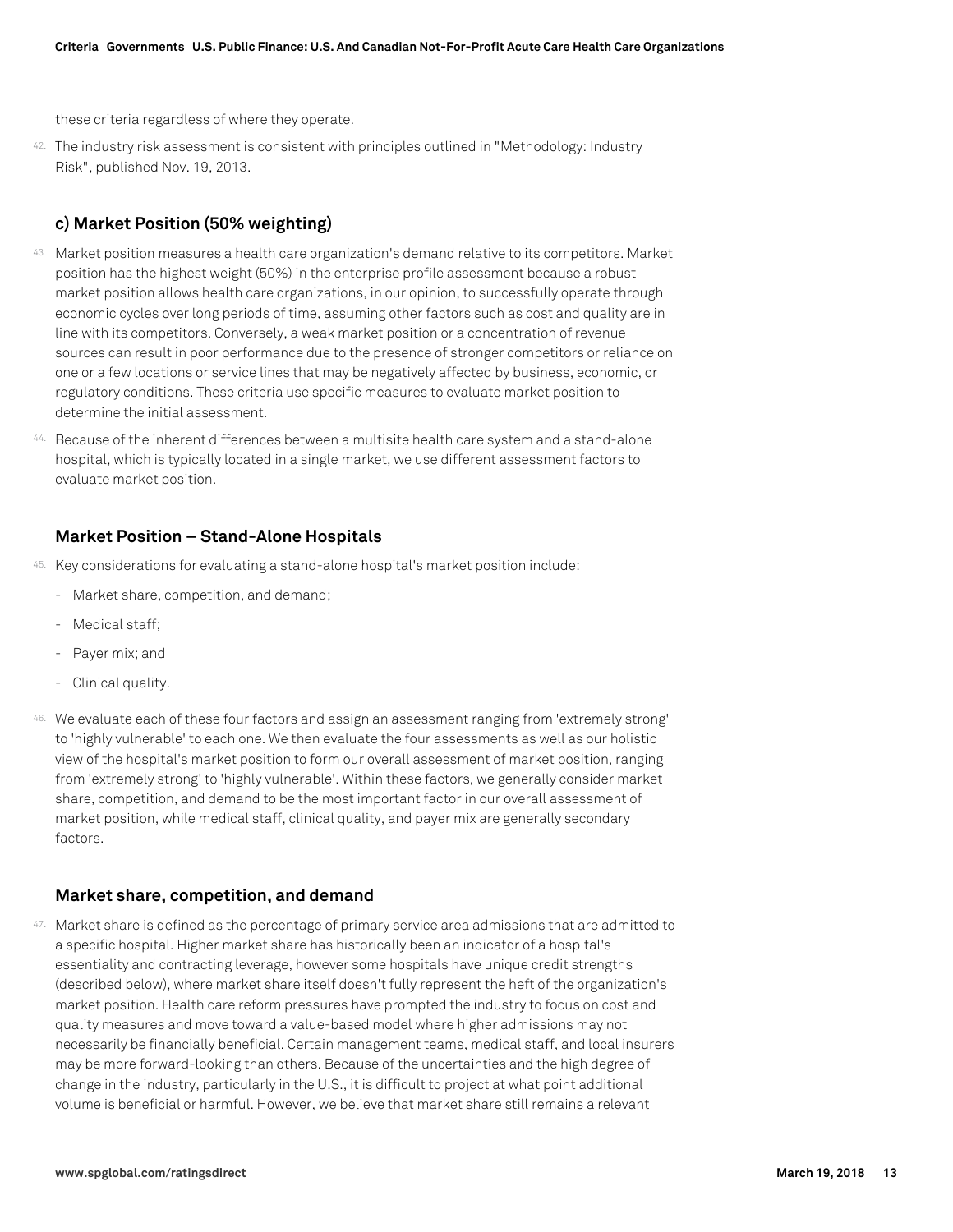measure for traditional inpatient providers and we will assess it initially as shown in table 5.

- 48. For single-specialty providers and children's hospitals, market share considers the hospital's share of the single specialty or service niche only.
- 49. While absolute market share in a defined primary service area is important, it is also important to determine the hospital's relative strengths within the service area to better understand future trends. Hospitals with a trend of rising patient volume would be more likely to report strengthening financial performance, especially in a market with traditional payer characteristics. Conversely, an expected decline in patient volume could begin to affect the financial position over the long term, especially if management does not adjust the expense base correspondingly or unless the market payment mechanisms shift to value from volume. To the extent that a hospital is further along the path to value, market share may be deemphasized while medical staff integration, payer mix, and clinical quality will become more important rating factors.
- 50. We recognize that the percentage of revenue from inpatient admissions is declining, with outpatient volume accounting for half of total operating revenue at many hospitals. While the counting and reporting methodology for outpatient statistics is not comparable across hospitals, equivalent admissions can be used as a more comprehensive measure of all volume based on the relationship between inpatient and outpatient revenue. As the trend toward more outpatient care continues, we believe this will become an increasingly important predictor of business demand and will use this metric, along with inpatient admissions, to determine trends in overall volume.
- 51. The absolute trend of increasing or decreasing admissions usually but not always correlates to market share trends. Therefore, it is important to look at market share trends and recognize those hospitals with increasing market share, even though volumes may be declining in a contracting market. Conversely, in a growing market, volumes may be increasing, but if the pace is not as fast as market growth, market share will shrink. Also important is the rate of shift from inpatient to observation status and outpatient treatment, which can affect market share and may vary by individual hospital within a market or from region to region depending on physician practices.

Table 5

#### **Market Share, Competition, And Demand Assessment For Stand-Alone Hospitals**

|                                           | <b>Extremely</b><br>Strong | <b>Very Strong</b> | Strong              | Adequate  | Vulnerable | <b>Highly</b><br>Vulnerable |
|-------------------------------------------|----------------------------|--------------------|---------------------|-----------|------------|-----------------------------|
| <b>Primary Service Area</b><br>Population |                            |                    | <b>Market Share</b> |           |            |                             |
| $>1.5$ million                            |                            |                    |                     | See below |            |                             |
| 500,000 - 1.5 million                     | >45%                       | $35% - 45%$        | 25%-35%             | 15%-25%   | 10%-15%    | < 10%                       |
| 350,000 - 500,000                         | $>60\%$                    | 50%-60%            | 40%-50%             | 30%-40%   | 20%-30%    | < 20%                       |
| 150.000 - 350.000                         | >75%                       | 60%-75%            | 50%-60%             | 35%-50%   | 25%-35%    | < 25%                       |
| $100.000 - 150.000$                       | N/A                        | >70%               | 60%-70%             | 45%-60%   | 35%-45%    | < 35%                       |
| < 100.000                                 | N/A                        | N/A                | >65%                | 50%-65%   | 40%-50%    | < 40%                       |

N/A--Not applicable.

52. Stand-alone hospitals serving populations of over 1.5 million can have unique market share strengths not always quantifiable by market share data. These typically urban markets are often fragmented and successfully support multiple stand-alone hospitals with relatively low market share. In addition, urban areas frequently have specialty hospitals and academic medical centers with broad regional, state-wide, national, and even international draw which makes analysis of primary service area population less relevant. When a hospital has these unique market share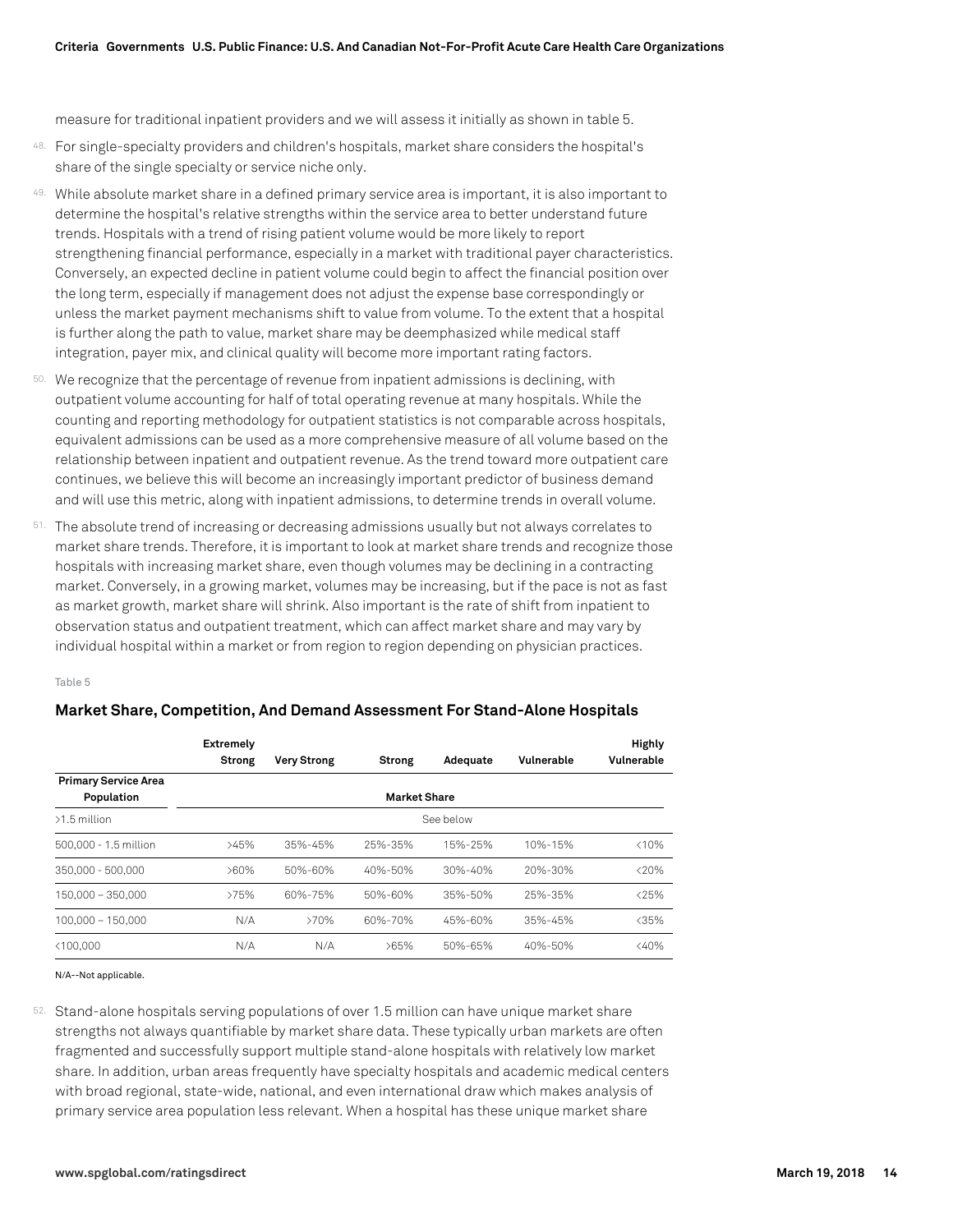strengths, the market share, competition, and demand assessment will be evaluated as either 'extremely strong', 'very strong', or 'strong', based on a preponderance of factors described below:

- The assessment generally will be 'extremely strong' when the service area population is 5 million or more; there is no meaningful excess capacity in the primary service area; the hospital is an academic medical center or specialty provider that offers unique teaching, research, and patient care services not found at many hospitals in the region; or the provider is a hospital district that serves a unique community need and is strongly supported by tax revenue.
- The assessment generally will be 'very strong' when the market share, competition, and demand characteristics do not qualify for 'extremely strong' but are stronger than 'strong'.
- The assessment generally will be 'strong' when the service area population is under 3 million; there is some excess capacity in the primary service area; the hospital is an academic medical center or specialty provider with a combination of unique and generally available teaching, research, and patient care services; or the provider is a hospital district that serves a unique community need.
- 53. For those hospitals serving populations of over 1.5 million that don't have the unique strengths described above, we will generally assess market share, competition, and demand as 'extremely strong' for those stand-alone hospitals that have a market share of 30% or greater, 'very strong' for those in the range of 25%-30%, 'strong' for those in the range of 15%-25%, 'adequate' for those in the range of 8%-15%, 'vulnerable' for those in the range of 3%-8% and 'highly vulnerable' for those with 3% or less market share.
- 54. In making our assessment of market share, competition, and demand, we may also take additional considerations into account, based on the preponderance of available information and our view of the relevance of these factors to the overall assessment, with smaller adjustments of one or two assessment levels generally being the case versus greater adjustments of three or more assessment levels. These additional considerations could result in a market share, competition, and demand assessment that is stronger or weaker than that indicated in table 5.
- 55. Examples of positive market position, competition, and demand considerations include:
	- Projected increase in inpatient admissions, which we typically consider 15% over the next five years measured on the same set of assets;
	- Projected increase in equivalent admissions, which we typically consider greater than 20% over the next five years;
	- A high ratio of equivalent admissions to inpatient admissions, which we typically consider greater than 3.5;
	- Increase in primary service area market share over the past five years, which is typically greater than 2.5% and we believe is permanent;
	- Sole provider of a mainstream key clinical service such as obstetrics, cardiac surgery, or oncology or an unusually broad service area definition due to the breadth of patient draw or unique services; or
	- Location in a state or province where laws effectively limit competition by requiring government approval for construction projects and equipment acquisition; or
	- Measures of elevated inpatient occupancy, indicating high demand for services.
- 56. Examples of negative market position, competition, and demand considerations include:
	- Projected decline in inpatient admissions, which is typically greater than 5% over the next five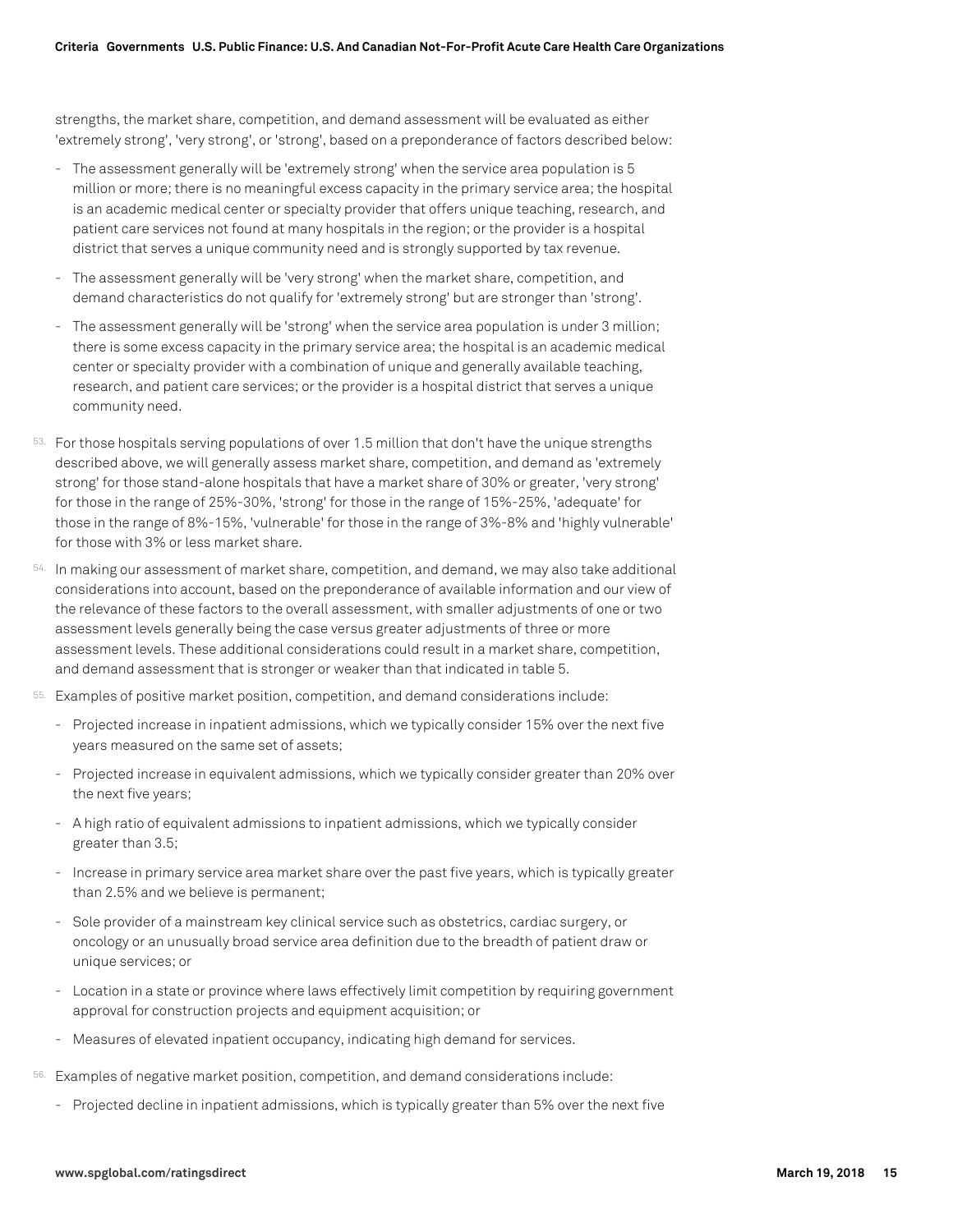years, or recent history of declining inpatient admissions, which is typically greater than a year-over-year change of 5% over a multiyear period measured on the same set of assets;

- No year-over-year growth in historical (over a multiyear period) or projected, equivalent admissions measured on the same set of assets;
- Year-over-year decline in primary service area market share over a multiyear period, which is typically greater than 2.5% and we believe is permanent;
- Excess hospital capacity in the service area as measured by low occupancy, generally defined as less than 60%; or
- Narrowly drawn service area, which may artificially boost market share.
- 57. We will generally not make positive adjustments for those hospitals with small primary service area populations of generally 100,000 or less because of the risks inherent in operating in a small service area, including employment concentration, a likely reliance on a small physician base, and increased turnover and recruitment risk.

# **Medical staff**

- 58. Because hospitals cannot operate without physicians, a hospital's financial stability partially depends on management's relationship with its physicians and the organization's ability to attract, retain, employ, and integrate with physicians. The quantity and type of physicians needed at any given hospital depends on the nature of services provided. Being able to recruit the required number of physicians can contribute to improved market position and financial performance.
- 59. Our assessment of the medical staff considers three sub-factors:
	- General medical staff characteristics;
	- Medical staff competition; and
	- Recruitment, retention, and employment.
- 60. Table 6 provides typical characteristics of the medical staff for stand-alone hospitals at each of the six assessment levels. In general, we assess each factor in table 6 by looking at the variety of factors cited and use a preponderance of factors to determine the initial assessment. Where the range of assessments is combined, such as 'extremely strong' and 'very strong', we evaluate the overall preponderance of factors and our view of the organization's relative strengths within the range using both historical and projected evidence.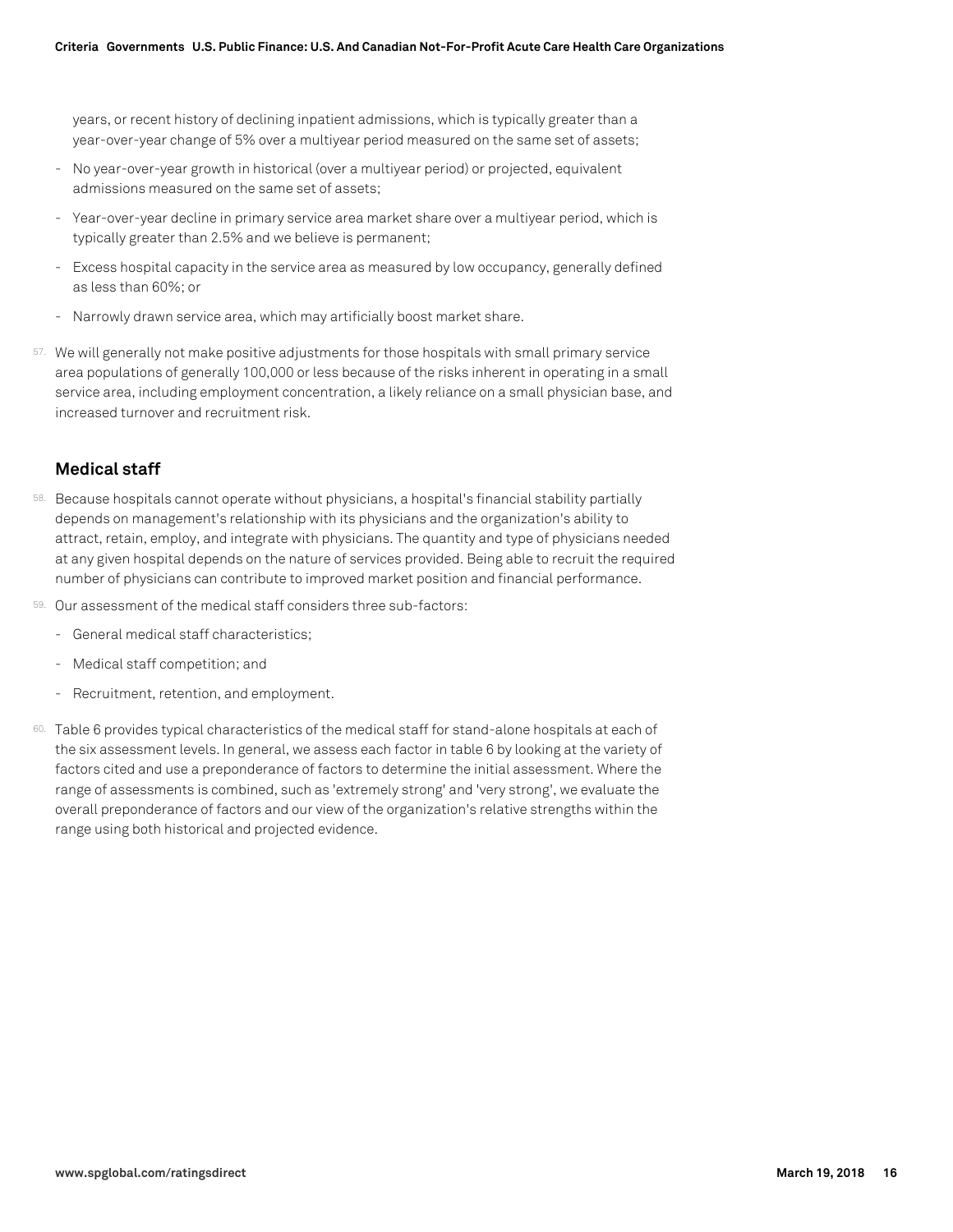#### Table 6

#### **Medical Staff Assessment For Stand-Alone Hospitals**

|                                                               | <b>Extremely Strong or Very</b><br>Strong                                                                                                                                                                                                                                                                                                                                                                                                                   | <b>Strong or Adequate</b>                                                                                                                                                                                                                                                                                                                                                                           | Vulnerable or Highly Vulnerable                                                                                                                                                                                                                                                                                                                                                                                                            |
|---------------------------------------------------------------|-------------------------------------------------------------------------------------------------------------------------------------------------------------------------------------------------------------------------------------------------------------------------------------------------------------------------------------------------------------------------------------------------------------------------------------------------------------|-----------------------------------------------------------------------------------------------------------------------------------------------------------------------------------------------------------------------------------------------------------------------------------------------------------------------------------------------------------------------------------------------------|--------------------------------------------------------------------------------------------------------------------------------------------------------------------------------------------------------------------------------------------------------------------------------------------------------------------------------------------------------------------------------------------------------------------------------------------|
| General Medical<br>Staff<br>Characteristics                   | The active medical staff is<br>large and growing with<br>appropriate depth, breadth,<br>and quality of staff. The<br>hospital is not overly reliant on<br>any one physician for its<br>volume. Physicians are loyal to<br>the hospital and support<br>management and governance<br>efforts.                                                                                                                                                                 | The active medical staff is<br>adequate in size and stable, but<br>lacks depth and breadth in a few<br>specialties. Quality of the medical<br>staff is adequate and the<br>physicians are moderately<br>engaged with management and<br>governance. The hospital is<br>somewhat more reliant on a few<br>physicians or groups of<br>physicians.                                                      | The active medical staff is small<br>and potentially shrinking.<br>Physicians do not significantly<br>participate in management and<br>governance initiatives. The<br>hospital is reliant on a small<br>number of key admitters for a<br>majority of revenue, leaving it<br>vulnerable to physician turnover.                                                                                                                              |
| Medical Staff<br>Competition                                  | Two-thirds or more of the<br>medical staff do not have<br>privileges at other hospitals<br>and do not independently offer<br>services that compete with the<br>hospital's clinical services.                                                                                                                                                                                                                                                                | There are multiple practice<br>options in the service area. Many<br>medical staff members have<br>privileges at more than one<br>hospital. Medical staff members<br>participate in ventures that<br>compete with the hospital's<br>clinical services.                                                                                                                                               | There is abundant competition<br>from physicians in the service<br>area, including but not limited to<br>physician-owned<br>single-specialty hospitals,<br>ambulatory surgery, or imaging<br>centers. There is evidence of a<br>strained relationship between<br>the medical staff and<br>management. Physicians are<br>members of multiple medical<br>staffs and have demonstrated<br>willingness to shift business<br>between hospitals. |
| Medical Staff<br>Recruitment,<br>Retention, and<br>Employment | The medical staff is largely<br>employed, or for academic<br>medical centers, the faculty is<br>under direct control of the<br>hospital. Physicians are easily<br>attracted to the hospital and<br>management follows a<br>detailed physician recruitment<br>plan. The hospital has<br>dedicated management<br>resources, information<br>technology, an established<br>integration infrastructure, and<br>financial support for its<br>employed physicians. | The employed medical staff<br>accounts for about half of all<br>volume. There may be some<br>difficulty recruiting physicians,<br>but it is not pervasive and is<br>confined to just certain<br>harder-to-find disciplines.<br>Management provides oversight<br>of its employed physicians, but it<br>is not dedicated support, and the<br>physician/hospital relationship is<br>loosely developed. | Management reports that it has<br>difficulty recruiting physicians<br>and is reliant on temporary staff.<br>For hospitals that employ<br>physicians directly, the<br>management of the physicians is<br>not coordinated, and there are<br>limited resources available to<br>monitor operations and financial<br>performance. Very limited<br>physician integration is<br>underway.                                                         |

61. In making our assessment of medical staff, we may also take additional considerations into account, based on the preponderance of available information and our view of the relevance of these factors to the overall assessment, with smaller adjustments of one or two assessment levels generally being the case versus greater adjustments of three or more assessment levels. These additional considerations could result in a medical staff assessment that is stronger or weaker than that indicated by table 6.

62. Examples of positive medical staff considerations include:

- Fully integrated medical staff;
- Closed faculty practice plan at an affiliated medical school that is responsible for a majority of patient volumes, even without an integrated management team; or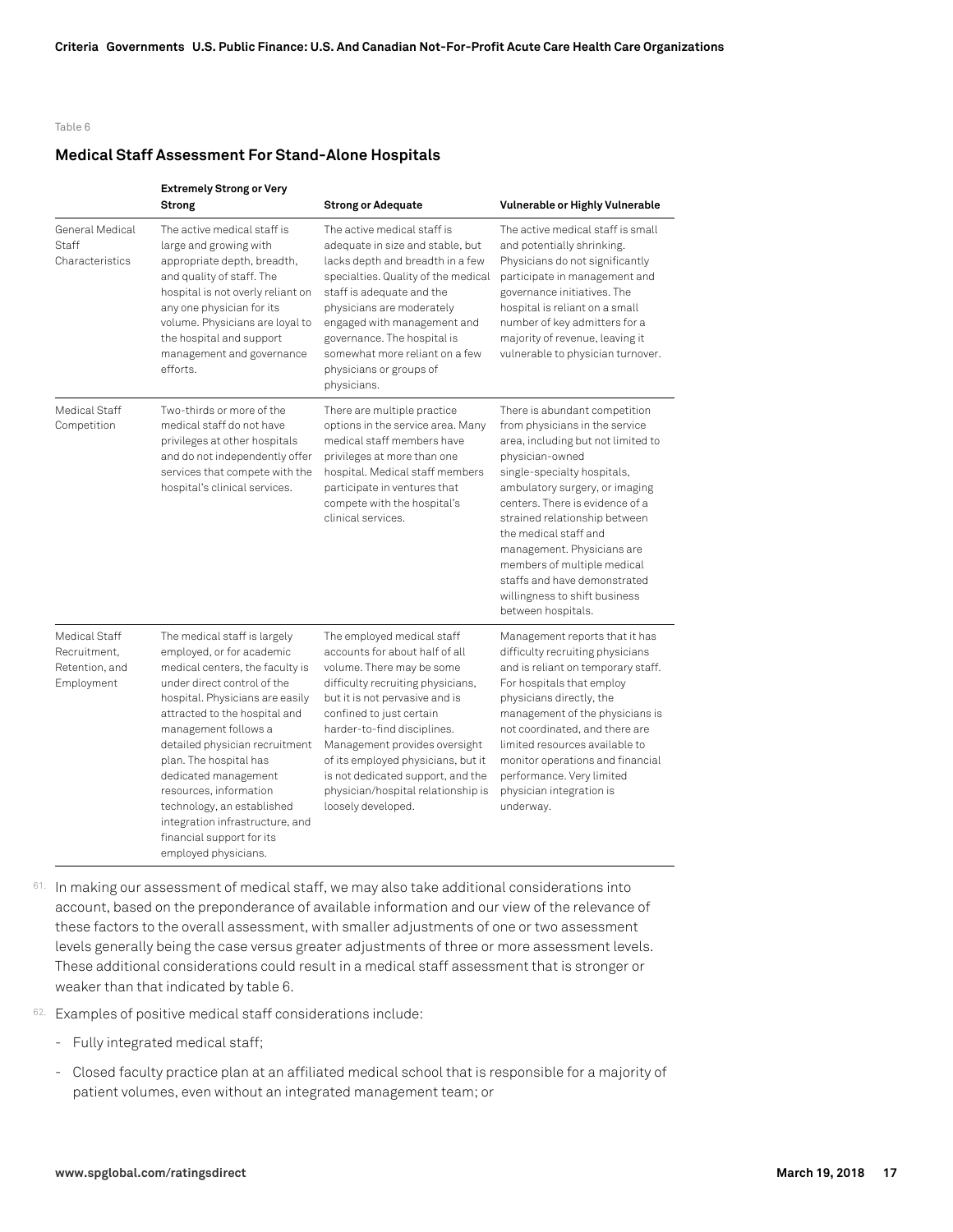- Medical staff with over 500 active physicians.
- 63. Examples of negative medical staff considerations include:
	- Evidence of significant medical staff turmoil;
	- Physician admission concentration especially at hospitals with fewer than 7,500 admissions annually; or
	- Average age of leading admitting physicians greater than 55, especially at hospitals with fewer than 7,500 annual admissions.

# **Payer mix**

- 64. A hospital's payer mix is dictated by its location, services provided, mission, physicians, and characteristics of the service area population. Payer mix directly affects earnings and its trend identifies potential risks for the hospital.
- 65. Medicaid and Medicare, both government-sponsored payers in the U.S., typically have reimbursement rates below commercial insurers. Medicaid is often subject to cuts or eligibility changes as a result of state and federal policy changes. Medicare in general offers rates that while below commercial payers, are typically better than Medicaid rates. Reliance on Medicare and Medicaid for a majority of revenue, when these programs often pay below cost, is a risk because costs must then be covered by substantially higher rates from commercial payers.
- 66. A high concentration of net patient service revenue (NPSR) in a single payer also represents a credit risk because a contract could be terminated, the insurer could exit the market or be acquired by another insurer, and the payment terms can change materially from contract to contract. Conversely, a well-diversified payer mix represents credit strength because health care organizations are not reliant on any one payer for a large percentage of its revenue, and the loss of a contract, while disruptive, can usually be managed over time.
- 67. The payer mix assessment for Canadian hospitals will generally be 'extremely strong', reflecting the fact that the Canadian health care system depends on stable, reliable, and predictable sources of funding, provided by the provincial governments, which also set the rates for all hospitals. Likewise, health care organizations in U.S. states where rates are set for all payers by the legislature or state commission would generally be assessed 'extremely strong'.
- 68. In assessing the payer mix, contract negotiation strategies, payment basis of the contract, and any demographic changes that are likely to shift the payer mix such as an aging population, will be considered.
- 69. We view positively health care organizations pursuing, preparing for, and entering into performance-based contracts, including capitated, value based, shared risk, bundled accountable care, or quality-based contracts. Because we believe these contracts are becoming more prevalent, health care organizations that anticipate this change and enter into these types of contracts in advance of wide-scale adoption, can gain experience in putting the necessary processes, information technology (IT), controls, and procedures in place to maximize potential incentives. While there may be both short-term and long-term transition and other risks associated with this strategy--for example, incentives to reduce hospitalization could in turn reduce NPSR--we believe organizations involved with these contracts now could be better prepared in the future. While treated as a positive in this payer mix section, if these contracts hurt profitability, the downside would be captured in the financial profile analysis.
- 70. Table 7 provides typical payer mix characteristics for stand-alone hospitals at each of the six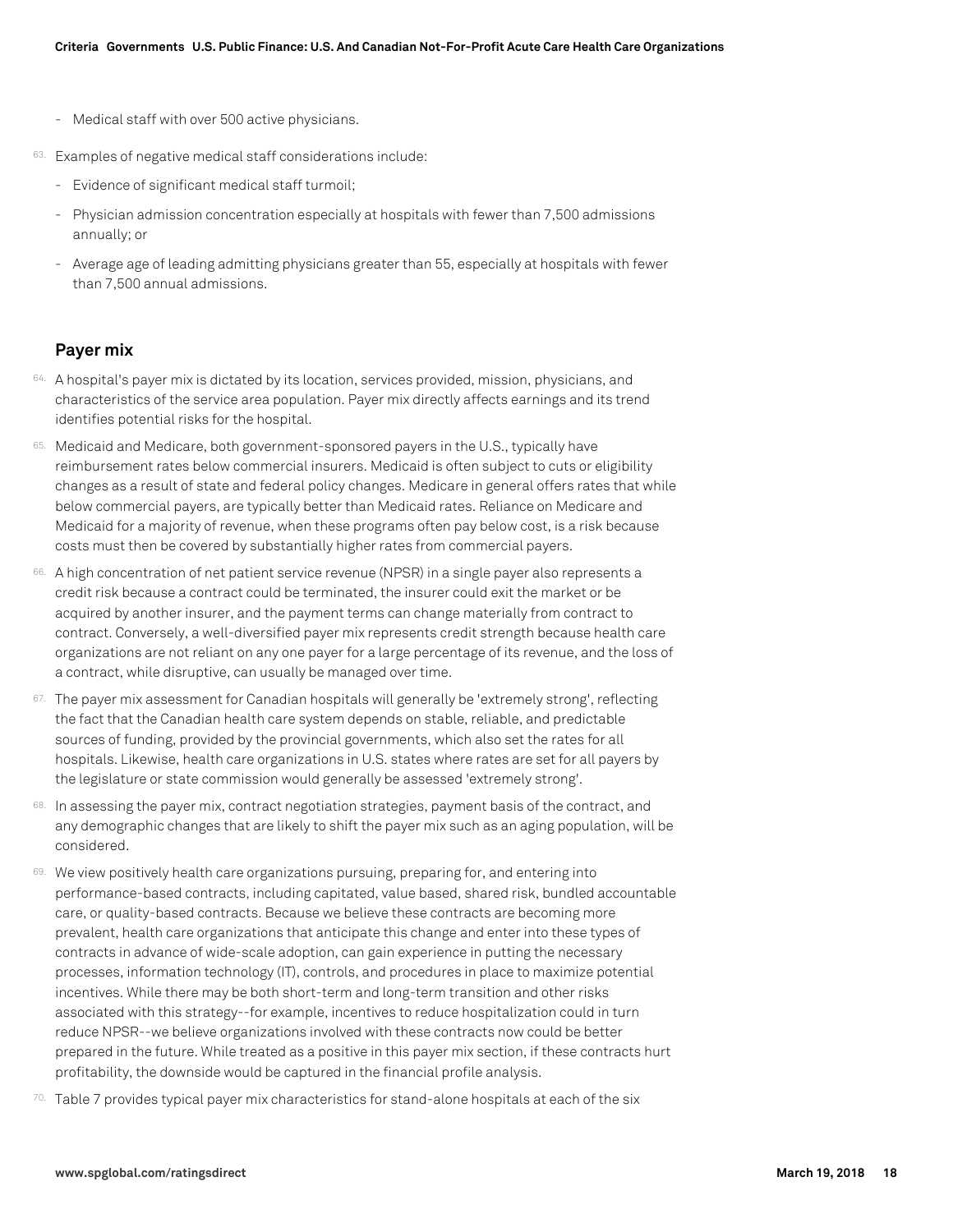assessment levels. In general, we assess each factor in table 7 by looking at the variety of factors cited and use a preponderance of factors to determine the initial assessment. Where the range of assessments is combined, such as 'extremely strong' and 'very strong', we evaluate the overall preponderance of factors and our view of the organization's relative strengths within the range using both historical and projected evidence.

Table 7

# **Payer Mix Assessment For Stand-Alone Hospitals**

|                                                    | <b>Extremely Strong or Very</b><br><b>Strong</b>                                                                                                                                                      | <b>Strong or Adequate</b>                                                                                                                                                                                                    | Vulnerable or Highly<br>Vulnerable                                                                                                                                                                                            |
|----------------------------------------------------|-------------------------------------------------------------------------------------------------------------------------------------------------------------------------------------------------------|------------------------------------------------------------------------------------------------------------------------------------------------------------------------------------------------------------------------------|-------------------------------------------------------------------------------------------------------------------------------------------------------------------------------------------------------------------------------|
| Governmental payers                                | NPSR from Medicare is<br>less than 25%. NPSR from<br>Medicaid is less than 5%.                                                                                                                        | NPSR from Medicare is between<br>25% and 50%. NPSR from Medicaid<br>is between 5% and 20%.                                                                                                                                   | NPSR from Medicare is greater<br>than 50%. NPSR from Medicaid<br>is greater than 20%.                                                                                                                                         |
| Nongovernmental<br>payers and payment<br>diversity | Solid commercial<br>relationships and<br>contracts including<br>contracts which are<br>incentive and performance<br>based, Commercial<br>contracts typically account<br>for more than 55% of<br>NPSR. | Stable, but not robust, relationships<br>and contracts with payers which<br>typically account for 30% to 55% of<br>NPSR. Modest amount of incentive-<br>and performance-based contracts,<br>but most remain fee for service. | Record of inconsistent or weak<br>reimbursement from<br>commercial payers with very<br>limited exposure to alternate<br>contracting methodologies.<br>Commercial contracts typically<br>account for less than 30% of<br>NPSR. |

- 71. In making our assessment of payer mix we may also take additional considerations into account, based on the preponderance of available information and our view of the relevance of these factors to the overall assessment, with smaller adjustments of one or two assessment levels generally being the case versus greater adjustments of three or more assessment levels. These additional considerations could result in a payer mix assessment that is stronger or weaker than that indicated by table 7.
- 72. Example of a positive payer mix consideration:
	- Ownership of a health plan which accounts for a sizable percentage of an organization's revenue and its customer base is not heavily weighted toward government programs relative to the overall payer mix of the health care organization. We take a holistic view of the health plan and will consider its viability when determining whether to take this adjustment.
- 73. Examples of negative payer mix considerations:
	- Lack of a contract with the leading health insurer in the market, as measured by enrollees;
	- High reliance on Medicare and Medicaid, which we typically consider to be more than 70% of NPSR combined, would generally be assessed 'highly vulnerable';
	- High reliance on Medicaid, which we typically consider to be more than 30% of annual NPSR, would generally be assessed 'highly vulnerable'; or
	- High reliance on a single nongovernment payer, which we typically consider to be more than 40% of NPSR, would generally be assessed 'highly vulnerable'.

# **Clinical quality**

74. Performance on clinical quality metrics, the ability to track, document, and standardize clinical actions and results through IT, and dissemination of quality results to physicians, payers,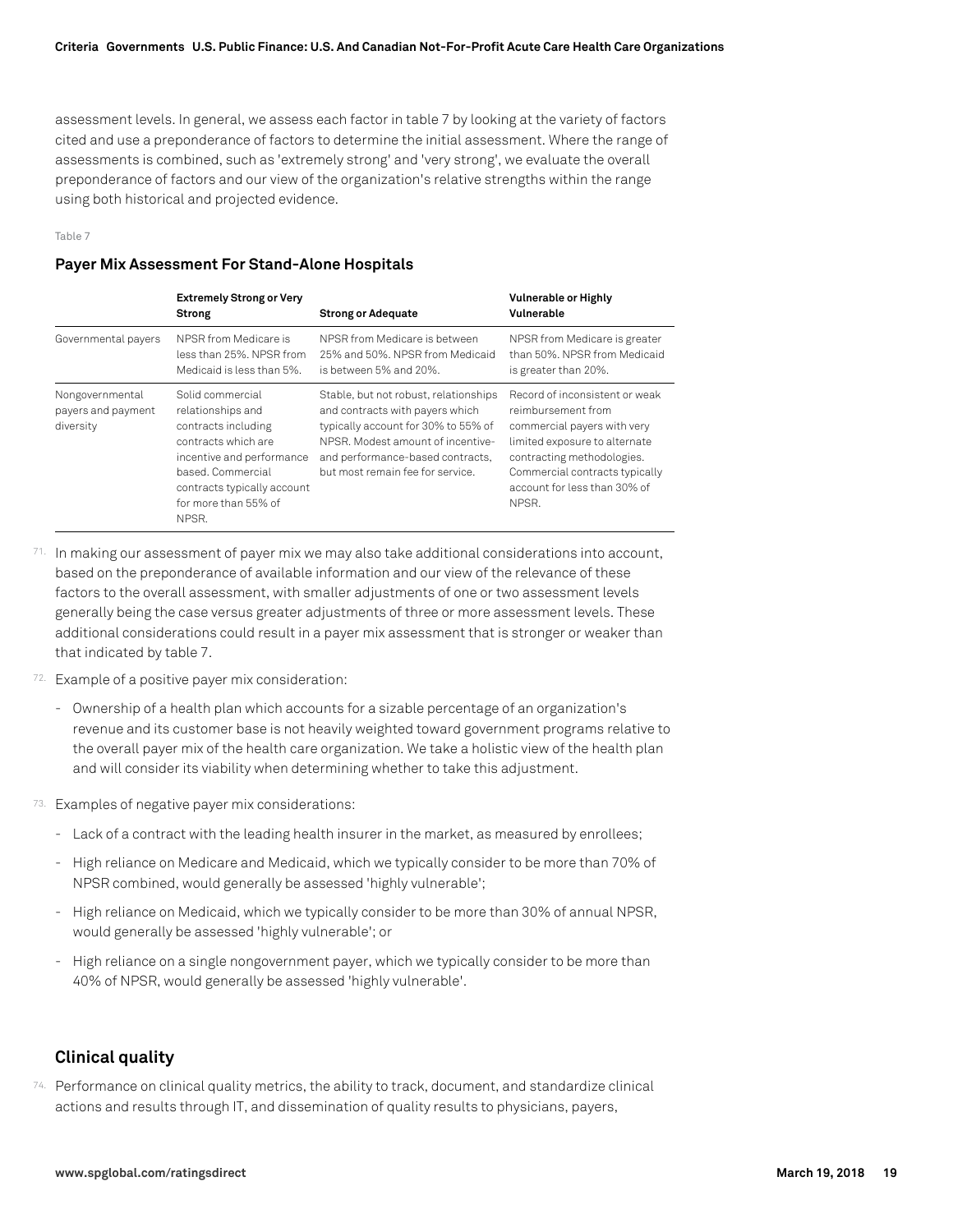regulators, and the general public are becoming increasingly important, not only from a consumer perspective, but also because reimbursement levels increasingly depend on a provider's ability to document its clinical quality.

- 75. Medicare, commercial payers and states, through Medicaid, are increasingly adding performance-based bonuses and penalties to their reimbursement arrangements.
- $76.$  Transparency related to clinical quality performance and patient satisfaction is increasing, with numerous sources of information now available to consumers. The availability of information and the growing amount of out-of-pocket expenses borne by consumers, including those in high-deductible health plans in the U.S., increase the likelihood that a hospital's performance on reported quality measures will drive consumer decisions about where to seek health care.
- 77. As payments to hospitals become increasingly tied to quality performance measures, and transparency makes it easier for consumers to use reported information to make decisions about where to seek health care, a hospital's patient volumes and revenues could be positively or negatively affected.
- $78.$  To gauge quality, we will use various measures that we believe are aligned with nationally recognized standards that are consistently calculated and reported across the country. These measures may include, but are not limited to, information from Medicare, the Joint Commission, or the Malcolm Baldridge Award. For health care systems with multiple hospitals and/or with broad geographic coverage, we will review regional or national clinical quality data as it is available. We will also review various other sources of data independently gathered or provided by management to inform our assessment.
- 79. Table 8 provides typical clinical quality characteristics for stand-alone hospitals at each of the six assessment levels. In general, we assess each factor in table 8 by looking at the variety of factors cited and use a preponderance of factors to determine the initial assessment. Where the range of assessments is combined, such as 'extremely strong' and 'very strong', we evaluate the overall preponderance of factors and our view of the organization's relative strengths within the range.
- 80. We generally assess Canadian and other hospitals that are not required to report on clinical quality measures as on par with national averages, resulting in a 'strong' assessment, unless we have evidence to believe otherwise.

#### Table 8

|                                      | <b>Extremely Strong or Very Strong</b>                                                                                                                                            | <b>Strong or Adequate</b>                                                                                                                     | Vulnerable or Highly Vulnerable                                                                                                                                   |
|--------------------------------------|-----------------------------------------------------------------------------------------------------------------------------------------------------------------------------------|-----------------------------------------------------------------------------------------------------------------------------------------------|-------------------------------------------------------------------------------------------------------------------------------------------------------------------|
| Clinical Quality<br><b>Metrics</b>   | Evidence of high quality rankings on<br>objective nationally recognized<br>measures. Consistently favorable<br>media coverage for clinical quality<br>results.                    | Average quality rankings on<br>objective nationally recognized<br>measures. Receives mixed<br>media coverage for clinical<br>quality results. | Inconsistent or weak quality<br>rankings on objective nationally<br>recognized measures. Poor<br>clinical performance has resulted<br>in negative media coverage. |
| Quality<br>Performance<br>Incentives | Consistently earns the maximum<br>incentives or bonuses available<br>under clinical quality-related<br>performance clauses of commercial<br>and government payer<br>arrangements. | Small incentive payments or<br>penalties, below the maximum<br>under payer arrangements, are<br>typical.                                      | Typically receives penalties under<br>payer arrangements for<br>quality-related performance.                                                                      |

#### **Clinical Quality Assessment For Stand-Alone Hospitals**

81. In making our assessment of clinical quality we may also take additional considerations into account, based on the preponderance of available information and our view of the relevance of these factors to the overall assessment, with smaller adjustments of one or two assessment levels generally being the case versus greater adjustments of three or more assessment levels.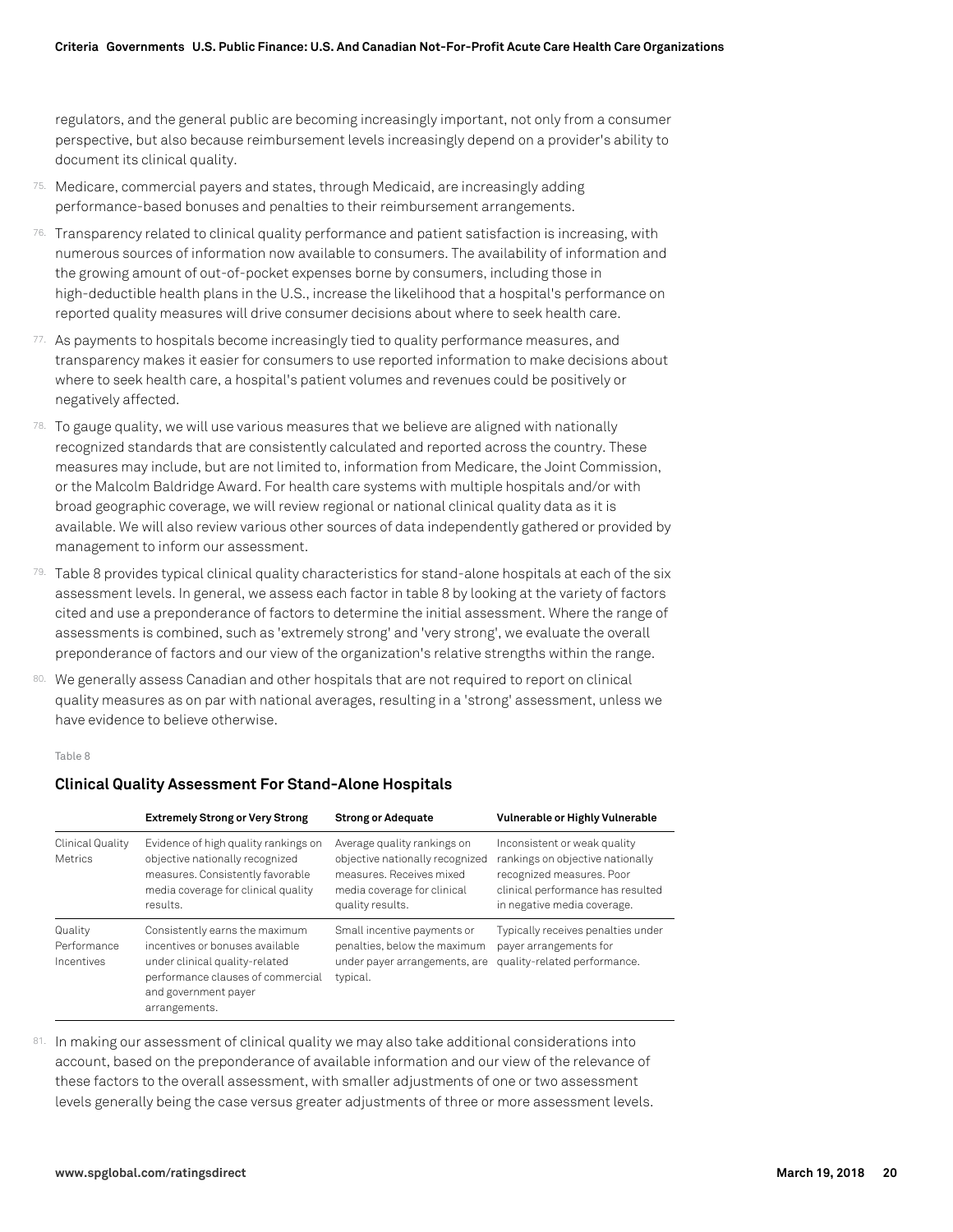These additional considerations could result in a clinical quality assessment that is stronger or weaker than that indicated by table 8.

# **Market Position – Health Care Systems**

- 82. Key considerations for evaluating a health care system's market position include:
	- Diversity, such as its geographic footprint, sources of revenue, and business line diversity;
	- Integration and scale, such as centralization of management, IT strategy, and key corporate functions; and
	- Market specific considerations, such as market leadership, competitive dynamics, relationships with third-party payers, quality, and physician integration.
- 83. In general, we consider diversity to be the most important assessment within market position as diversity is a hallmark of health care systems and is critical to risk mitigation. Market-specific considerations are less important for large multistate and national systems but almost as important as diversity for a regional or single-state system. Integration and scale is another important consideration because the efficacy of an organization's structure can significantly influence clinical and financial operations.

# **Diversity**

- 84. Health care systems generally have lower risk than stand-alone hospitals because of their inherent diversity across multiple hospitals or operating units. This diversity can reduce threats associated with doing business in a single facility, market, state/province, region, or economy. In our opinion, broader diversity helps a health care system withstand economic, competitive, or technological threats better than its stand-alone peers.
- 85. Some health care systems have strength and depth in key regional markets that provide them with competitive advantages, including negotiating leverage with insurers, opportunity to rationalize services across campuses in nearby locations, and the ability to attract staff and physicians. The concentration of business volumes and revenues within a particular region can lead to greater exposure to economic factors, although all health care systems have less exposure to this concentration when compared to stand-alone hospitals.
- 86. Some health care systems may lack a strong regional market position but have broadly diverse locations and business lines, minimizing risks related to a single market, such as demographic, state/province and local regulatory, or reimbursement changes. These systems also can leverage their large size to spread overhead across a wider base, aggregate their purchasing power to negotiate better rates with suppliers and vendors, and spread best practices across health care organizations. However, there are also rare occasions when a health care system may have a weak market position in a majority or all of its markets. In these cases, diversity typically will be assessed at a lower level.
- 87. Those systems with significant nonacute business lines such as health insurance plans, large integrated medical groups, long-term care, or a strong relationship with a university also achieve a level of diversity that can offset some risks unique to the acute care business. For example, provider-sponsored health plans and growth of medical groups through employment or foundation models are increasingly prevalent within systems, and for some stand-alone hospitals as well, as they respond to the changing dynamics of the U.S. health care delivery system. Ownership of a health insurance plan or the presence of a large medical group can skew certain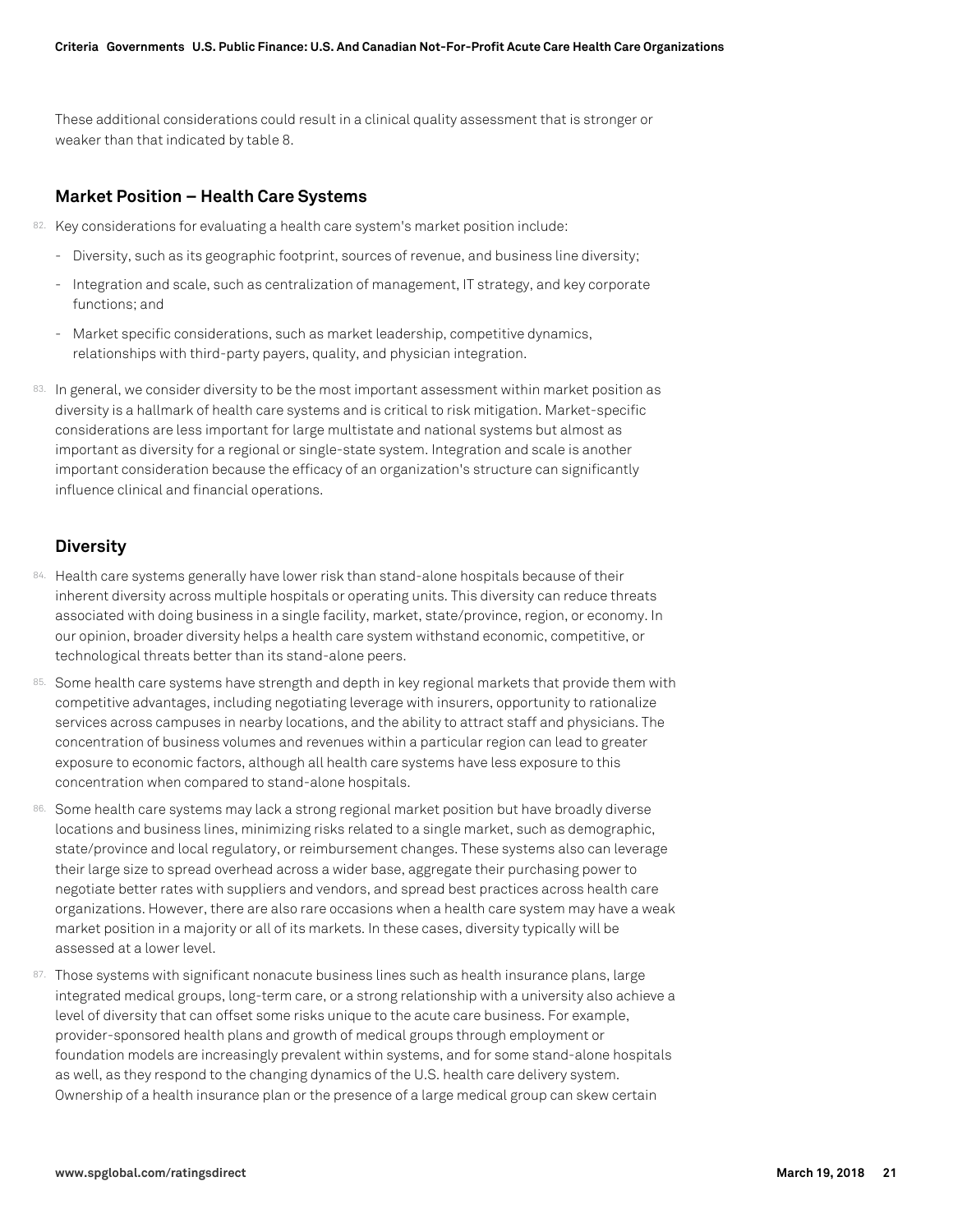financial ratios, which we will take into account, however these businesses can also contribute to health care systems' geographic and financial dispersion and can provide access to skills and data that a health care system may not have otherwise.

88. Where applicable, we also evaluate the potential benefits derived from joint ventures, including evaluation of the services provided in the joint venture, partners to the joint venture, participation in venture capital funds, and the percentage ownership of the venture's partners. The relative significance of the joint venture and its importance to the health care system's strategy will be a factor in determining its potential benefits to diversity and depth and breadth of services.

# **Integration and scale**

89. For all types of health care systems, the ability of management and governance to centrally control and manage all components of the organization is becoming increasingly important. With significant industry cost and reimbursement pressure, coupled with increasing focus on quality of care, we believe it is important for organizations to set a single and integrated standard for each of its operating divisions under a common vision. This would allow the organization to achieve its overall vision and mission. For systems that are extremely decentralized, we believe benefits of being a system can be muted and will reflect that in our assessment.

# **Market-specific considerations**

- 90. Market-specific considerations include a health care system's:
	- Leadership position in a given market or set of markets, as measured by market share and other utilization data;
	- Organizational readiness to address local, state/provincial, and national health care market place trends;
	- Level of medical staff integration, as well as the ability to centrally manage physicians and share best practices across the entire health care system;
	- Payer mix; and
	- Evidence of quality rankings.
- 91. We have outlined below typical market position characteristics of health care systems associated with Diversity, Integration and Scale, and Market-Specific Considerations at each of the six assessment levels. In general, we assess market position by looking at the variety of factors cited and use a preponderance of factors to determine the market position assessment. Where the range of assessments is combined, such as 'extremely strong' and 'very strong', we evaluate the overall preponderance of factors and our view of the organization's relative strengths within the range using both historical and projected evidence.
- 92. The market position would likely be assessed as 'extremely strong' or 'very strong' if the health care system generally exhibited a combination of the following characteristics:

# **Diversity**

- Broad geographic reach in its relevant local, state or multi-state market with limited reliance on a single market for revenue;
- Strong demand for systemwide services in a majority of economically diverse markets;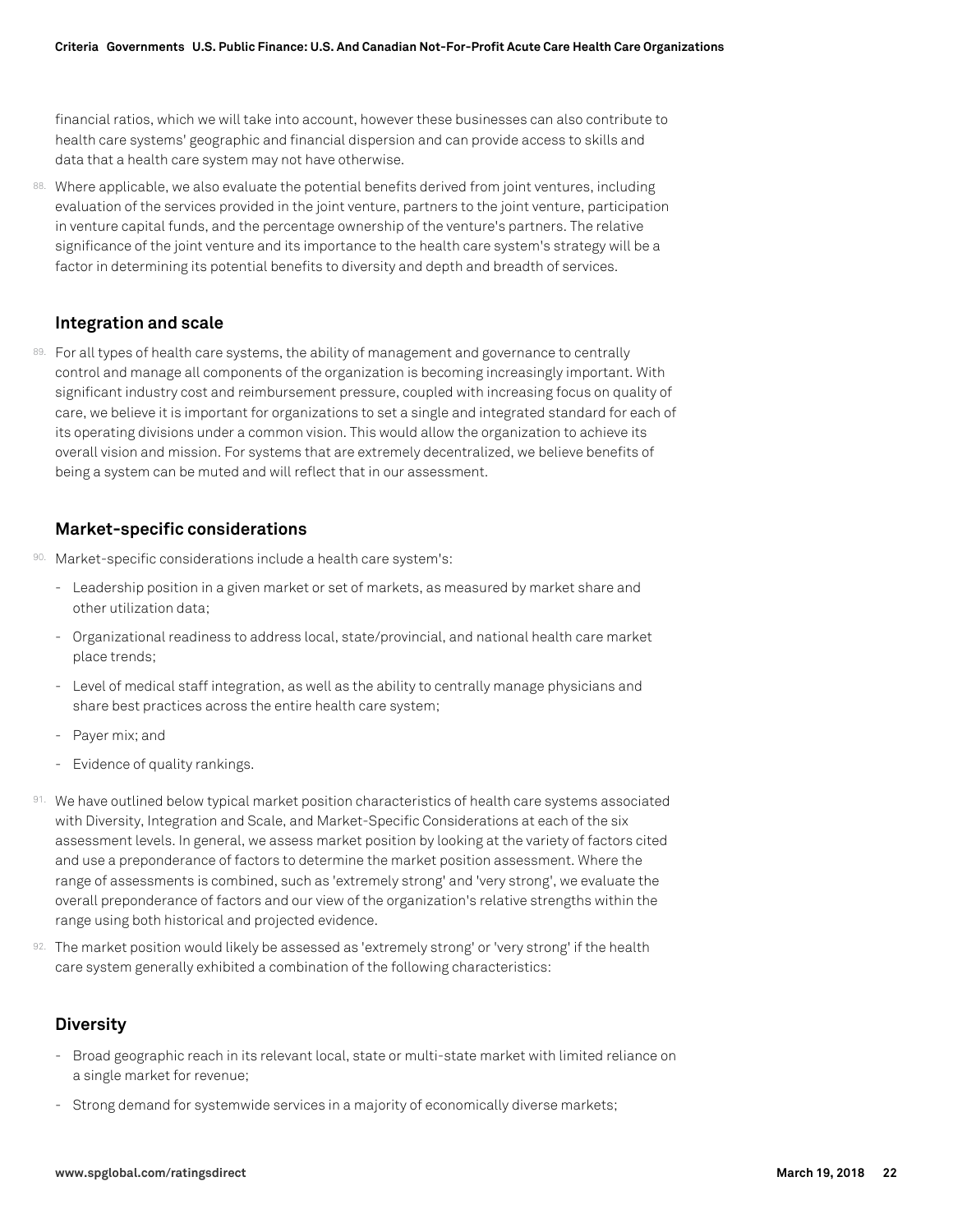- Robust service line diversity such as non-acute care, joint ventures, or a provider-sponsored health plan; and
- Extensive variety of access points for system services.

# **Integration and Scale**

- Highly centralized corporate functions;
- Streamlined board oversight of operations, strategy, and finance across the entire system;
- Management demonstrates highly effective sharing of best practice across the system in areas such as leadership, physician relations, quality, clinical services and operations;
- Strong bargaining position leads to favorable negotiations with payers and suppliers; and
- Favorable staff and physician recruiting, retention, integration, and engagement efforts.

# **Market-Specific Considerations**

- Leadership position in a given market or set of markets, as measured by market share;
- Integrated medical staff as evidenced by presence of a centrally managed large multispecialty group physician practice or preponderance of employed physicians;
- Pioneer-like efforts to address changing health care market dynamics and trends;
- Evidence of high quality rankings across most affiliates; and
- Strong payer mix as evidenced by limited reliance on government payers, solid commercial relationships and contracts in line with industry trends, or a majority of assets located in a state where rates are set for all payers by legislative or state commission.
- 93. The market position would likely be assessed as 'strong' or 'adequate' if the health care system generally exhibited a combination of the following characteristics.

### **Diversity**

- Some geographic reach, with system operations in several markets and some reliance on one or a few for a greater portion of total operating revenue;
- Stable demand for services with selective growth or contraction in a few markets but not all;
- Sufficient service line diversity; and
- Some growth plans in new or existing markets.

#### **Integration and Scale**

- Moderately centralized functions with some corporate functions embedded at the subsidiary level but a majority led at the corporate level;
- Board oversight of many operational, strategic and financial functions with local boards focused largely on medical staff accreditation, quality, and philanthropy but there is some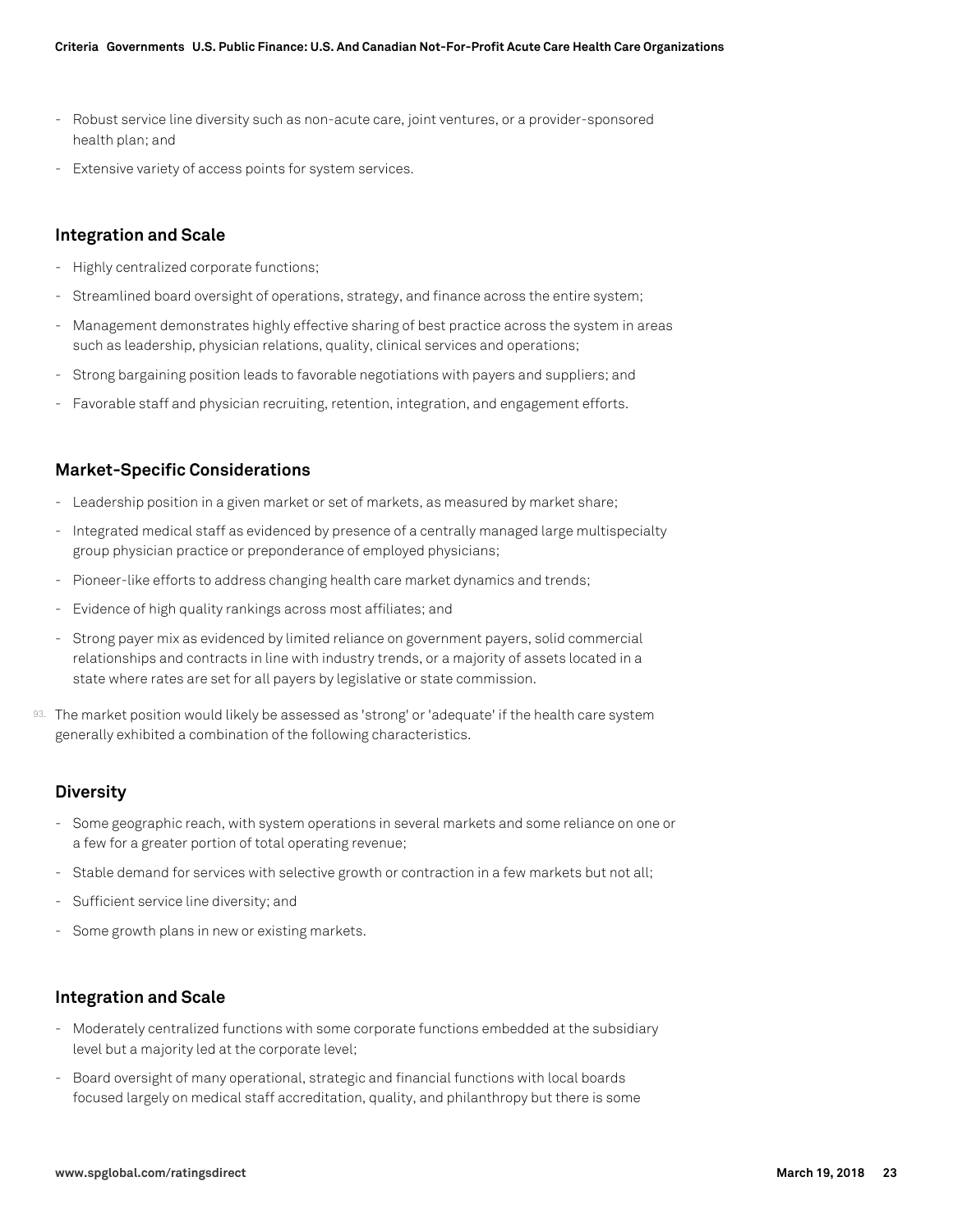duplication between subsidiary and system-level governance;

- Management's sharing of best practices to subsidiaries is effective and fairly comprehensive;
- Moderate bargaining position; and
- Some challenges, perhaps only in select locations, when recruiting for staff and physicians.

# **Market-Specific Considerations**

- Relevant, but not leading, market share in a given region or set of regions;
- Healthy, but not tightly aligned, relationships with medical staff;
- Evidence of preparation for changing health care dynamics and trends, although some initiatives may not be fully formed;
- Average, but not high ranking quality metrics at most affiliates; and
- Adequate payer mix somewhat reliant on government or specific payers and a stable, but not fully aligned, relationships and contracts with payers.
- 94. The market position would likely be assessed as 'vulnerable' or 'highly vulnerable' if the health care system generally exhibited a combination of the following characteristics.

# **Diversity**

- Reliance on a small service area, which could also be demographically weak, for a majority of operating revenue;
- Declining demand in most markets for system services;
- Focus on acute-care operations only; and
- Shrinking service lines and access points in key locations.

# **Integration and Scale**

- Decentralized system with few corporate functions and controls;
- System board has limited system oversight and a majority of the decision making occurs at the local level;
- Decentralized management teams with little sharing of best practices;
- Limited depth and breadth for contract negotiations with no material bargaining power; and
- Significant challenges recruiting and retaining staff and physicians in several locations.

# **Market –Specific Considerations**

- Limited market share in most markets due to heavy competition;
- Disjointed medical staff with a lower level of commitment to the organization;
- No or low effort to adapt to changes in health care dynamics;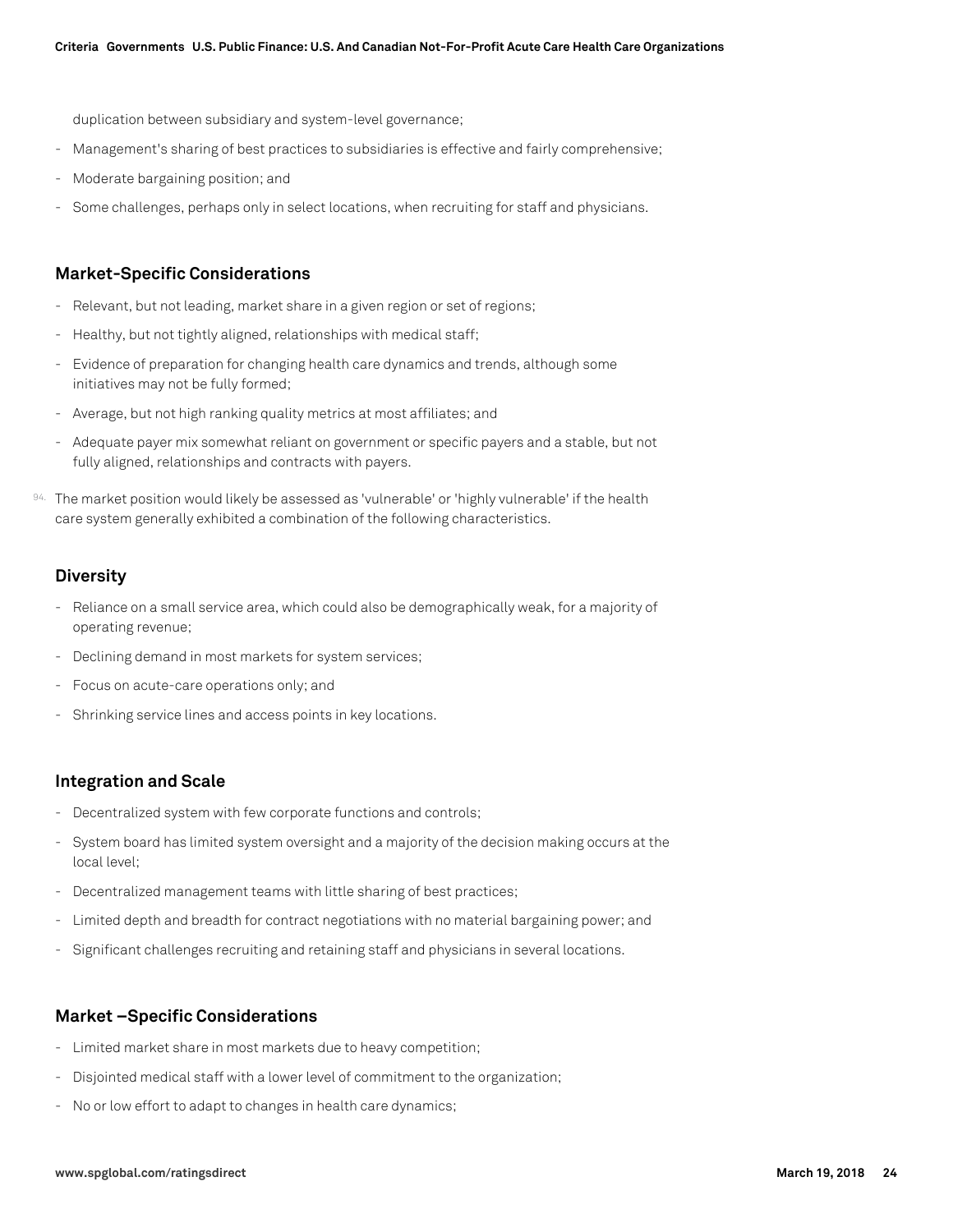- Inconsistent or weak quality rankings; and
- Payer mix that is heavily reliant on government payers or specific insurers with a record of inconsistent or weak reimbursement to the organization.
- 95. In making our assessment of market position we may also take additional considerations into account, based on the preponderance of available information and our view of the relevance of these factors to the overall assessment, with smaller adjustments of one or two assessment levels generally being the case versus greater adjustments of three or more assessment levels. These additional considerations could result in a market position assessment that is stronger or weaker than that indicated by paragraphs 92 to 94.

# **d) Management And Governance (10% weighting)**

- 96. The management and governance assessment measures the strength of a health care organization's management team and its governance. We use the same management and governance assessment for health care systems and stand-alone hospitals. Key factors that we assess include:
	- Strategic positioning, such as the clarity and specificity of strategic plans as well as the organization's record in meeting these plans;
	- Risk and financial management, such as the articulation of operational and financial risks and associated mitigation plans and the ability to effectively respond to unexpected events; and
	- Organizational effectiveness, such as the predictability of cash flows and management's depth and breadth.
- 97. Table 9 provides typical management characteristics of health care organizations at each of the six assessment levels. In general, we assess each factor in table 9 by looking at the variety of factors cited and use a preponderance of factors to determine the initial assessment. Where the range of assessments is combined, such as 'extremely strong' and 'very strong', we evaluate the overall preponderance of factors and our view of the organization's relative strengths within the range using both historical and projected evidence.
- 98. Given the direct impact management practices have on an organization's credit profile, any one materially deficient sub-factor could be potentially harmful to credit quality. If we view any one factor as presenting sufficient risk to the health care organization's credit profile, we generally would cap the management and governance assessment at 'vulnerable' even if the remaining factors are assessed more favorably.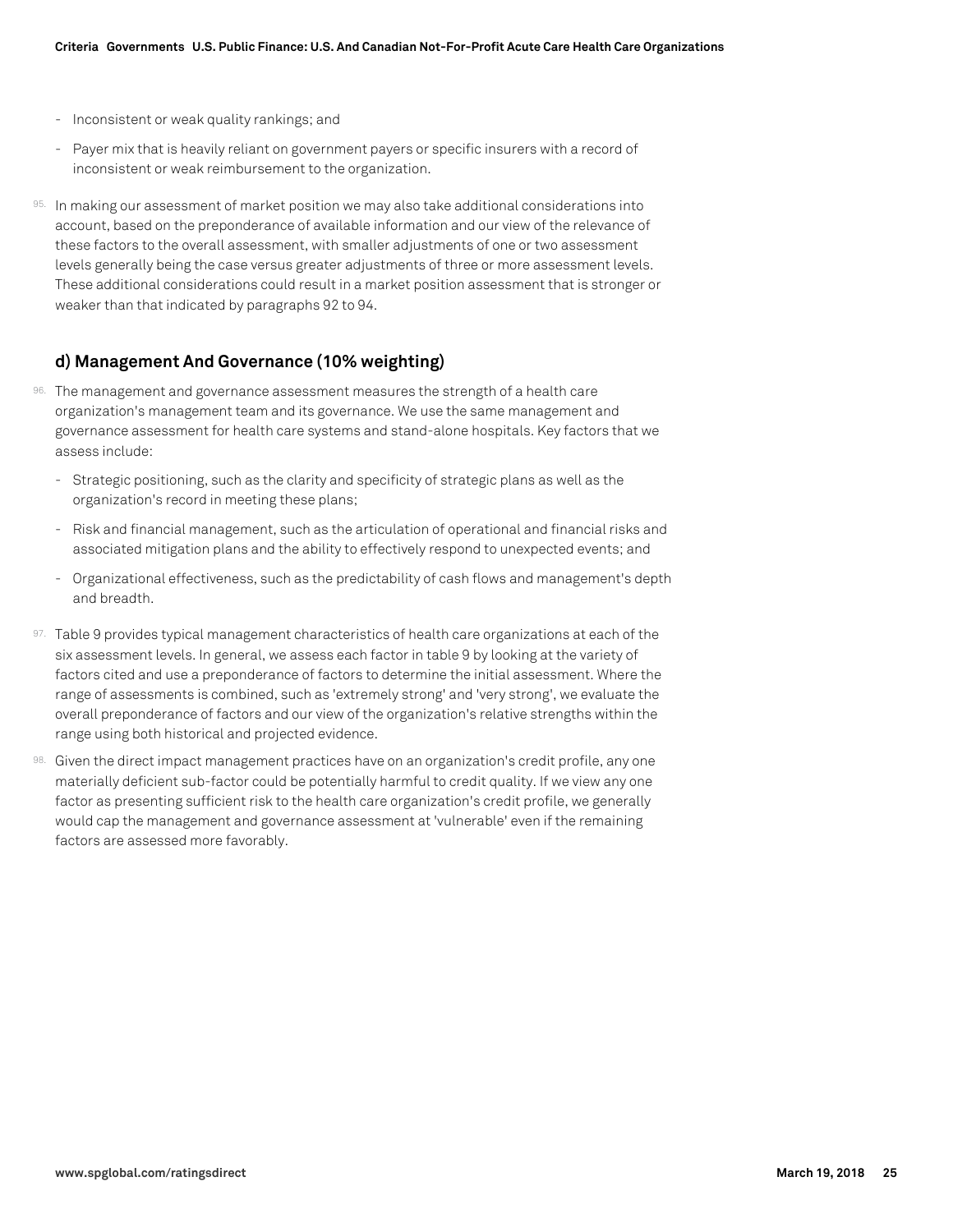#### Table 9

#### **Management Assessment**

|                                                          | <b>Extremely Strong or Very</b><br><b>Strong</b>                                                                                                                                                                | <b>Strong or Adequate</b>                                                                                                                                                                       | Vulnerable or Highly Vulnerable                                                                                                                                                                                                                                                                                           |
|----------------------------------------------------------|-----------------------------------------------------------------------------------------------------------------------------------------------------------------------------------------------------------------|-------------------------------------------------------------------------------------------------------------------------------------------------------------------------------------------------|---------------------------------------------------------------------------------------------------------------------------------------------------------------------------------------------------------------------------------------------------------------------------------------------------------------------------|
| Strategic<br>Positioning                                 | Evidence of specific operational<br>goals with clear measures of<br>achievement. A record of<br>market leadership and of<br>achieving financial/operational<br>goals. Successful relative to<br>peers.          | Plans lack depth or specific<br>financial/operational goals. A<br>record of achieving most<br>financial/operational goals.                                                                      | Limited evidence that plans exist, or<br>plans are superficial. Strategy<br>inconsistent with enterprise's<br>capabilities or market conditions.<br>Abrupt or frequent changes in<br>strategy, acquisitions, divestitures, or<br>restructurings. Management often<br>fails to achieve its<br>financial/operational goals. |
| <b>Risk</b><br>Management<br>and Financial<br>Management | Management has successfully<br>instituted policies that mitigate<br>key risks, and has set rigorous<br>and ambitious, but reasonable,<br>standards for operational<br>performance.                              | Management has set<br>standards for operational<br>performance that are<br>achievable and similar to<br>industry norms. Average risk<br>management function and<br>resources relative to peers. | Management lacks wherewithal,<br>discipline, or commitment to achieve<br>set standards, or has low standards.<br>Limited risk-management efforts.                                                                                                                                                                         |
| Organizational<br><b>Effectiveness</b>                   | Management has considerable<br>expertise, experience, and a<br>record of success in operating<br>all of its major lines of<br>business. It has good depth and<br>breadth across its major lines<br>of business. | Management has sufficient,<br>but unexceptional, expertise<br>and experience in operating its<br>major lines of business. Its<br>depth or breadth is limited in<br>some areas.                  | Management lacks the expertise and<br>experience to fully understand and<br>control its business. The enterprise<br>often deviates significantly from its<br>plans. The loss of key personnel<br>would seriously affect the<br>enterprise's operations.                                                                   |

99. Governance is assessed as 'neutral' or 'negative.' While good governance is essential, we believe that good governance does not by itself improve credit quality because good governance will be evidenced in the strength of management and other factors that we already assess in these criteria. On the other hand, demonstrably weak governance could have a significant negative impact on credit quality.

- 100. A neutral governance assessment does not affect the overall management and governance assessment. A negative governance assessment results in a capped management and governance assessment of no better than 'vulnerable'.
- 101. The governance measures outlined in table 10 are assessed as neutral or negative with four or more neutral assessments generally resulting in a neutral governance assessment and two or more negative assessments generally resulting in a negative governance assessment. In addition, a negative governance assessment generally will be assigned, resulting in a capped management and governance assessment of no better than 'vulnerable', if one of these conditions exist:
	- The board does not hold all key reserve powers and does not have the ability to remove management and approve all meaningful financial transactions. We consider board independence as paramount to effective governance.
	- More than 20% of board members must be approved by an outside entity or an outside entity appoints more than 20% of board members, if we believe such requirements could result in the board not acting in the best interests of the organization. Examples of such outside entities include governments, universities, religious organizations, and businesses.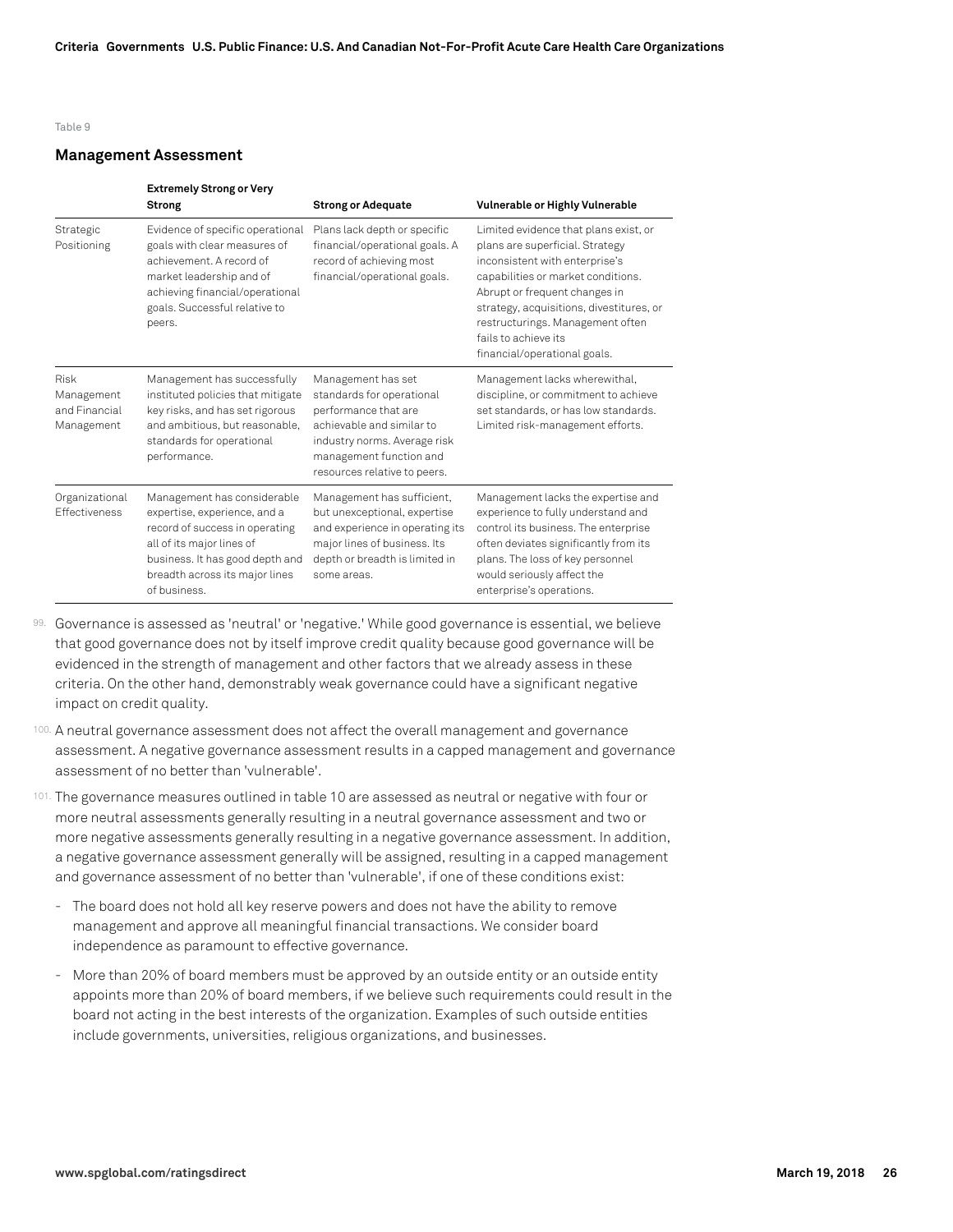#### Table 10

#### **Governance Assessment**

|                                                | <b>Neutral</b>                                                                                                                                                                                              | Negative                                                                                                                                                                                                         |
|------------------------------------------------|-------------------------------------------------------------------------------------------------------------------------------------------------------------------------------------------------------------|------------------------------------------------------------------------------------------------------------------------------------------------------------------------------------------------------------------|
| <b>Board Effectiveness</b>                     | The board maintains sufficient independence<br>from management to provide effective oversight.                                                                                                              | The board manifests a lack of independence from<br>management and provides insufficient oversight<br>and scrutiny of key enterprise risks,<br>compensation, and/or tolerates unmanaged<br>conflicts of interest. |
| Management Culture                             | Management is responsive to all stakeholders'<br>interests, appropriately balances those<br>interests, and acknowledges that the board of<br>directors is the ultimate decision-making<br>authority.        | Management proves incapable of managing<br>conflicts of interest, or there is excessive<br>management turnover. Alternatively,<br>management dominates the board of directors.                                   |
| Regulatory, Tax, or<br>Legal Infractions       | The enterprise generally remains free of<br>regulatory, tax, or legal infractions and has<br>stable relationships with regulatory authorities.                                                              | The enterprise has a history of regulatory, tax, or<br>legal infractions beyond an isolated episode or<br>outside industry norms.                                                                                |
| Internal Controls                              | Internal controls are viewed as adequate.                                                                                                                                                                   | Internal controls are viewed as deficient                                                                                                                                                                        |
| <b>Financial Reporting</b><br>and Transparency | Accounting choices are usually reflective of the<br>economics of the business. Financial reports are<br>timely, accurate, and provide detail sufficient to<br>support quality financial statement analysis. | Financial statement reporting is usually not<br>timely, inaccurate, incomplete, or presented in a<br>format that is not understandable, or is<br>inadequate for quality financial statement<br>analysis.         |

# **e) Adjusting the initial enterprise profile assessment**

102. Table 11 outlines examples of situations where we would generally adjust the initial enterprise profile assessment to arrive at the final enterprise profile assessment. On an exceptional basis, there may be additional situations that are not in table 11 but could also result in an adjustment to the initial enterprise profile assessment. For organizations qualifying for multiple adjustments, our determination of the total adjustment will take into account our view of any overlap in the causes of the adjustments.

#### Table 11

#### **Examples Of Adjustments To The Initial Enterprise Profile Assessment**

| lf                                                                                                                        | Then                                                                                                                                                                                                                                          |
|---------------------------------------------------------------------------------------------------------------------------|-----------------------------------------------------------------------------------------------------------------------------------------------------------------------------------------------------------------------------------------------|
| Implementation of aggressive policies and<br>strategies or operating in a rapidly changing<br>competitive environment     | Final enterprise profile assessment generally would be one assessment level<br>weaker than the initial enterprise profile assessment                                                                                                          |
| Change in reimbursement or competitive<br>position that is not already factored into<br>market share or financial metrics | Final enterprise profile assessment generally would be one assessment level<br>weaker or stronger than the initial enterprise profile assessment depending<br>on whether the reimbursement or competitive changes are positive or<br>negative |
| Country risk assessment for U.S. or Canada<br>is '4', '5', or '6'                                                         | Enterprise profile assessment generally would be capped at 'adequate',<br>'vulnerable', or 'highly vulnerable', respectively                                                                                                                  |

103. In cases where the health care organization has what we consider to be aggressive expansion plans, fundamental change in the business model, or where the competitive landscape is rapidly changing, and we believe as a result of these changes that the organization's enterprise profile assessment will weaken materially over time, we would negatively adjust the enterprise profile assessment, generally by one assessment level in anticipation of the effect of these changes.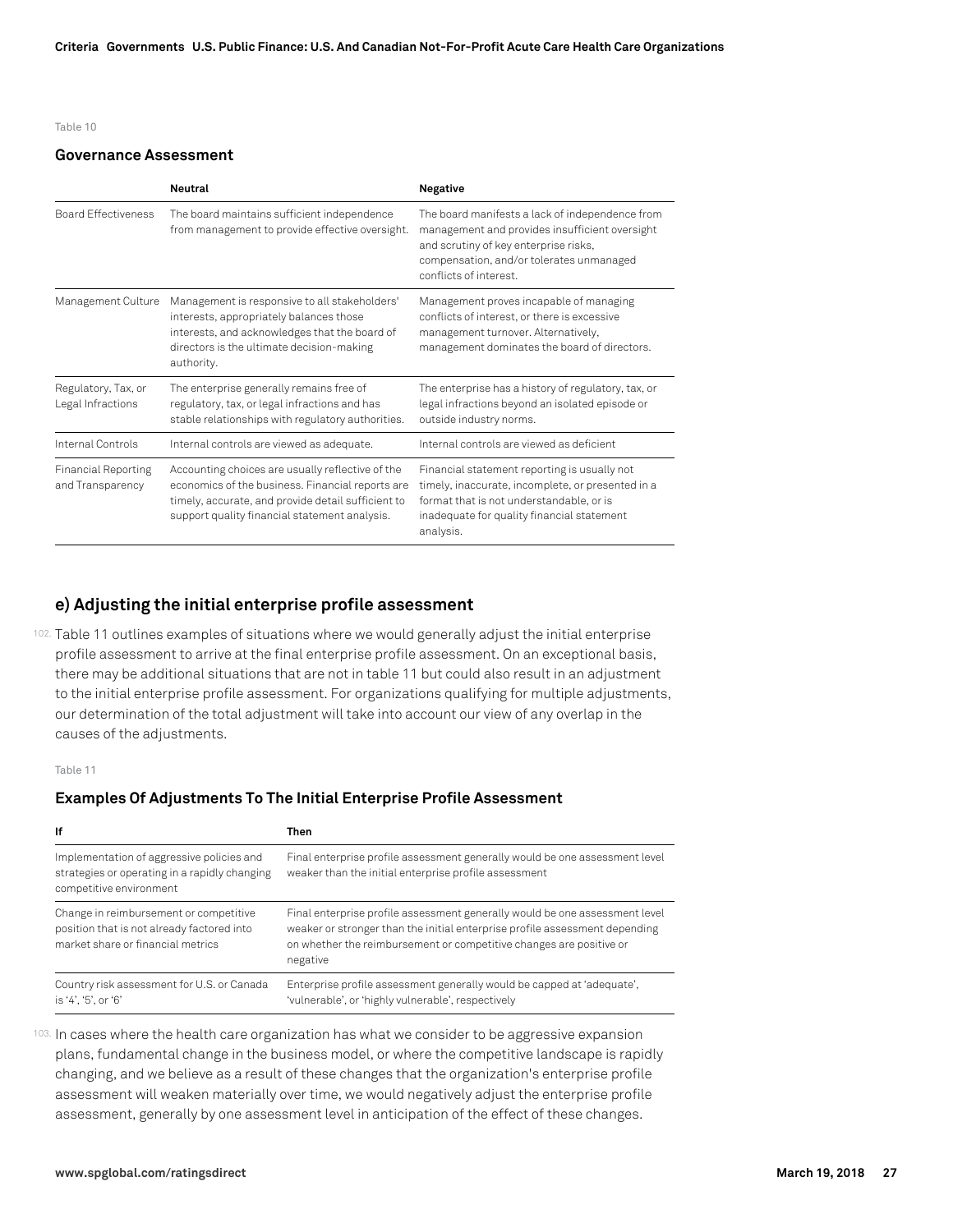- 104. In cases where a change could be positive, such as the bankruptcy or closure of a nearby competitor or a change in reimbursement designation, the enterprise profile assessment could be positively adjusted, generally by one assessment level.
- 105. Country risk is the risk an entity faces by having some of its operations or assets exposed to one or more countries (see "Country Risk Assessment Methodology And Assumptions", published Nov. 19, 2013). Country-specific risks consist of:
	- Economic risks;
	- Institutional and governance effectiveness risks;
	- Financial system risk; and
	- Payment culture/rule of law risk.
- 106. The country risk assessment is determined on a scale from '1' (very low risk) to '6' (very high risk), which equates to the same scale of '1' (extremely strong) to '6' (highly vulnerable) used in these criteria.
- 107. The country risk assessment with respect to these criteria derives from the current U.S. or Canada country risk assessment as determined under the criteria cited above. If the U.S. or Canada country risk assessment is '3' or better, there is generally no positive or negative impact on the final rating. However, if the U.S. or Canada country risk assessment were to worsen to '4' or above, this could affect the enterprise risk profile assessment. Specifically, if the U.S. or Canada country risk assessment is '4', '5', or '6', we would generally assign an enterprise risk profile assessment of no better than 'adequate', 'vulnerable', or 'highly vulnerable', respectively.

# **3. Financial Profile**

108. Health care systems benefit from increased economic, business, and geographic dispersion among members, which can lower volatility of earnings. As a result, we assess health care systems using financial metric thresholds that are generally less robust than the thresholds we use to assess stand-alone hospitals.

# **a) Financial performance (40% weighting)**

- 109. Financial performance measures how the absolute level and volatility of recent and projected earnings and cash flow could affect a health care organization's debt servicing capability. These criteria focus on six measures to evaluate financial performance.
	- Total operating revenue reflects the relative size and stability of the organization's business. A larger revenue base generally indicates that revenues are drawn from a differentiated pool of patients, physicians, and related businesses, thus indicating greater revenue diversity;
	- EBIDA margin illustrates a health care organization's cash flow generation from total revenues, which provides an indication of the organization's ability to produce cash flow sufficient to cover debt service and fund strategic and capital objectives;
	- Operating margin shows a health care organization's capability to generate profits from its businesses;
	- Excess margin factors in both operating performance and other revenues and expenses that the health care organization incurs outside the scope of its core clinical and business operations, such as investment income and fundraising;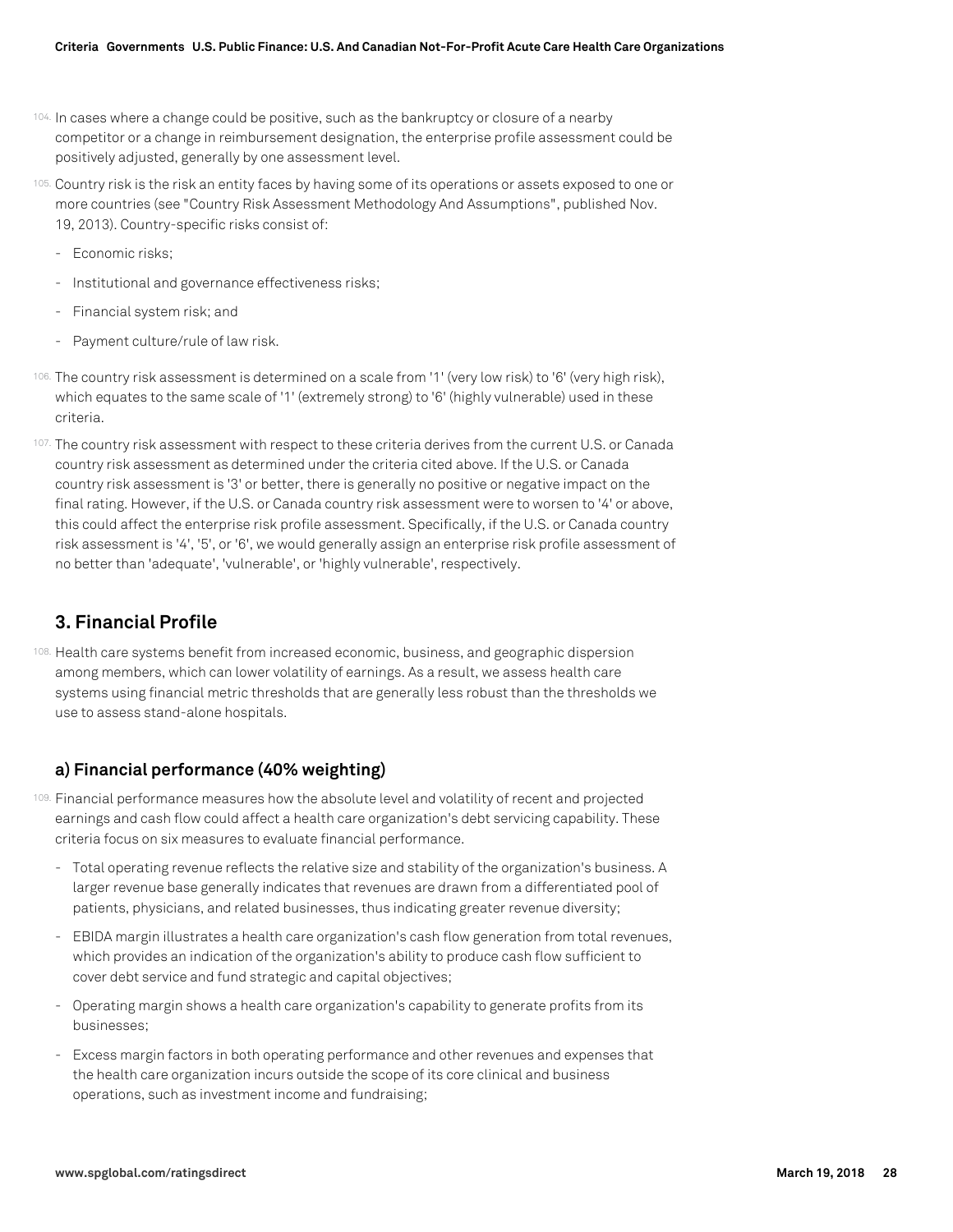- Maximum annual debt service (MADS) coverage represents the number of times that an organization is able to cover its MADS from cash flow generated through operating and nonoperating activities; and
- Lease-adjusted MADS coverage takes into account a health care organization's ability to cover all financing payments regardless of the vehicle chosen.
- 110. We consider the coverage ratios, which generally comprise 50% of the assessment, to be the most important factors in our assessment of financial performance. Almost as important are the margin ratios, especially the operating margin, which is a direct measure of revenues and expenses that are most within management's control. Total operating revenue is generally a tertiary factor, however it triggers our assessment of heightened risk factors associated with small hospitals.
- 111. Table 12 provides typical characteristics of stand-alone hospital financial metrics as they correspond to the financial performance measures noted above. In general, we assess each factor in table 12 and use a preponderance of factors approach to determine the assessment.

Table 12

#### **Financial Performance Assessment For Stand-Alone Hospitals**

|                                    | <b>Extremely Strong Very Strong</b> |               | Strong                                    |             |              | Adequate Vulnerable Highly Vulnerable |
|------------------------------------|-------------------------------------|---------------|-------------------------------------------|-------------|--------------|---------------------------------------|
| Total operating revenues (Mil. \$) | >1.050                              | $630 - 1.050$ | $420 - 630$                               | $210 - 420$ | $130 - 210$  | < 130                                 |
| EBIDA margin (%)                   | >18                                 |               | $14.0 - 18.0$ $12.0 - 14.0$ $10.5 - 12.0$ |             | $9.0 - 10.5$ | $\langle 9.0$                         |
| Operating margin (%)               | >6.0                                | $4.0 - 6.0$   | $2.5 - 4.0$                               | $1.0 - 2.5$ | $0 - 10$     | $\langle$ 0                           |
| Excess margin (%)                  | >9.5                                | $7.5 - 9.5$   | $50 - 75$                                 | $25 - 50$   | $10 - 25$    | $\leq 1.0$                            |
| MADS coverage (x)                  | >6.5                                | $4.5 - 6.5$   | $3.5 - 4.5$                               | $2.5 - 3.5$ | $1.8 - 2.5$  | < 1.8                                 |
| Lease-adjusted MADS coverage (x)   | >5.5                                | $3.5 - 5.5$   | $2.5 - 3.5$                               | $2.0 - 2.5$ | $15 - 20$    | < 1.5                                 |

Total operating revenue thresholds may be adjusted for currency conversion or changing economic conditions.

112. Table 13 provides typical characteristics of health care system financial metrics as they correspond to the financial performance measures noted above. In general, we assess each factor in table 13 and use a preponderance of factors to determine the assessment.

Table 13

#### **Financial Performance Assessment For Health Care Systems**

|                                    | <b>Extremely Strong</b> | <b>Very Strong</b>     | Strong                                        | Adequate     | Vulnerable   | <b>Highly Vulnerable</b> |
|------------------------------------|-------------------------|------------------------|-----------------------------------------------|--------------|--------------|--------------------------|
| Total operating revenues (Mil. \$) |                         | $>3.200$ 2.100 - 3.200 | $1,600 - 2,100$ $1,100 - 1,600$ 900 $- 1,100$ |              |              | < 900                    |
| EBIDA margin (%)                   | >13                     | $11.5 - 13.0$          | $10.0 - 11.5$                                 | $8.5 - 10.0$ | $70 - 85$    | $\langle 7.0$            |
| Operating margin (%)               | >5.0                    | $3.5 - 5.0$            | $2.0 - 3.5$                                   | $05 - 20$    | $-10 - 05$   | $\leftarrow$ 1.0         |
| Excess margin (%)                  | >7.0                    | $5.5 - 7.0$            | $4.0 - 5.5$                                   | $2.0 - 4.0$  | $-0.5 - 2.0$ | $\left(-0.5\right)$      |
| MADS coverage (x)                  | >6.0                    | $4.0 - 6.0$            | $3.0 - 4.0$                                   | $20 - 30$    | $1.0 - 2.0$  | < 1.0                    |
| Lease-adjusted MADS coverage (x)   | >4.5                    | $3.0 - 4.5$            | $2.0 - 3.0$                                   | $1.5 - 2.0$  | $1.3 - 1.5$  | < 1.3                    |

Total operating revenue thresholds may be adjusted for currency conversion or changing economic conditions.

113. In assessing financial performance, we may also take additional considerations into account, based on the preponderance of available information and our view of the relevance of these factors to the overall assessment, with smaller adjustments of one or two assessment levels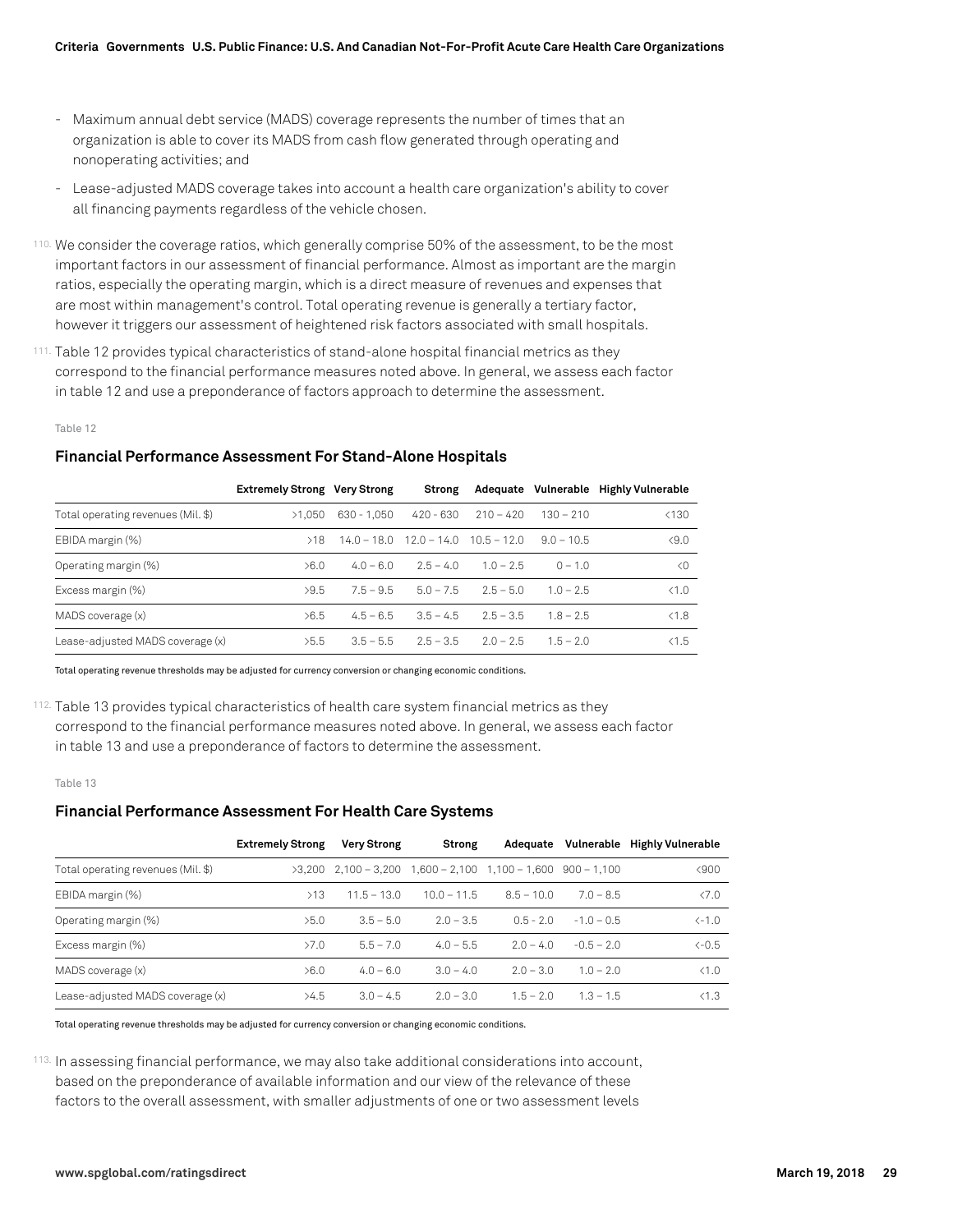generally being the case versus greater adjustments of three or more assessment levels. These additional considerations could result in a financial performance assessment that is stronger or weaker than that indicated by tables 12 and 13.

- 114. An example of a positive financial performance consideration includes:
	- A stand-alone hospital with multiple business lines or more than one acute care hospital which does not qualify as a health care system per the definition in Appendix 3, but has more revenue and business diversity than a typical stand-alone hospital.
- 115. Examples of negative financial performance considerations include:
	- Reliance on special funding sources such as disproportionate share, upper payment limit, statewide charity care pool, rural floor funds under Medicare wage payment policy, or provider fee mechanisms which reflect appropriation, budgetary, and sunset risks associated with most of these programs;
	- A material increase or anticipated increase in required pension or other postemployment benefit (OPEB) costs. In making this assessment, we consider risk of acceleration of pension and OPEB payments and likelihood of budgetary stress due to the increase in such payments; and
	- MADS coverage, as calculated by S&P Global Ratings, was or is expected to be below 1x.

# **b) Liquidity and financial flexibility (30% weighting)**

- 116. Liquidity and financial flexibility measures how a health care organization's cash flow and internal sources of unrestricted reserves may affect its debt servicing capability. These criteria focus on five measures to evaluate liquidity and financial flexibility:
	- Average age of plant measures the current state of the physical plant and can be an indicator of future capital needs;
	- Capital expenditures/depreciation and amortization expense measures the adequacy of capital spending over time. It is important to maintain equipment, appropriate capacity for services, attractive campuses, and fund strategic capital because these can affect patient preference, physician recruiting, quality and safety;
	- Days' cash on hand reflects an organization's financial flexibility and capability to withstand operating challenges while still covering its operating expenditures;
	- Unrestricted reserves/long-term debt measures an organization's financial flexibility and is a way to assess debt capacity and debt servicing ability; and
	- Unrestricted reserves/contingent liabilities assesses an organization's potential exposure to contingent liabilities and its capacity to tap internal reserves while also maintaining sufficient reserves for operating purposes.
- 117. We consider days' cash on hand and unrestricted reserves to long-term debt to be the most important ratios as they indicate the level of balance sheet flexibility an organization may have. These two measures generally comprise 60% of the assessment. In addition, if an organization has a low level of unrestricted reserves to contingent liabilities without commensurate resources, that can become equally as important to the assessment as days' cash on hand and unrestricted reserves to long-term debt.
- 118. Table 14 provides typical characteristics of stand-alone hospital financial metrics as they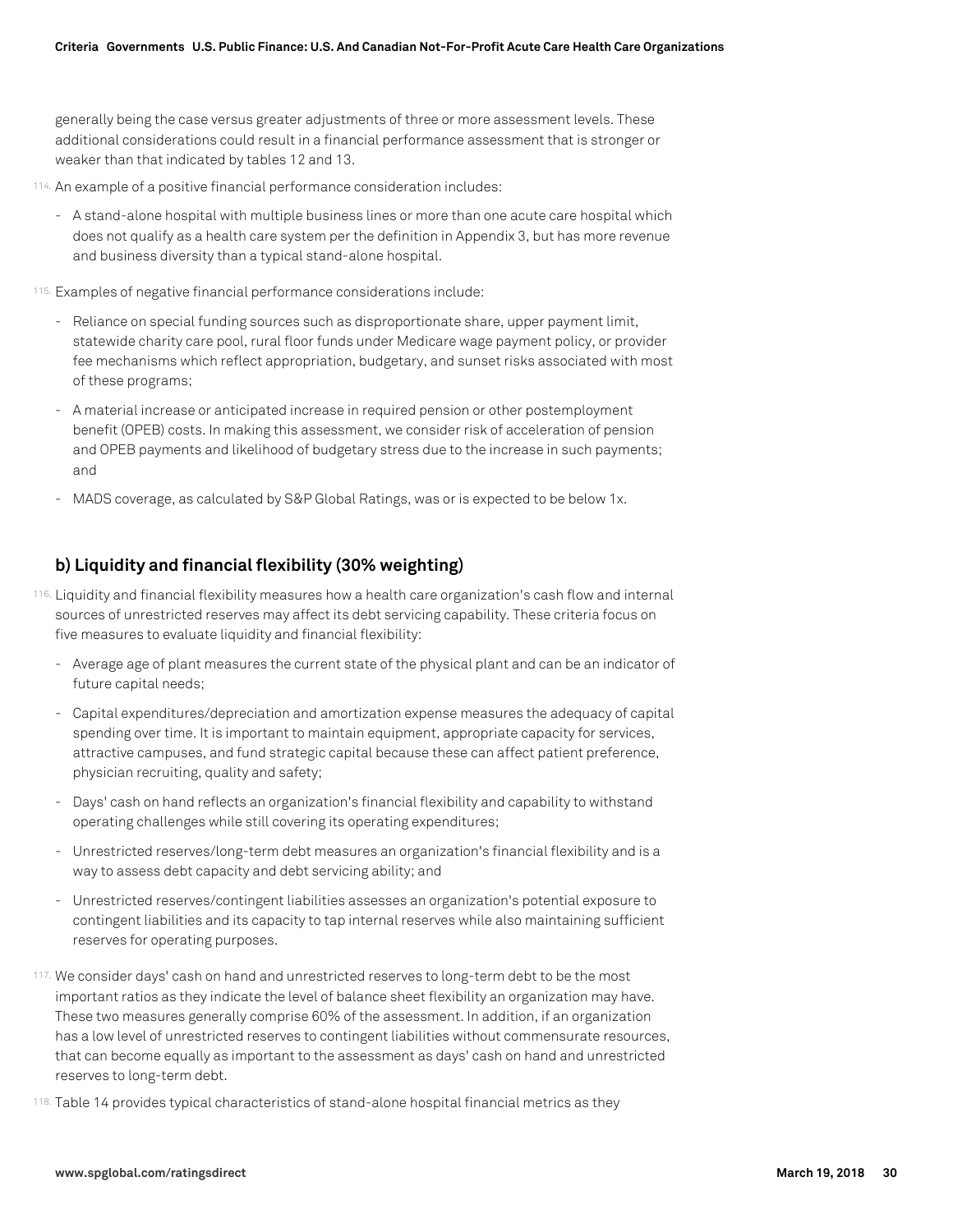correspond to the liquidity and financial flexibility measures noted above. In general, we assess each factor in table 14 and use a preponderance of factors to determine the assessment.

#### Table 14

#### **Liquidity And Financial Flexibility Assessment For Stand-Alone Hospitals**

|                                                                   | <b>Extremelv</b><br><b>Strong</b> | Very<br><b>Strong</b> | <b>Strong</b> | Adequate    | Vulnerable | <b>Highly</b><br>Vulnerable |
|-------------------------------------------------------------------|-----------------------------------|-----------------------|---------------|-------------|------------|-----------------------------|
| Average age of plant (years)                                      | < 8.5                             | $8.5 - 10$            | $10 - 11$     | $11 - 12$   | $12 - 14$  | >14                         |
| Capital expenditures/depreciation and<br>amortization expense (%) | >175                              | $140 - 175$           | $120 - 140$   | $100 - 120$ | $80 - 100$ | $\langle 80$                |
| Days' cash on hand                                                | >275                              | $205 - 275$           | 160-205       | $110 - 160$ | $80 - 110$ | $\langle 80$                |
| Unrestricted reserves/long-term debt<br>(% )                      | >225                              | $175 - 225$           | 120-175       | $85 - 120$  | $60 - 85$  | <60                         |
| Unrestricted reserves/contingent<br>liabilities (%)               | >400                              | $300 - 400$           | 200-300       | $100 - 200$ | $90 - 100$ | $\langle 90$                |

119. Table 15 provides typical characteristics of health care system financial metrics as they correspond to the liquidity and financial flexibility measures noted above. In general, we assess each factor in table 15 and use a preponderance of factors to determine the assessment.

#### Table 15

#### **Liquidity And Financial Flexibility Assessment For Health Care Systems**

|                                                                | <b>Extremely Strong</b> | <b>Very Strong</b> | Strong        | Adequate      |               | Vulnerable Highly Vulnerable |
|----------------------------------------------------------------|-------------------------|--------------------|---------------|---------------|---------------|------------------------------|
| Average age of plant (years)                                   | <9.0                    | $9.0 - 10.5$       | $10.5 - 11.5$ | $11.5 - 12.5$ | $12.5 - 14.5$ | >14.5                        |
| Capital expenditures/depreciation and amortization expense (%) | >160                    | $130 - 160$        | $110 - 130$   | $90 - 110$    | $70 - 90$     | $\langle 70$                 |
| Days' cash on hand                                             | >250                    | $200 - 250$        | $150 - 200$   | $100 - 150$   | $70 - 100$    | $\langle 70$                 |
| Unrestricted reserves/long-term debt (%)                       | >200                    | $150 - 200$        | $110 - 150$   | $80 - 110$    | $55 - 80$     | $55$                         |
| Unrestricted reserves/contingent liabilities (%)               | >300                    | $200 - 300$        | $150 - 200$   | $100 - 150$   | $80 - 100$    | &80                          |

120. In making our assessment of liquidity and financial flexibility, we may also take additional considerations into account, based on the preponderance of available information and our view of the relevance of these factors to the overall assessment, with smaller adjustments of one or two assessment levels generally being the case versus greater adjustments of three or more assessment levels. These additional considerations could result in a liquidity and financial flexibility assessment that is stronger or weaker than that indicated by tables 14 and 15.

- 121. Examples of positive considerations:
	- A health care organization which expects or has already received a significant one-time philanthropic gift or whose pending capital campaign is expected to yield substantial unrestricted reserves. We typically would not apply this adjustment if the funds can be quantified and included in the financial ratio calculations on a pro forma basis, or if we believe philanthropic history and potential are already reflected in existing balance sheet and income statement metrics;
	- There is a significant off-balance-sheet-dedicated foundation, with a history of measurable support for the organization's operations or capital projects, or there is a significant alternate source of revenue such as state or provincial support for capital; or
	- The organization owns health plan assets that we believe disproportionately and negatively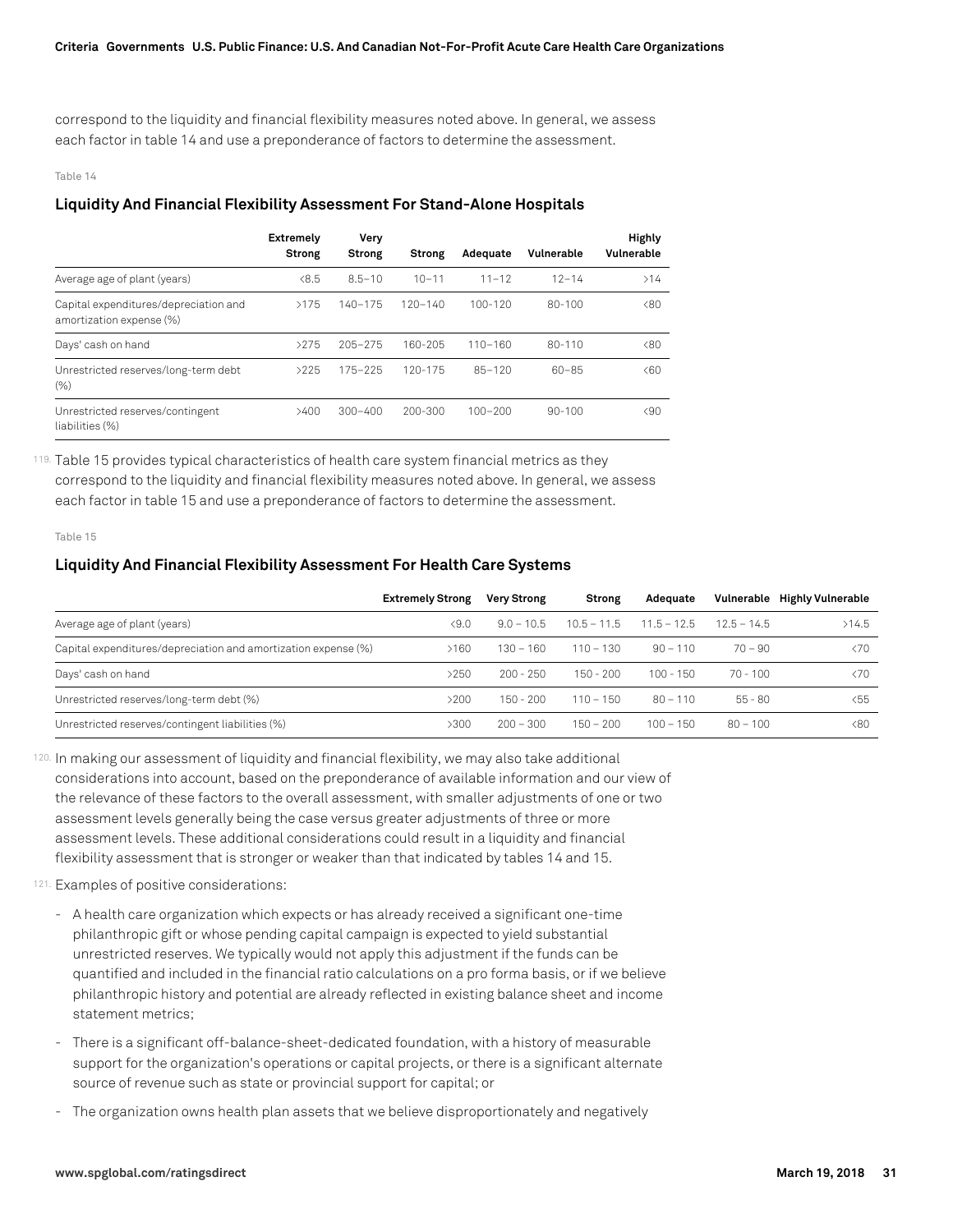affect the unrestricted reserve related ratios by virtue of high expenses associated with non-risk-bearing insurance business (such as a "third-party administrator" business line), or otherwise has significantly less risk than the acute care business, and therefore less need for unrestricted reserves. We may also use this adjustment if a significant portion of the health plan's reserves are restricted for regulatory reasons.

- 122. Example of a negative consideration:
	- A health care organization has significant unfunded liabilities. These may include professional liability, pension liability, other postemployment benefits, or workers compensation.

# **c) Debt (30% weighting)**

- 123. Debt measures the extent current, proposed, contingent, and off-balance-sheet liabilities may affect an organization's debt servicing capability. These criteria focus on four measures to evaluate debt:
	- Debt burden reflects the demand that an organization's debt service has on total revenues;
	- Long-term debt/capitalization is a measure of leverage;
	- Contingent liabilities/long-term debt reflects the riskiness of the total capital structure as it relates to potential liquidity events that could affect an organization's financial flexibility and capacity to service debt; and
	- Funded status of defined-benefit pension plan reflects the strength of funding for defined-benefit pension plans. Our assessment includes a forward-looking view of funding requirements and management's plans to address the risks. We believe a low pension funding ratio could signal elevated risks after incorporating the appropriateness of actuarial assumptions. Similarly, we consider whether pension contributions are not actuarially determined, based on weak actuarial methods, or when required contributions are not regularly funded.
- 124. We consider the most important ratios contributing to our assessment of debt to be debt burden and long-term debt/capitalization as they provide an indication of an organization's relative debt levels. These two debt measures generally comprise 60% of the assessment. The funded status of the defined-benefit pension plan and contingent liabilities/long-term debt can become very important to our assessment if the metrics are particularly weak. While we consider an organization without a defined benefit pension plan or contingent obligation, or with a frozen defined benefit plan, to be in a stronger position relative to the debt assessment, strength in these two ratios alone generally would not offset risks associated with high debt levels.
- 125. Table 16 provides typical characteristics of stand-alone hospital financial metrics as they correspond to the debt measures noted above. In general, we assess each factor in table 16 and use a preponderance of factors to determine the assessment.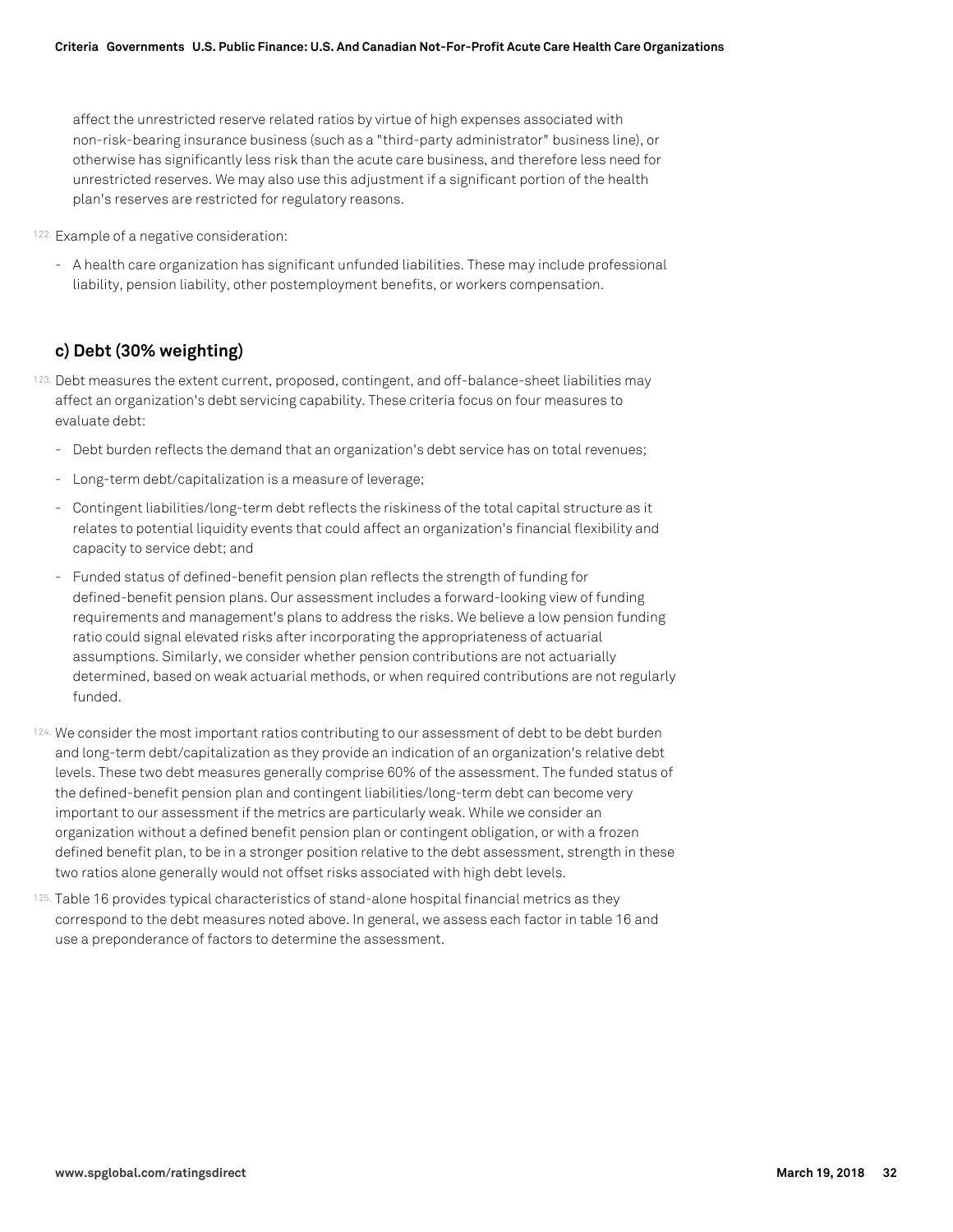#### Table 16

#### **Debt Assessment For Stand-Alone Hospitals**

|                                                      | <b>Extremely</b> | Verv          |             |             |             | <b>Highly</b> |
|------------------------------------------------------|------------------|---------------|-------------|-------------|-------------|---------------|
|                                                      | Strong           | <b>Strong</b> | Strong      | Adequate    | Vulnerable  | Vulnerable    |
| Debt burden (%)                                      | < 2.2            | $2.2 - 2.9$   | $2.9 - 3.7$ | $3.7 - 4.8$ | $4.8 - 5.8$ | >5.8          |
| Long-term debt/capitalization (%)                    | $25$             | $25 - 35$     | $35 - 42$   | $42 - 50$   | $50 - 60$   | >60           |
| Contingent liabilities/long-term debt<br>$(\% )$     | $20$             | $20 - 30$     | $30 - 40$   | $40 - 50$   | $50 - 60$   | >60           |
| Funded status of defined-benefit<br>pension plan (%) | >100             | $85 - 100$    | $75 - 85$   | $65 - 75$   | $55 - 65$   | $55$          |

126. Table 17 provides typical characteristics of health care system financial metrics as they correspond to the debt measures noted above. In general, we assess each factor in table 17 and use a preponderance of factors to determine the assessment.

Table 17

#### **Debt Assessment For Health Care Systems**

|                                                      | Extremely<br><b>Strong</b> | Very<br><b>Strong</b> | Strong      | Adequate    | Vulnerable  | <b>Highly</b><br>Vulnerable |
|------------------------------------------------------|----------------------------|-----------------------|-------------|-------------|-------------|-----------------------------|
| Debt burden (%)                                      | < 2.5                      | $2.5 - 3.0$           | $3.0 - 4.0$ | $4.0 - 5.0$ | $5.0 - 6.0$ | >6.0                        |
| Long-term debt/capitalization (%)                    | $\langle 27$               | $27 - 37$             | $37 - 45$   | $45 - 55$   | 55-65       | >65                         |
| Contingent liabilities/long-term debt<br>(% )        | $\langle 30$               | $30 - 40$             | $40 - 50$   | 50-60       | $60 - 70$   | >70                         |
| Funded status of defined-benefit<br>pension plan (%) | >95                        | $80 - 95$             | $70 - 80$   | 60-70       | 50-60       | $50$                        |

127. In making our assessment of debt, we may also take additional considerations into account, based on the preponderance of available information and our view of the relevance of these factors to the overall assessment, with smaller adjustments of one or two assessment levels generally being the case versus greater adjustments of three or more assessment levels. These additional considerations could result in a debt assessment that is stronger or weaker than that indicated by tables 16 and 17.

# **d) Adjusting The Initial Financial Profile Assessment**

128. Table 18 outlines examples of situations where we would generally adjust the initial financial profile assessment to arrive at the final financial profile assessment. On an exceptional basis, there may be additional situations that are not in table 18 but which could also result in an adjustment to the initial financial profile assessment. For organizations qualifying for multiple adjustments, our determination of the total adjustment will take into account our view of any overlap in the causes of the adjustments.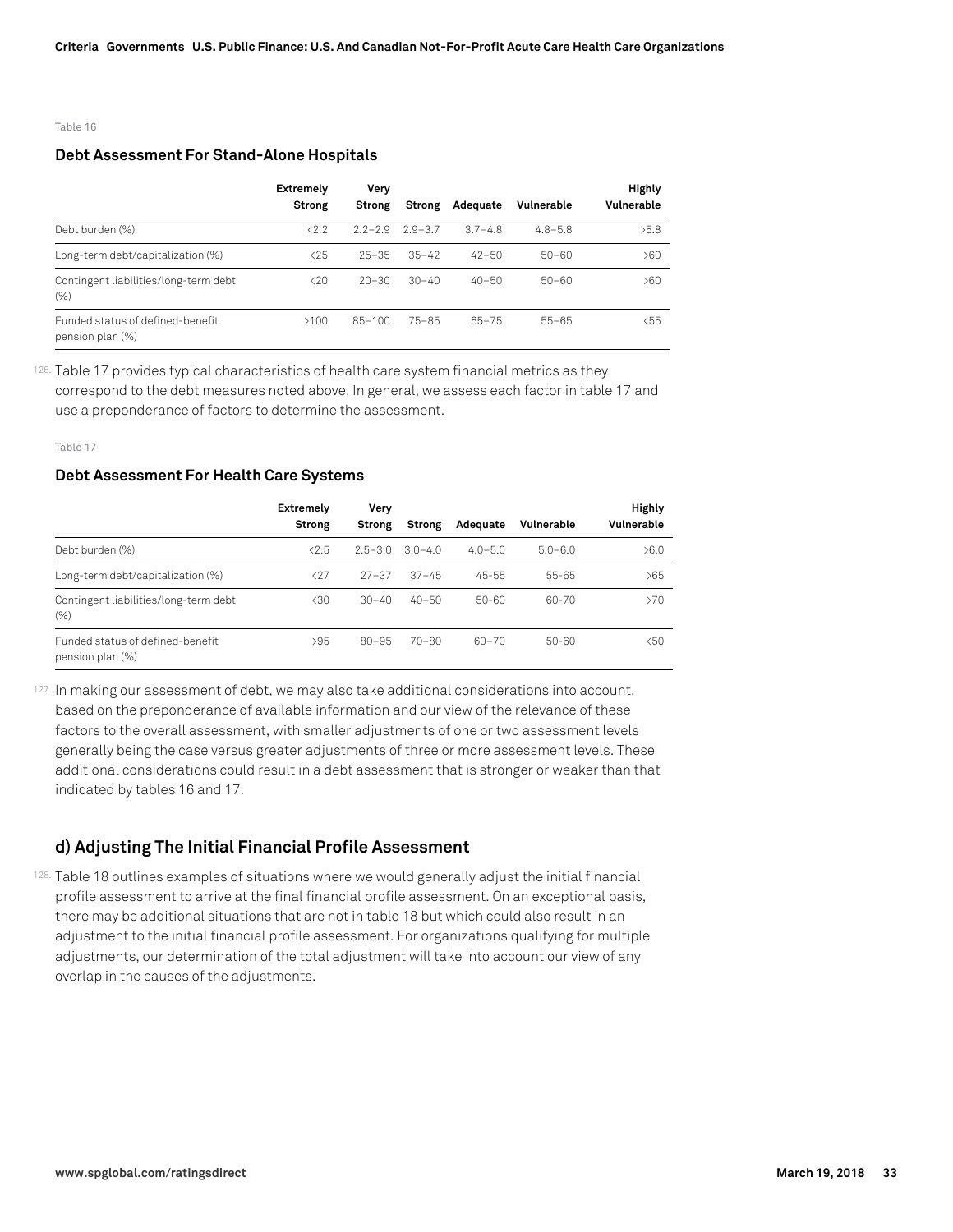#### Table 18

#### **Examples Of Adjustments To The Initial Financial Profile Assessment**

| lf                                                                                                                                                                                                                          | Then                                                                                                                                         |
|-----------------------------------------------------------------------------------------------------------------------------------------------------------------------------------------------------------------------------|----------------------------------------------------------------------------------------------------------------------------------------------|
| Business disruption such as failure to attain accreditation, permanent<br>loss of a material payer contract, reimbursement designation, or revenue<br>stream, excessive liability, or labor issues that threaten operations | Final financial profile assessment generally<br>would be one assessment level weaker than the<br>initial financial profile assessment        |
| Contingent liabilities are greater than unrestricted reserves                                                                                                                                                               | Final financial profile assessment generally<br>would be up to two assessment levels weaker<br>than the initial financial profile assessment |
| Potentially sizable, but as yet unspecified, capital plans which could<br>result in material additional debt or use of unrestricted reserves                                                                                | Final financial profile assessment generally<br>would be one assessment level weaker than the<br>initial financial profile assessment        |
| Negative financial policies assessment                                                                                                                                                                                      | Final financial profile assessment generally<br>would be one assessment level weaker than the<br>initial financial profile assessment        |

129. Examples of business disruption could include failure to attain accreditation or loss of accreditation--whether it was voluntarily sought or required as a condition of participation for Medicare or Medicaid. Exposure to a liability risk above insurance coverage levels or a judgment that is likely to result in a significant financial settlement could also create financial stress for an organization.

- 130. We expect that the business disruption adjustment described in table 18 will be rare for health care systems because accreditation and other business disruption factors cited here are generally hospital-specific and would therefore only affect a portion of a system's operations. However, in cases where the disruption is severe or affects a large portion of the system, it generally would be applied.
- 131. Provisions in certain financial instruments create potential additional claims on the liquidity of health care organizations upon the occurrence of certain events or conditions specified in the instrument's terms. For organizations with unrestricted reserves below the amount of contingent liabilities, such an event could materially weaken our assessment of the organization's reserves and we would generally negatively adjust the initial financial profile assessment by as many as two levels. For more information, see the article "Contingent Liquidity Risks", published March 5, 2012.
- 132. For potentially sizable, but as yet unspecified, capital plans which could result in material additional debt or use of reserves and which we determine have a reasonable likelihood of occurrence but are not specific enough yet to determine pro forma or projected financial metrics, we would generally negatively adjust the initial financial profile assessment by one level. An example would be if a system planned to build a replacement hospital at one of its locations using an extremely large debt issuance, significant portion of unrestricted reserves, or a combination of both.

# **e) Financial Policies**

- 133. The financial policies assessment, which can result in a neutral or negative influence on the overall financial profile assessment, consists of five sub-factors:
	- Transparency and disclosure;
	- Investment allocations and liquidity;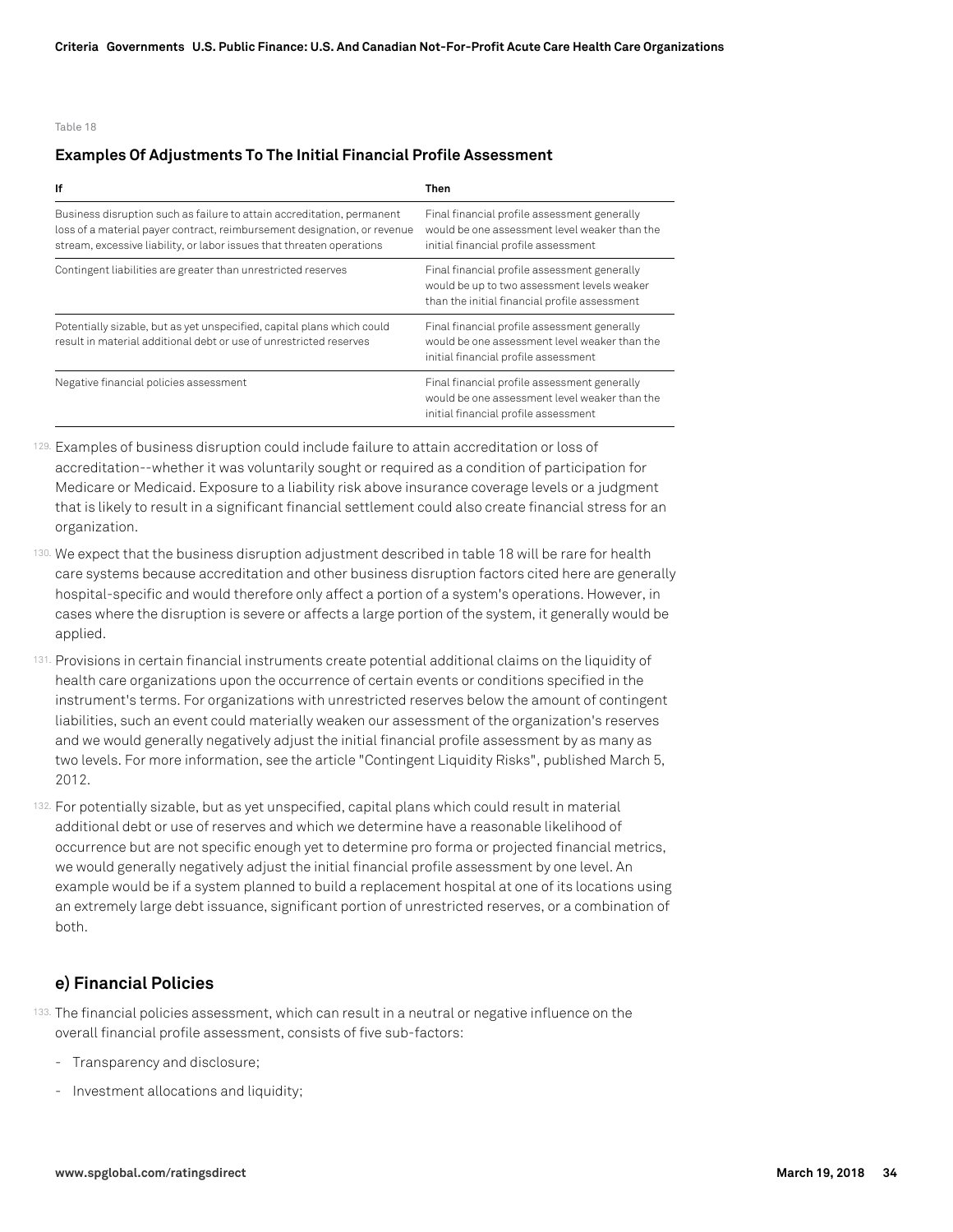- Debt profile;
- Contingent liability principles; and
- Legal structure.

134. The financial policies assessment measures how financial management and policies have affected and are likely to affect an organization's ability to service debt. When evaluating these five sub-factors, we rely on documentation provided by the organization and our periodic discussions with management. Relevant documents typically include audited financial statements, budget documents, financial forecasts, various policy documents related to treasury and risk management, and legal documents related to loans with third parties, typically banks. If a majority of the characteristics outlined in table 19 are identified as negative, the financial policies assessment will generally be negative, and the overall financial profile assessment would typically be negatively adjusted by one assessment level. In addition, if any one characteristic outlined in table 19 is identified as negative and, if in our view, that single characteristic poses a significant credit risk, then we generally would negatively adjust the overall financial profile assessment by one level.

#### Table 19

# **Financial Policies Assessment**

|                                            | <b>Neutral Assessment</b>                                                                                                                                                                                                                                                                                                                                                                       | <b>Negative Assessment</b>                                                                                                                                                                                                                                               |
|--------------------------------------------|-------------------------------------------------------------------------------------------------------------------------------------------------------------------------------------------------------------------------------------------------------------------------------------------------------------------------------------------------------------------------------------------------|--------------------------------------------------------------------------------------------------------------------------------------------------------------------------------------------------------------------------------------------------------------------------|
| Transparency<br>and Disclosure             | A final unqualified audit is performed by an independent<br>firm and is released within four months of the fiscal<br>year-end. Comprehensive interim financial statements are<br>compiled monthly on a GAAP basis. In jurisdictions where<br>audited financial statements are not the norm for this<br>sector, financial statements are certified or otherwise<br>deemed to be of high quality. | The audit is qualified or may be typically<br>late (not published within a reasonable time<br>frame following fiscal year-end). Unaudited<br>and interim financial statements are not<br>comprehensive or representative of actual<br>performance.                       |
| Investment<br>Allocations and<br>Liquidity | The investment management policy is appropriate relative<br>to the health care organization's liabilities, investment<br>office sophistication, and potential capital needs. The<br>health care organization does not need to use short-term<br>lines of credit and has ample liquidity to meet working<br>capital needs.                                                                       | The investment management policy is more<br>aggressive than appropriate or when<br>compared to peers, in S&P Global Ratings'<br>opinion. The health care organization needs<br>to access lines of credit regularly.                                                      |
| Debt profile                               | Contingent liabilities are less than about 50% of total debt.                                                                                                                                                                                                                                                                                                                                   | Contingent liabilities are more than about<br>50% of total debt.                                                                                                                                                                                                         |
| Contingent<br>Liability<br>Principles      | Liquidity is sufficient to meet any potential liabilities<br>associated with contingent liabilities such as a failed<br>remarketing or acceleration in the event of a covenant<br>default. The health care organization has no swaps or the<br>total notional amount of swaps outstanding, including<br>basis swaps, is less than about 50% of long-term debt.                                  | Liquidity is below the level of potential<br>liabilities under contingent liability<br>documents. The health care organization<br>relies on swaps, with the total notional<br>amount outstanding, including basis<br>swaps, greater than about 50% of<br>long-term debt. |
| Legal Structure                            | The legal package provided with the organization's bond<br>issues includes typically, at a minimum, a rate covenant,<br>additional bonds test, and consultant call-in requirements<br>for covenant violations.                                                                                                                                                                                  | The legal covenants may exclude, or have<br>unusually favorable calculations, for one or<br>more traditional covenant tests.                                                                                                                                             |

135. This paragraph has been deleted.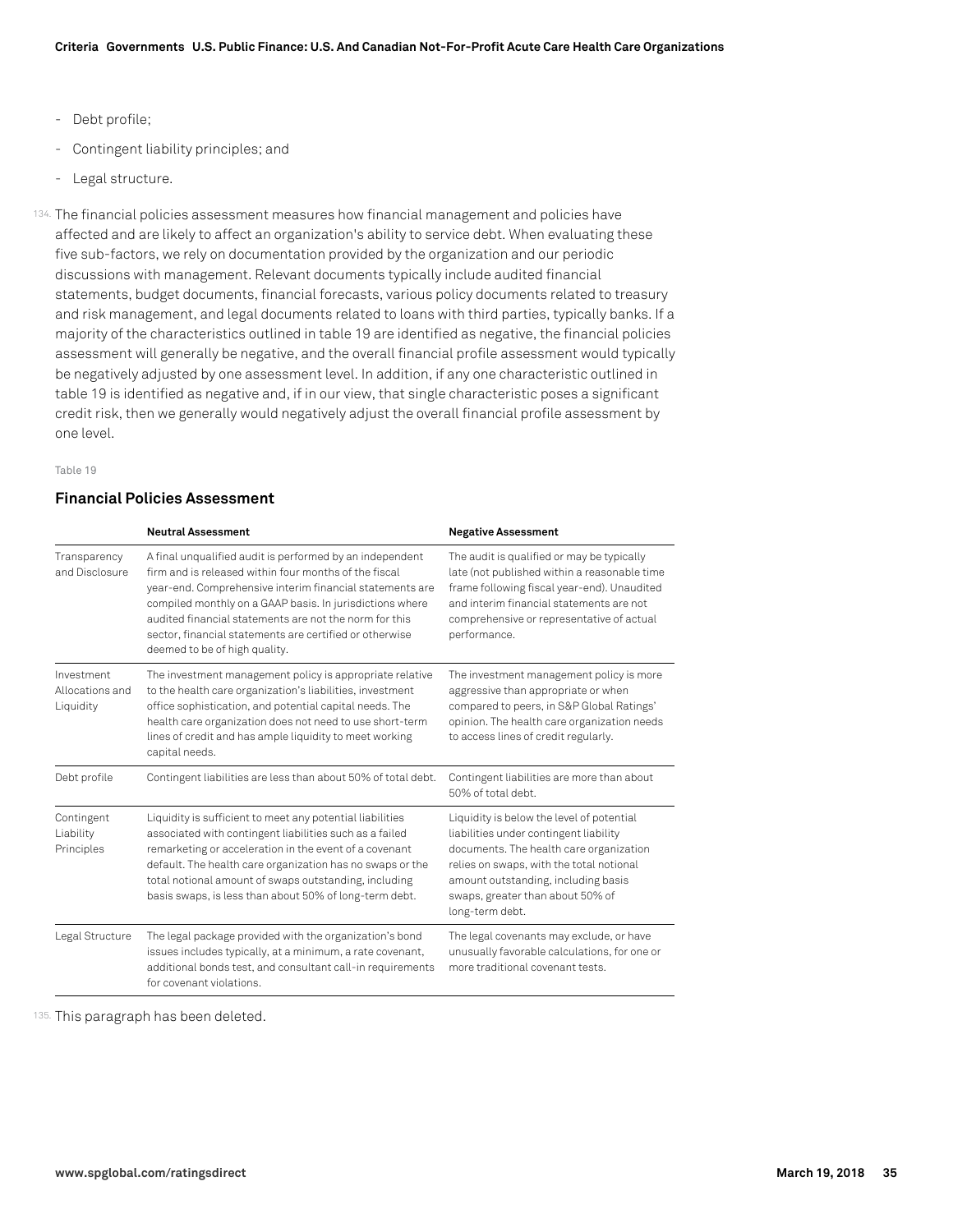# **APPENDIX 1: ADDITIONAL INFORMATION**

136. Types of ratings and other credit-related evaluations that can be assigned under these criteria:

- We can assign stand-alone credit profiles (SACPs); group credit profiles (GCPs), issue credit ratings, and issuer credit ratings (ICRs). For more details on these types of credit evaluations, please see our rating definitions and the related criteria for SACPs and Group Rating Methodology. For those health care organizations that are part of a group, as defined by "Group Rating Methodology", these criteria would be used to determine the group credit profile and, if relevant, the SACP.
- 137. Other factors, aside from a health care organization's credit characteristics, that can constrain the rating:
	- The final rating generally would be constrained by the sovereign rating on the U.S., in accordance with "Ratings Above The Sovereign: Corporate And Government Ratings—Methodology And Assumptions", published Nov. 19, 2013.
	- Issue credit ratings will be determined based on our view of the ICR and the legal/covenant package, as more fully described in "Assigning Issue Credit Ratings Of Operating Entities", published May 20, 2015. Further guidance regarding our view of debt security and covenants is in table 19.
	- Subordinate debt obligations issued by health care organizations under the scope of these criteria will be rated consistent with our criteria, "Assigning Issue Credit Ratings Of Operating Entities". The issue credit rating could be affected by structural enhancements or other security features such as subordination or additional collateral.
- 138. Tax-secured hospital districts are within the scope of these criteria:
	- These criteria provide a framework for arriving at the issuer credit rating (ICR) of tax-secured hospital districts. The ICR reflects the general creditworthiness of the entity and does not incorporate the pledge or covenants provided to bondholders for any particular debt instrument. In the final step of our analysis, if we are rating a specific debt instrument, we review the legal structure of the instrument, including the pledge and covenants, to determine the issue credit rating. This analysis most often results in an issue credit rating that is the same as the ICR for a tax-secured hospital district's debt; see "Assigning Issue Credit Ratings Of Operating Entities", published May 20, 2015.
- 139. Situations where these criteria may not apply to hospital district debt:
	- If we conclude that the hospital's operating risks are sufficiently separated from the district (for example, in some cases, a district may convey full control and responsibility of the hospital facilities, operations, and financial support to an unrelated external party through a long-term lease). In such a case, the tax-secured debt of such hospital districts would be rated using the applicable tax-secured debt criteria.
- 140. Approach used to rate a hospital district that leases operations of the hospital to a third party while retaining 1) debt and 2) taxing and some revenue collection authority at the district level:
	- The rating approach will generally depend on our view of the terms of the operating agreement and the operator risk. Where termination events are present, we will generally combine the leased facilities' financials with the district's and if the operator is part of a group, we would base the combination on our view of the most relevant level of the operator's organization to the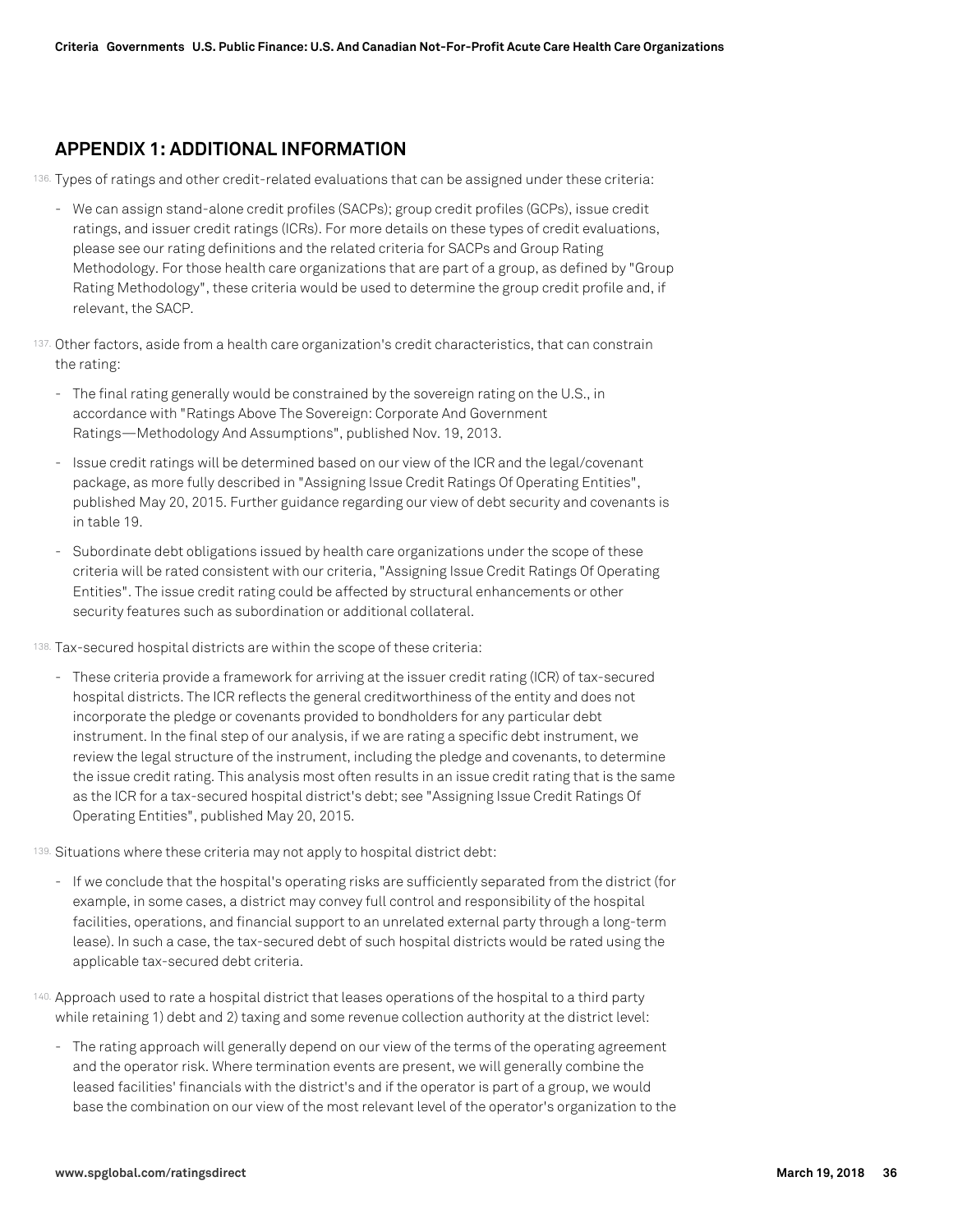district's risk. This view may depend on the terms of the lease agreement, the organizational structure of the operator, and the operator's history with other similar arrangements.

# **APPENDIX 2: GLOSSARY**

**Average age of plant:** Accumulated depreciation/depreciation expense.

**Capital adequacy:** The buffer between an insurer's available regulatory capital and the intervention level that would trigger regulatory action to address current or expected deficiencies in capital or liquidity.

**Capital expenditures/depreciation and amortization:** (Purchases of property, plant, and equipment/depreciation and amortization expense) x 100.

**Cash on hand (days):** Unrestricted reserves/[(operating expense minus depreciation and amortization expenses)/365].

**Contingent liabilities:** Variable-rate demand bonds, commercial paper, material bullet payments due within five years, material bonds with mandatory tender dates in five years or less, direct bank debt with acceleration clauses and covenants that differ from those in legal documents for the obligor's rated debt, debt guaranteed for parties outside the health care organization and its consolidated affiliates if the debt is not self-supporting, swap or other termination payments if the current rating is two notches or less from the termination trigger, and other identifiable contingencies.

**Contingent liabilities/long-term debt:** (Contingent liabilities/long-term debt) x 100.

**Debt burden:** (Maximum annual debt service/total revenue) x 100.

**EBIDA margin:** (Net income before interest, depreciation, and amortization expenses/total revenue) x 100.

**Equivalent admissions:** Inpatient admissions/(inpatient gross revenue/total gross revenue)

**Excess margin:** (Net income/total revenue) x 100.

**Funded status of defined-benefit pension plan:** (Fair value of pension plan assets/projected benefit obligation) x 100.

**Lease-adjusted MADS coverage:** (Net available for debt service + operating lease expense)/(maximum annual debt service + operating lease expense).

**Long-term debt/capitalization:** [Long-term debt/(unrestricted net assets + long-term debt)] x 100.

**MADS:** Maximum annual principal and interest payments on all obligated and nonobligated group debt including long-term bonds, capital leases, mortgages, and bank debt. S&P Global Ratings could make MADS adjustments to normalize debt service for variable-rate debt, draws on lines of credit, commercial paper, bullet maturities, debt guarantees, swaps, and unusual debt service structures.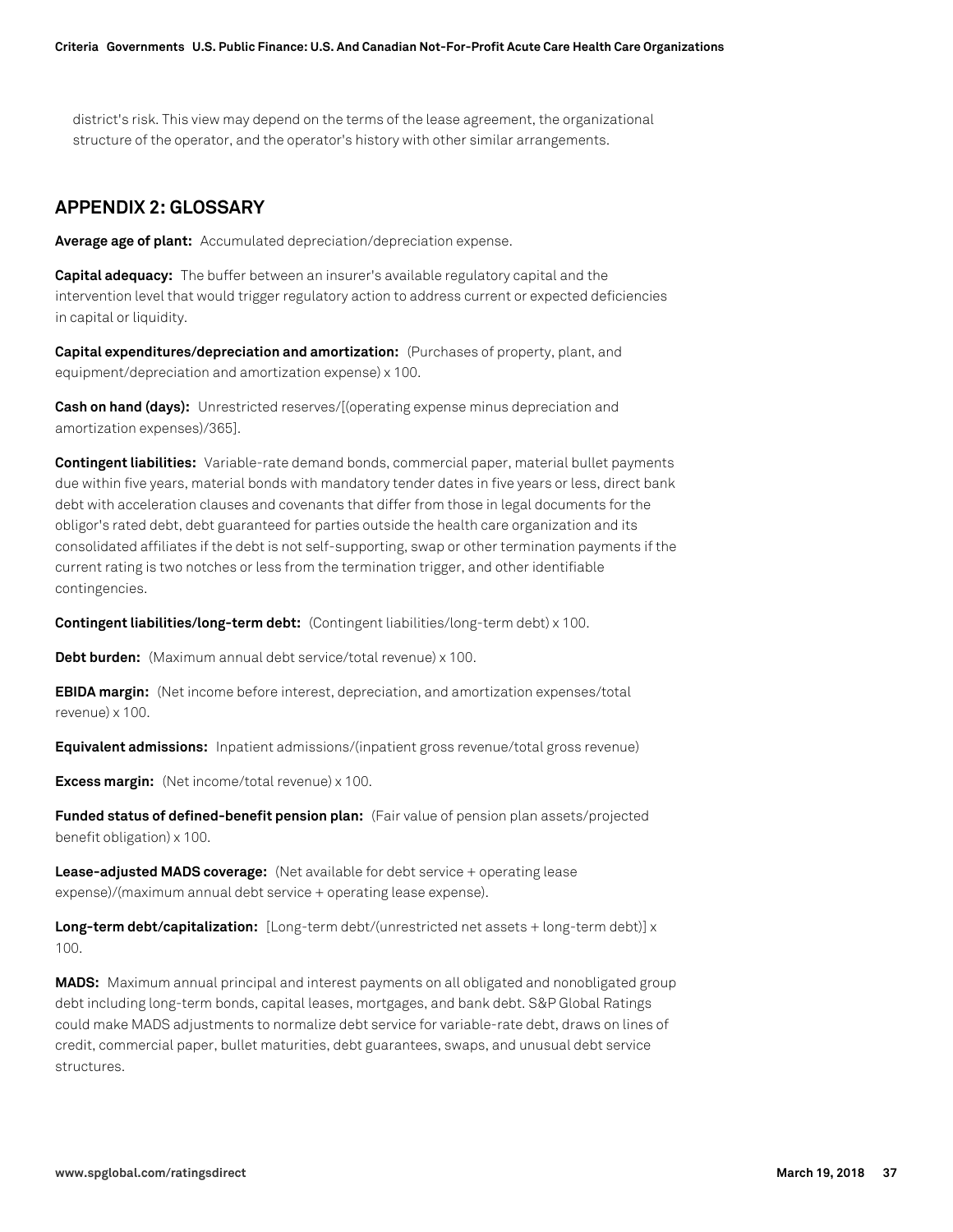**MADS coverage:** Net available for debt service/MADS.

**Net available for debt service:** Net income + depreciation and amortization expenses + interest expense.

**Net income:** Operating income + net nonoperating revenue.

**Net nonoperating revenue:** Nonoperating revenue minus nonoperating expense.

**Nonoperating expense:** Fundraising costs, income taxes, investment fees, and other nonoperating expenses.

**Nonoperating revenue:** Investment earnings, unrestricted contributions, discontinued operations, and other nonoperating revenue. Excluded from nonoperating revenue are unrealized gains or losses on investments, gains or losses from debt refinancing, unrealized gains or losses from annual swap valuation, asset impairment, and other one-time financial events. However, in certain circumstances, we may include items reported as nonrecurring into operations if we believe these costs have been or will be an ongoing part of a health care organization's annual financial performance.

**Operating income:** Total operating revenue - total operating expenses.

**Operating margin:** (Operating income/total operating revenue) x 100.

**Primary service area (PSA):** Generally defined as the region from which the hospital derives at least 75% of its inpatients.

**Total operating revenues:** Revenue from clinical operations, which typically include but is not limited to net patient service revenue, net assets released from restriction for operational purposes, premiums, grants, and medical education. We may also include the impact of joint ventures depending on their strategic relevance to the organization, materiality, and other financial effects on the organization. Total operating revenue excludes nonoperating revenue.

**Total revenue:** Total operating revenue + net nonoperating revenue.

**Unrestricted reserves/contingent liabilities:** (Unrestricted reserves/contingent liabilities) x 100.

**Unrestricted reserves/long-term debt:** (Unrestricted reserves/long-term debt) x 100.

**Unrestricted reserves:** Unrestricted cash + board designated funds + unrestricted investments. Unrestricted reserves exclude debt service funds, donor restricted amounts, funds designated for pension, temporarily or permanently restricted funds, and other funds that are legally restricted.

# **APPENDIX 3: DEFINITION OF HEALTH CARE SYSTEMS**

To be rated under the sections of these criteria that apply to health care systems, the organization must generally meet one of the following two definitions:

- Three or more hospitals with total operating revenue in excess of \$1.5 billion; or
- At least \$750 million in total operating revenue and one of the following characteristics:

a. Three or more hospitals in two or more states or provinces;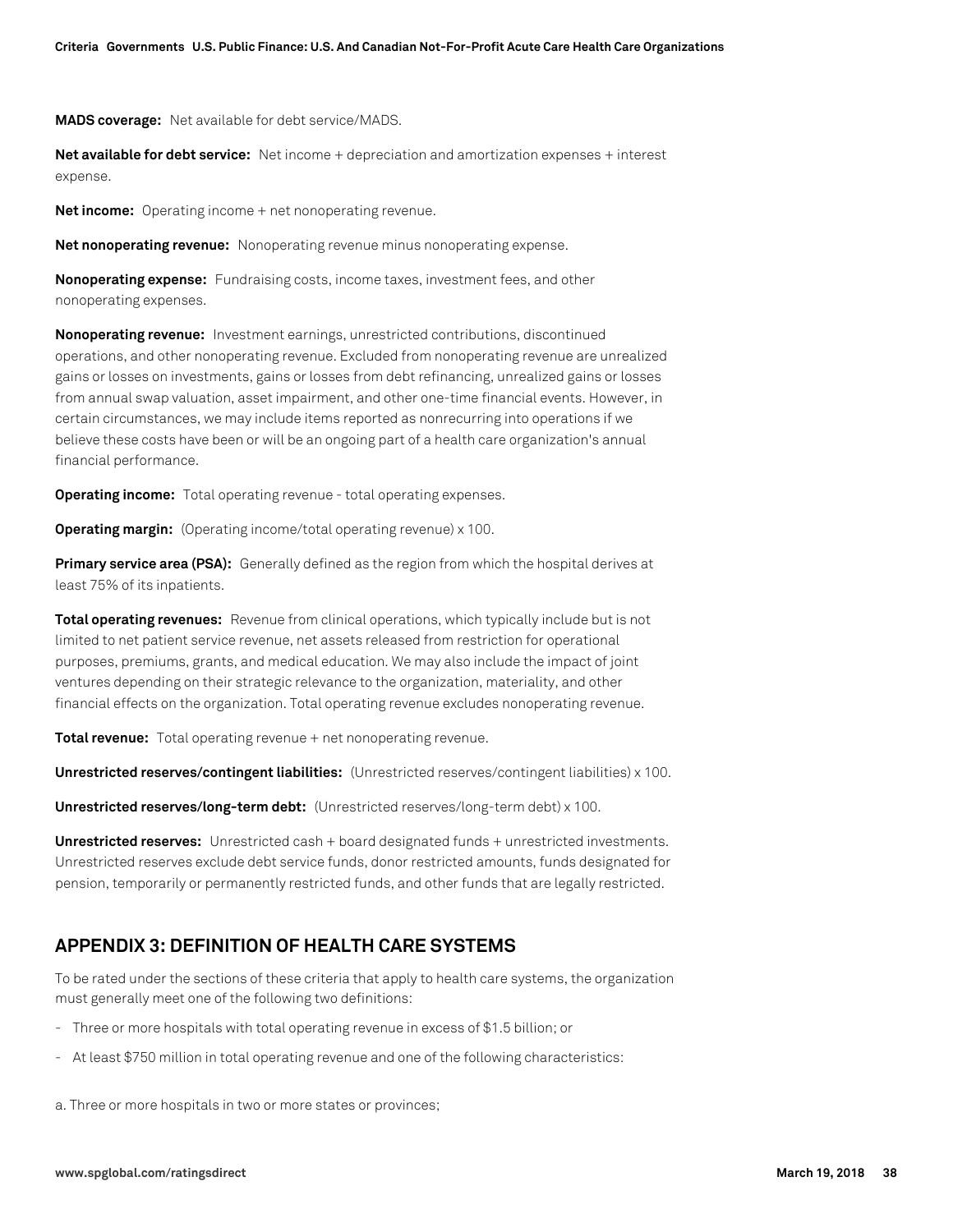b. Three or more hospitals in a single state or province where the largest hospital's operating revenue does not exceed approximately two-thirds of total operating revenues;

c. Four or more hospitals in a single state or province with a measurable source of diversity from non-acute care businesses, which we generally consider at least 15% of total operating revenue from services such as psychiatry, rehabilitation, health insurance plan, or long-term care; or

d. Ten or more hospitals.

All not-for-profit acute-care health care organizations that do not meet the health care system definition above will be rated under the sections of these criteria that apply to a stand-alone hospital.

General guidelines include:

- Multiple facilities on a single campus will be considered one hospital;
- Organizations that combine hospitals on distinct campuses under one Medicare provider number may be considered separate hospitals;
- Stand-alone hospitals include those devoted to acute-care niches such as women's health, pediatrics, oncology, rehabilitation, orthopedics, and psychiatry and those that receive tax support;
- Hospitals that are considered specialty hospitals are generally not counted as a separate hospital for purposes of the health care system definition, but may be counted as "non-acute" care businesses for the diversity component of the definition in C above;
- We do not include revenue from employed physicians or physician group practices as sources of business diversity;
- We include revenue from a health care insurance business as a source of business diversity;
- For integrated delivery systems that include both hospital and insurance business lines, we generally assess the revenue mix of the organization, its history, the nature of its closest competitors, and strategic priorities of the parent organization to determine if the organization is in the scope of these criteria or not; and
- Total operating revenues thresholds may be adjusted for currency conversion or changing economic conditions.

# **REVISIONS AND UPDATES**

This article was originally published on March 19, 2018. The criteria became effective upon publication.

Changes introduced after original publication:

- On May 15, 2019, we republished this criteria article to make nonmaterial changes. We updated references to related criteria and research, and we deleted text related to the original publication that was no longer relevant.
- On May 15, 2020, we republished this criteria article to make nonmaterial changes. We updated the contact information and references to related criteria and research. Additionally, we updated framework terminology in chart 1 and throughout the article to improve consistency across criteria.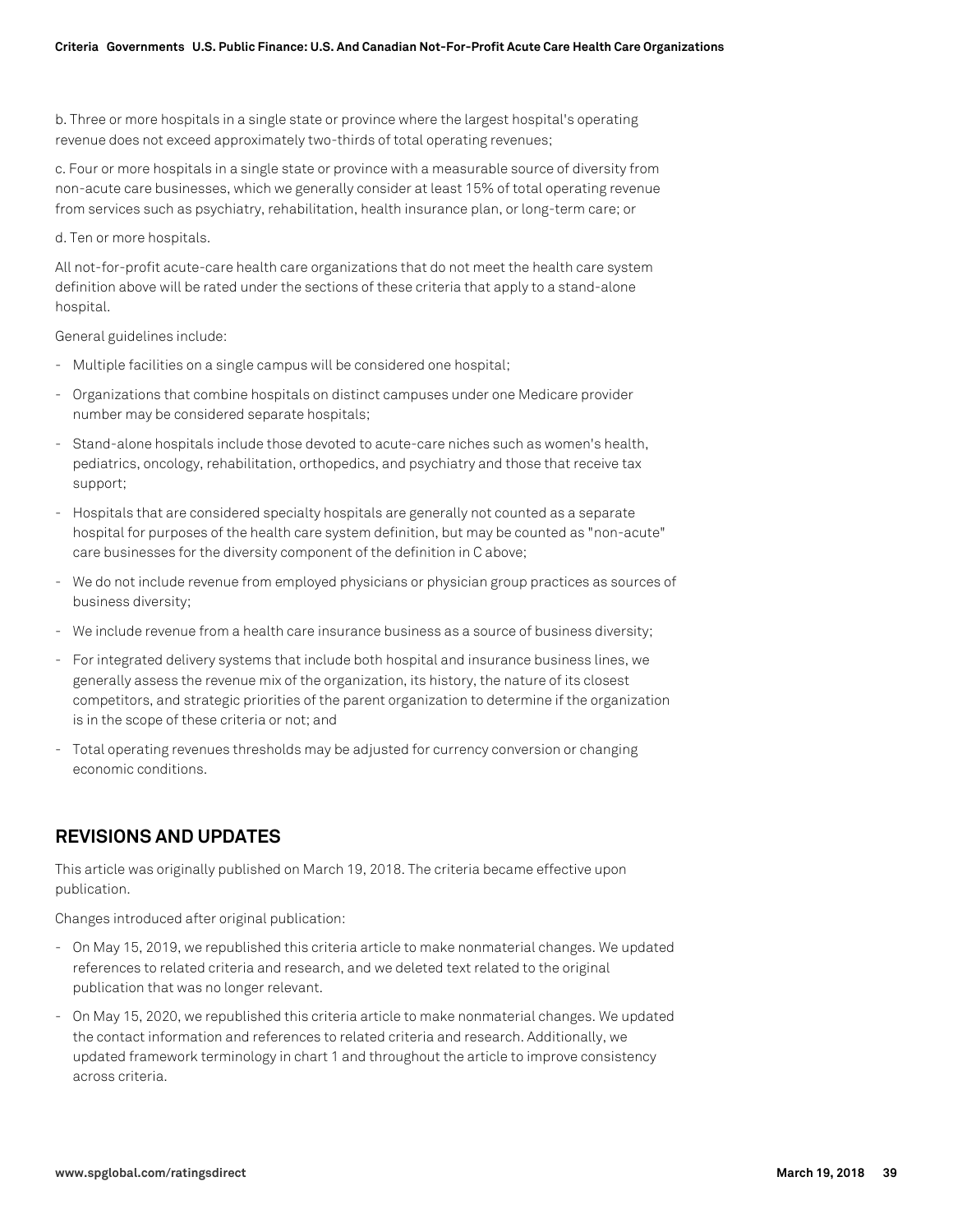# **RELATED CRITERIA AND RESEARCH**

### **Superseded Criteria**

- U.S. Not-For-Profit Acute-Care Stand-Alone Hospitals, Dec. 15, 2014
- Not-For-Profit Health Care, June 14, 2007
- Tax-Secured Hospital Debt, May 3, 2007

### **Related Criteria**

- Group Rating Methodology, July 1, 2019
- Assigning Issue Credit Ratings Of Operating Entities, May 20, 2015
- General Criteria: Rating Government-Related Entities: Methodology And Assumptions, March 25, 2015
- Methodology: Industry Risk, Nov. 19, 2013
- Ratings Above The Sovereign: Corporate And Government Ratings—Methodology And Assumptions, Nov. 19, 2013
- Country Risk Assessment Methodology And Assumptions, Nov. 19, 2013
- Timeliness Of Payments: Grace Periods, Guarantees, And Use Of 'D' And 'SD' Ratings, Oct. 24, 2013
- Criteria For Assigning 'CCC+', 'CCC', 'CCC-', And 'CC' Ratings, Oct. 1, 2012
- Contingent Liquidity Risks, March 5, 2012
- Principles Of Credit Ratings, Feb. 16, 2011
- Stand-Alone Credit Profiles: One Component Of A Rating, Oct. 1, 2010

# **Related Research**

- Insurance Industry And Country Risk Assessment Update: January 2020, Jan. 28, 2020
- S&P Global Ratings Definitions, Sept. 18, 2019
- Default, Transition, and Recovery: 2018 Annual U.S. Public Finance Default Study And Rating Transitions, May 31, 2019
- Standard & Poor's Assigns Industry Risk Assessments To 38 Nonfinancial Corporate Industries, Nov. 20, 2013

These criteria represent the specific application of fundamental principles that define credit risk and ratings opinions. Their use is determined by issuer- or issue-specific attributes as well as S&P Global Ratings' assessment of the credit and, if applicable, structural risks for a given issuer or issue rating. Methodology and assumptions may change from time to time as a result of market and economic conditions, issuer- or issue-specific factors, or new empirical evidence that would affect our credit judgment.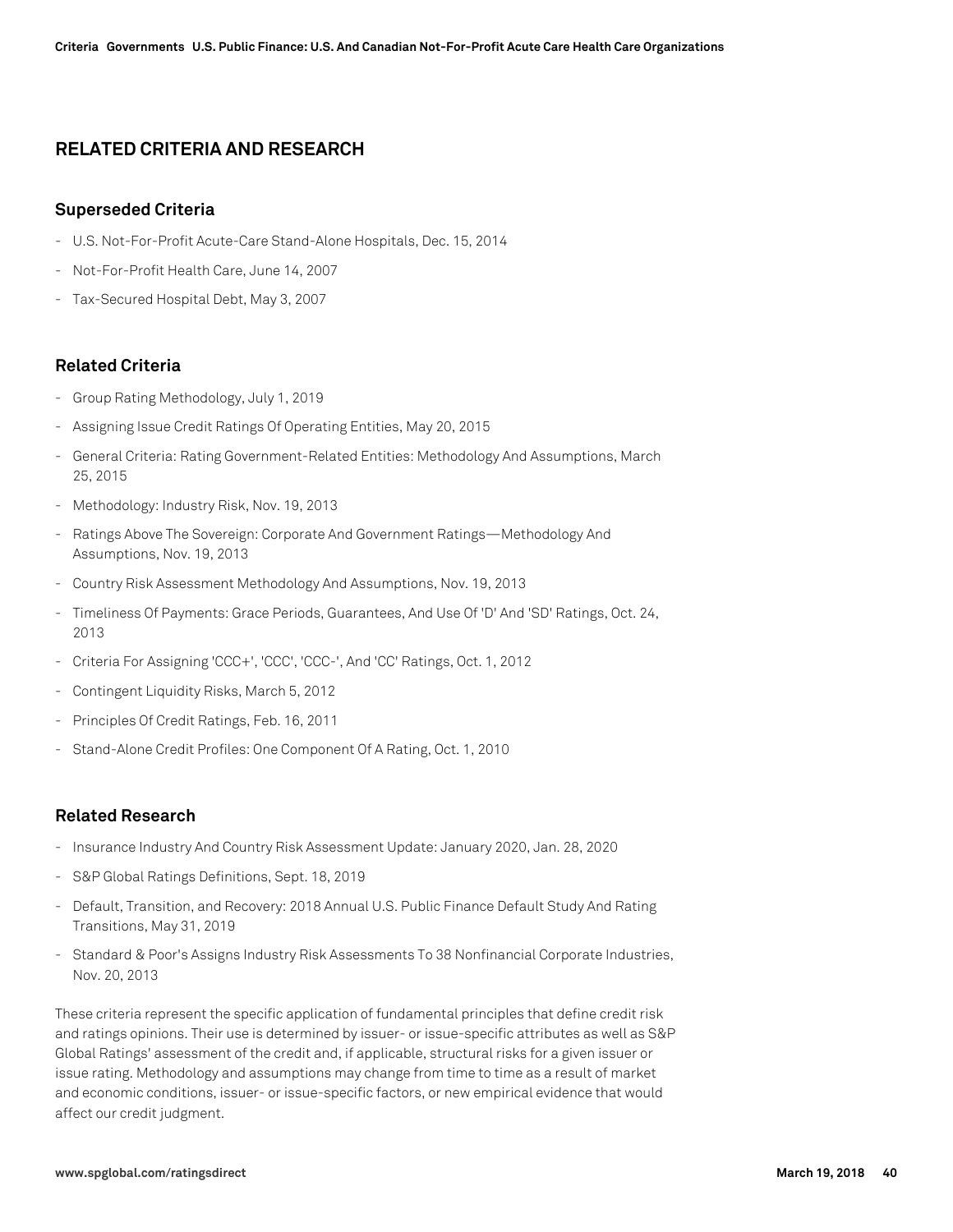# **Contact List**

#### **ANALYTICAL CONTACTS ANALYTICAL CONTACTS ANALYTICAL CONTACTS**

**Cynthia S Keller** New York (1) 212-438-2035 [cynthia.keller@spglobal.com](mailto: cynthia.keller@spglobal.com)

**Kenneth T Gacka** San Francisco (1)415-371-5036 [kenneth.gacka@spglobal.com](mailto: kenneth.gacka@spglobal.com)

#### **METHODOLOGY CONTACTS METHODOLOGY CONTACTS**

**Valerie Montmaur** Paris (33) 1-4420-7375 [valerie.montmaur@spglobal.com](mailto: valerie.montmaur@spglobal.com)

**Nineta Zetea** Toronto (416) 507-2508 [nineta.zetea@spglobal.com](mailto: nineta.zetea@spglobal.com)

#### **ANALYTICAL CONTACTS METHODOLOGY CONTACTS METHODOLOGY CONTACTS**

**Robert D Dobbins, CPA** San Francisco (1) 415-371-5054 [robert.dobbins@spglobal.com](mailto: robert.dobbins@spglobal.com)

**Andrea Quirk** London (44) 20-7176-3736 [andrea.quirk@spglobal.com](mailto: andrea.quirk@spglobal.com)

**Suzie R Desai** Chicago (1) 312-233-7046 [suzie.desai@spglobal.com](mailto: suzie.desai@spglobal.com)

**Nik Khakee** New York (1) 212-438-2473 [nik.khakee@spglobal.com](mailto: nik.khakee@spglobal.com)